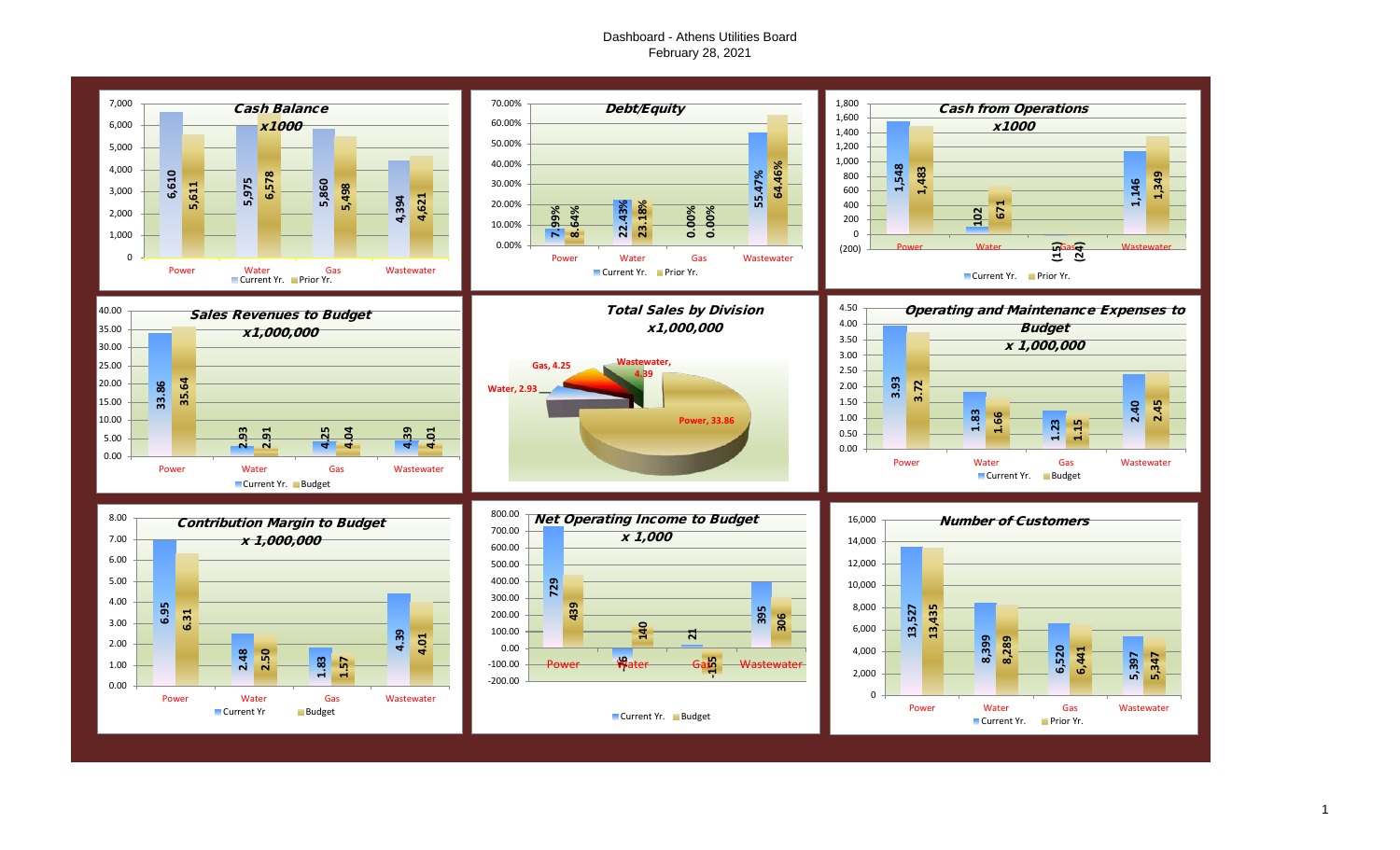#### **Athens Utilities Board Combined Balance Sheet (000 Omitted) February 28, 2021**

|                                         | <b>February 28, 2021</b> | <b>Prior Year</b>      | <b>Change</b>          |
|-----------------------------------------|--------------------------|------------------------|------------------------|
| <b>Current Assets</b>                   | \$32,330                 | \$31,045               | \$1,285                |
| Long-Term Assets<br><b>Total Assets</b> | \$118.541<br>\$150,870   | \$118,956<br>\$150,001 | $($ \$416 $)$<br>\$869 |
| <b>Current Liabilities</b>              | \$5,698                  | \$5,231                | \$467                  |
| Long-Term Liabilities                   | \$26,770                 | \$28,320               | (\$1,550)              |
| Net Assets                              | \$118,403                | \$116,450              | \$1,953                |
| <b>Total Liabilities and Net Assets</b> | \$150,870                | \$150,001              | \$869                  |

#### **Athens Utilities Board Combined Profit and Loss Statement (000 Omitted)**

# **February 28, 2021**

|                                       |                          | YEAR-TO-DATE      |                 |                   | <b>CURRENT MONTH</b> |                 |               |               |                 |  |
|---------------------------------------|--------------------------|-------------------|-----------------|-------------------|----------------------|-----------------|---------------|---------------|-----------------|--|
|                                       | <b>YTD</b>               | <b>YTD</b>        | <b>Variance</b> | Month             | Month                | <b>Variance</b> | Annual        | YTD           | <b>Variance</b> |  |
|                                       | <b>February 28, 2021</b> | <b>Prior Year</b> |                 | February 28, 2021 | <b>Prior Year</b>    |                 | <b>Budget</b> | <b>Budget</b> |                 |  |
| Sales Revenue                         | \$45,006                 | \$46,912          | (\$1,905)       | \$6,523           | \$5,944              | \$579           | \$68,435      | \$46,592      | (\$1,585)       |  |
| Cost of Goods Sold                    | \$29,779                 | \$32,027          | \$2,248         | \$3,808           | \$3,827              | \$19            | \$47,125      | \$32,217      | \$2,439         |  |
| <b>Contribution Margin</b>            | \$15,228                 | \$14,885          | \$343           | \$2,714           | \$2,117              | \$597           | \$21,309      | \$14,374      | \$854           |  |
| Operating and Maintenance Expenses    | \$9,110                  | \$8,941           | (\$169)         | \$1,051           | \$1,625              | \$573           | \$13,110      | \$9,227       | \$117           |  |
| Depreciation and Taxes Equivalents    | \$5,007                  | \$4,399           | (\$608)         | \$647             | \$553                | (\$94)          | \$6,256       | \$4,417       | (\$591)         |  |
| <b>Total Operating Expenses</b>       | \$14,117                 | \$13,340          | (\$777)         | \$1,698           | \$2,178              | \$479           | \$19,366      | \$13,643      | ( \$474)        |  |
| <b>Net Operating Income</b>           | \$1,111                  | \$1,545           | (\$434)         | \$1,016           | (\$61)               | \$1,077         | \$1,943       | \$731         | \$380           |  |
| Grants, Contributions & Extraordinary | \$64                     | \$240             | (\$176)         | \$0               | \$4                  | (54)            | \$504         | \$25          | \$39            |  |
| <b>Change in Net Assets</b>           | \$1,175                  | \$1,785           | (\$610)         | \$1,016           | (\$57)               | \$1,073         | \$2,447       | \$756         | \$419           |  |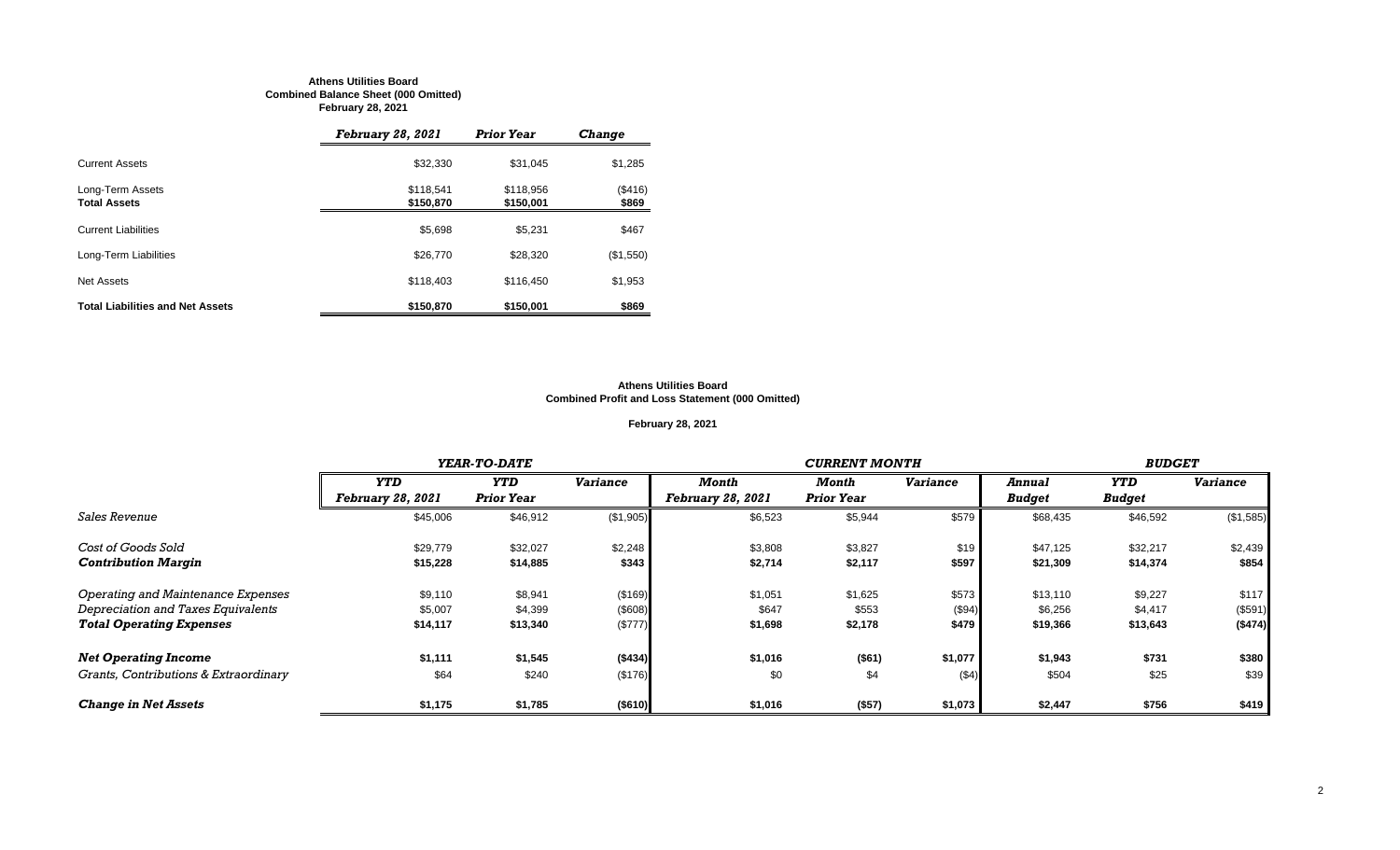# **Athens Utilities Board Financial Statement Synopsis 2/28/2021**

|                                             |                         |                      |                         |                    |                         |                      | (000 Omitted) |          |             |                                                    |                |                            |             |                              |             |                            |                         |                      |        |                            |
|---------------------------------------------|-------------------------|----------------------|-------------------------|--------------------|-------------------------|----------------------|---------------|----------|-------------|----------------------------------------------------|----------------|----------------------------|-------------|------------------------------|-------------|----------------------------|-------------------------|----------------------|--------|----------------------------|
|                                             |                         |                      | <b>Power</b>            |                    |                         | Water                |               |          |             | Gas                                                |                |                            |             |                              | Wastewater  |                            |                         | <b>Total</b>         |        |                            |
|                                             | Y-T-D<br><b>Current</b> | $Y-T-D$<br>Prior Yr. | M-T-D<br><b>Current</b> | M-T-D<br>Prior Yr. | Y-T-D<br><b>Current</b> | $Y-T-D$<br>Prior Yr. | M-T-D         | M-T-D    | Y-T-D       | $Y-T-D$<br>Current   Prior Yr. Current   Prior Yr. | $M-T-D$        | M-T-D<br>Current Prior Yr. | '-T-D       | $Y-T-D$<br>Current Prior Yr. | M-T-D       | M-T-D<br>Current Prior Yr. | Y-T-D<br><b>Current</b> | $Y-T-D$<br>Prior Yr. | M-T-D  | M-T-D<br>Current Prior Yr. |
| <b>Cash Balance</b>                         | 6,610                   | 5,611                |                         |                    | 5,975                   | 6,578                |               |          | 5,860       | 5,498                                              |                |                            | 4,394       | 4,621                        |             |                            | 22,838                  | 22,307               |        |                            |
| Working Capital                             | 7,909                   | 9,194                |                         |                    | 7,199                   | 7,505                |               |          | 6,937       | 6,397                                              |                |                            | 5,658       | 5,728                        |             |                            | 27,703                  | 28,823               |        |                            |
| <b>Plant Assets</b>                         | 73,441                  | 71,632               |                         |                    | 34,073                  | 33,118               |               |          | 24,392      | 24,040                                             |                |                            | 57,887      | 56,422                       |             |                            | 189,793                 | 185,212              |        |                            |
| Debt                                        | 4,040                   | 4,291                |                         |                    | 4,797                   | 4,977                |               |          | $\Omega$    | $\Omega$                                           |                |                            | 14,924      | 16,102                       |             |                            | 23,761                  | 25,370               |        |                            |
| Net Assets (Net Worth)                      | 50,566                  | 49,668               |                         |                    | 21,385                  | 21,473               |               |          | 20,563      | 20,328                                             |                |                            | 25,568      | 24,981                       |             |                            | 118,081                 | 116,450              |        |                            |
| <b>Cash from Operations</b>                 | 1,548                   | 1,483                | 1,963                   | 561                | 102                     | 671                  | (209)         | 45       | (15)        | (24)                                               | (391)          | 278                        | 1,146       | 1,349                        | (200)       | 198                        | 2,780                   | 3,479                | 1,163  | 1,083                      |
| <b>Net Pension Liability</b>                | 2,359                   | 2,293                |                         |                    | 693                     | 667                  |               |          | 491         | 443                                                |                |                            | 703         | 682                          |             |                            | 4,247                   | 4,086                |        |                            |
| Principal Paid on Debt {Lease Included} (1) | 248                     | 154                  | 248                     | 154                | 170                     | 161                  | 14            | 16       | 0           | $\Omega$                                           | 0              | $\mathbf 0$                | 1,179       | 642                          | 11          | 11                         | 1,597                   | 957                  | 273    | 181                        |
| New Debt-YTD                                | $\mathbf 0$             | $\Omega$             | $\mathbf 0$             | - 0                | $\mathbf 0$             | $\mathbf 0$          | $\mathbf 0$   | $\Omega$ | $\mathbf 0$ | $\Omega$                                           | $\overline{0}$ | - 0                        | $\mathbf 0$ | $\Omega$                     | $\mathbf 0$ | $\Omega$                   | $\mathbf 0$             | $\Omega$             |        | $\sim$                     |
| <b>Cash Invested in Plant</b>               | 1,320                   | 2,464                | 111                     | 170                | 816                     | 461                  | 26            |          | 386         | 382                                                | 36             | (16)                       | 1,205       | 1,322                        | 51          | (92)                       | 3,727                   | 4,629                | 224    | 63                         |
| Cash Flow                                   | 211                     | (989)                | 1,850                   | 390                | (842)                   | 88                   | (251)         | 28       | (386)       | (406)                                              | (427)          | 295                        | (126)       | 171                          | (262)       | 283                        | (1, 142)                | (1, 136)             | 910    | 995                        |
| Sales                                       | 33,860                  | 35,772               | 4,608                   | 4,221              | 2,931                   | 3,005                | 361           | 344      | 4,251       | 4,072                                              | 1,109          | 904                        | 4,395       | 4,546                        | 512         | 552                        | 45,436                  | 47,396               | 6,590  | 6,022                      |
| Cost of Goods Sold (COGS)                   | 26,913                  | 29,314               | 3,269                   | 3,309              | 446                     | 429                  | 52            | 50       | 2,419       | 2,283                                              | 488            | 469                        |             |                              |             |                            | 29,779                  | 32,027               | 3,808  | 3,827                      |
| O&M Expenses-YTD {minus COGS}               | 6,161                   | 5,829                | 743                     | 965                | 2,499                   | 2,353                | 293           | 324      | 1,822       | 1,759                                              | 208            | 240                        | 3,915       | 3,723                        | 514         | 702                        | 14,397                  | 13,664               | 1,758  | 2,232                      |
| <b>Net Operating Income</b>                 | 729                     | 630                  | 590                     | (51)               | (76)                    | 182                  | 10            | (34)     | 21          | 45                                                 | 414            | 191                        | 395         | 689                          | (5)         | (166)                      | 1,069                   | 1,545                | 1,010  | (61)                       |
| nterest on Debt                             | 14                      | 41                   |                         |                    | 68                      | 72                   | 8             |          | $\Omega$    | 0                                                  | $\Omega$       |                            | 50          | 162                          | 5           | 21                         | 131                     | 275                  | 14     | 34                         |
| Variable Rate Debt Interest Rate            | 0.20%                   | 1.33%                |                         |                    |                         |                      |               |          |             |                                                    |                |                            | 0.20%       | 1.33%                        |             |                            |                         |                      |        |                            |
| Grants, Contributions, Extraordinary        | 23                      | 5                    | $\Omega$                | $\Omega$           | $\mathbf 0$             | $\Omega$             | $\mathbf 0$   | $\Omega$ | 16          | $\Omega$                                           | $\mathbf 0$    | $\Omega$                   | 26          | 235                          | $\mathbf 0$ | $\overline{4}$             | 64                      | 240                  |        | $\overline{4}$             |
| Net Income                                  | 751                     | 634                  | 590                     | (51)               | (76)                    | 182                  | 10            | (34)     | 36          | 45                                                 | 414            | 191                        | 421         | 924                          | (5)         | (163)                      | 1,133                   | 1,785                | 1,010  | (57)                       |
| <b>Customers</b>                            | 13,527                  | 13,435               |                         |                    | 8,399                   | 8,289                |               |          | 6,520       | 6,441                                              |                |                            | 5,397       | 5,347                        |             |                            | 33,843                  | 33,512               |        |                            |
| Sales Volume                                | 418,530                 | 455,768              | 55,872                  | 53,353             | 6,239                   | 6,515                | 735           | 718      | 5,673       | 5,504                                              | 1,413          | 1,210                      | 3,067       | 3,082                        | 418         | 361                        |                         |                      |        |                            |
| Revenue per Unit Sold (2)                   | 0.081                   | 0.078                | 0.082                   | 0.079              | 0.47                    | 0.46                 | 0.49          | 0.48     | 0.75        | 0.74                                               | 0.78           | 0.75                       | 1.43        | 1.48                         | 1.22        | 1.53                       |                         |                      |        |                            |
| Natural Gas Market Price (Dth)              |                         |                      |                         |                    |                         |                      |               |          |             |                                                    | 2.87           | 2.22                       |             |                              |             |                            |                         |                      |        |                            |
| Vatural Gas Total Unit Cost (Dth)           |                         |                      |                         |                    |                         |                      |               |          | 3.95        | 3.65                                               | 4.65           | 3.65                       |             |                              |             |                            |                         |                      |        |                            |
| <b>Full Time Equivalent Employees</b>       |                         | 63.47 61.875528      | 64.75                   | 60.92              |                         | 14.6945 14.862326    | 14.37         | 14.76    |             | 10.0279 10.417014                                  | 9.9            | 10.15                      |             | 19.6047 20.11267             | 19.57       | 20.08                      | 107.80                  | 107.27               | 108.59 | 105.91                     |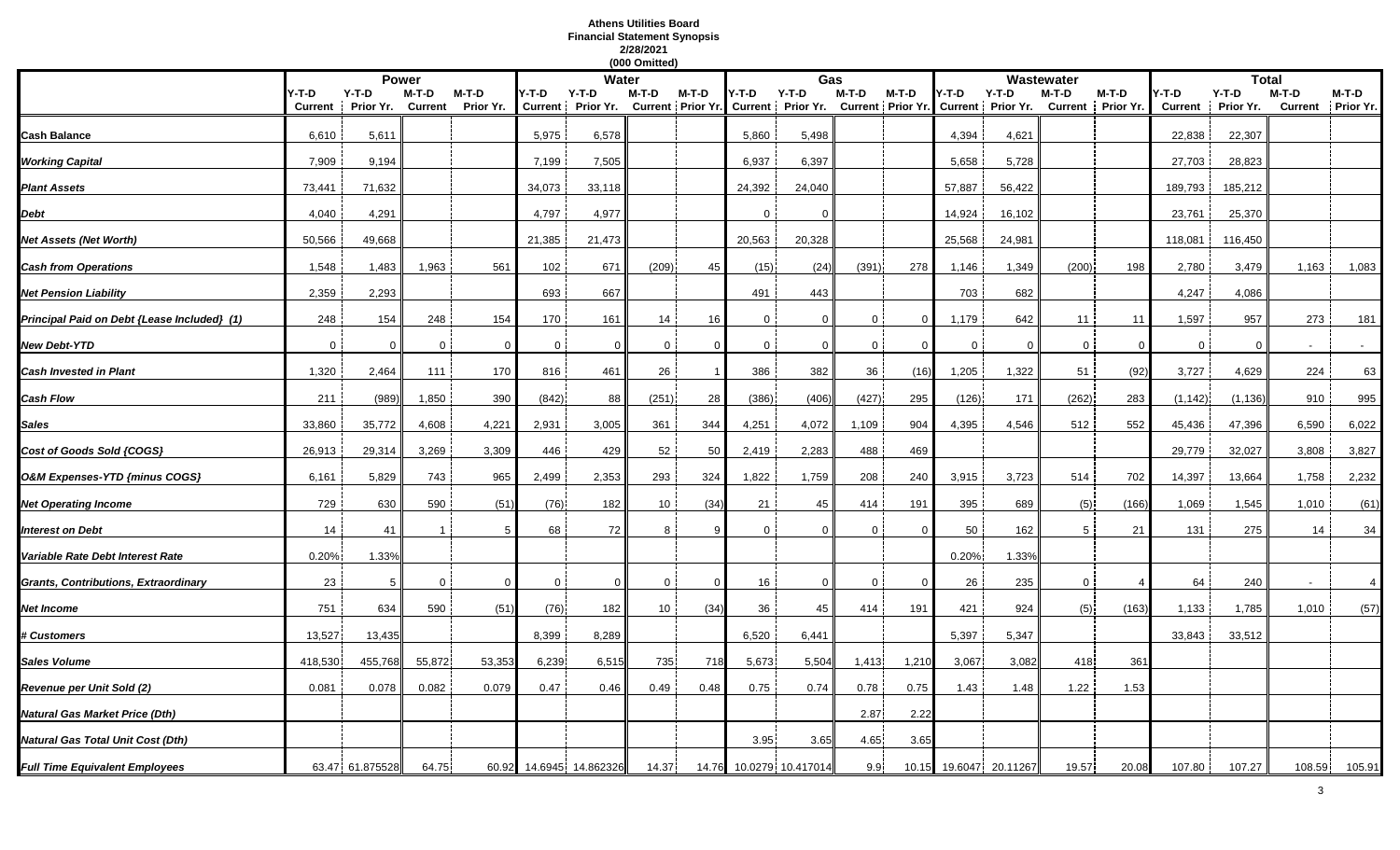|      |                                                   |                     |                                  | <b>BALANCE SHEET</b>                           |                                                   |                       |                            |
|------|---------------------------------------------------|---------------------|----------------------------------|------------------------------------------------|---------------------------------------------------|-----------------------|----------------------------|
|      |                                                   |                     |                                  | <b>February 28, 2021</b>                       |                                                   |                       |                            |
|      |                                                   |                     |                                  |                                                |                                                   |                       | Change                     |
|      | <b>Current Period</b><br><b>February 28, 2021</b> | <b>Prior Year</b>   | Change from<br><b>Prior Year</b> |                                                | <b>Current Period</b><br><b>February 28, 2021</b> | Prior<br><b>Month</b> | from prior<br><b>Month</b> |
|      |                                                   |                     |                                  | Assets:                                        |                                                   |                       |                            |
|      | 6,610,097.23                                      | 5,610,620.96        | 999,476.27                       | Cash and Cash Equivalents                      | 6,610,097.23                                      | 4,759,771.59          | 1,850,325.64               |
|      | 0.00                                              | 0.00                | 0.00                             | <b>Bond Funds Available</b>                    | 0.00                                              | 0.00                  | 0.00                       |
|      | 2,177,323.36                                      | 3,043,791.36        | (866, 468.00)                    | <b>Customer Receivables</b>                    | 2,177,323.36                                      | 3,707,835.16          | (1,530,511.80)             |
|      | 0.00                                              | 0.00                | 0.00                             | Due from (to) Other Divisions                  | 0.00                                              | 0.00                  | 0.00                       |
|      | 626.708.70                                        | 137.600.77          | 489.107.93                       | <b>Other Receivables</b>                       | 626.708.70                                        | 376.434.51            | 250,274.19                 |
|      | 119,889.88                                        | 116,663.20          | 3,226.68                         | <b>Prepaid Expenses</b>                        | 119,889.88                                        | 144,613.68            | (24, 723.80)               |
|      | 1,086,212.33                                      | 1,187,974.39        | (101, 762.06)                    | <b>Unbilled Revenues</b>                       | 1,086,212.33                                      | 1,086,212.33          | 0.00                       |
|      | 1,767,471.03                                      | 1,646,574.89        | 120,896.14                       | Materials and Supplies Inventory               | 1,767,471.03                                      | 1,712,945.55          | 54,525.48                  |
|      | 12,387,702.53                                     | 11,743,225.57       | 644,476.96                       | <b>Total Current Assets</b>                    | 12,387,702.53                                     | 11,787,812.82         | 599,889.71                 |
|      |                                                   |                     |                                  |                                                |                                                   |                       |                            |
|      | 0.00                                              | 0.00                | 0.00                             | <b>Unamortized Debt Expense</b>                | 0.00                                              | 0.00                  | 0.00                       |
|      | 0.00                                              | 0.00                | 0.00                             | TVA Heat Pump Loans Receivable                 | 0.00                                              | 0.00                  | 0.00                       |
|      | 1,557,494.07                                      | 1,607,954.32        | (50, 460.25)                     | <b>Deferred Pension Outflows</b>               | 1,557,494.07                                      | 1,557,494.07          | 0.00                       |
|      | 73,440,862.16                                     | 71,632,371.34       | 1,808,490.82                     | <b>Electric Utility Plant, at Cost</b>         | 73,440,862.16                                     | 73,502,060.74         | (61, 198.58)               |
|      | (25,812,072.93)                                   | (24, 286, 901.96)   | (1,525,170.97)                   | Less: Accumulated Depreciation                 | (25, 812, 072.93)                                 | (25, 722, 216.79)     | (89, 856.14)               |
|      | 47,628,789.23                                     | 47,345,469.38       | 283,319.85                       | <b>Net Electric Utility Plant</b>              | 47,628,789.23                                     | 47,779,843.95         | (151, 054.72)              |
|      | 49,186,283.30                                     | 48,953,423.70       | 232,859.60                       | <b>Total Long Term Assets</b>                  | 49,186,283.30                                     | 49,337,338.02         | (151, 054.72)              |
|      | 61,573,985.83                                     | \$<br>60,696,649.27 | \$<br>877,336.56                 | <b>Total Assets</b>                            | \$<br>61,573,985.83                               | \$<br>61,125,150.84   | \$<br>448,834.99           |
|      |                                                   |                     |                                  | <b>Liabilities and Retained Earnings:</b>      |                                                   |                       |                            |
|      | 3,309,976.17                                      | 3,225,661.60        | 84,314.57                        | <b>Accounts Payable</b>                        | 3,309,976.17                                      | 3,491,389.96          | (181, 413.79)              |
|      | 575,711.51                                        | 413,760.00          | 161,951.51                       | <b>Customer Deposits</b>                       | 575,711.51                                        | 573,491.51            | 2,220.00                   |
|      | 0.00                                              | 0.00                | 0.00                             | Deferred Income                                | 0.00                                              | 0.00                  | 0.00                       |
|      | 593,260.50                                        | 625,640.46          | (32, 379.96)                     | <b>Other Current Liabilities</b>               | 593,260.50                                        | 599,247.16            | (5,986.66)                 |
|      | 4,478,948.18                                      | 4,265,062.06        | 213,886.12                       | <b>Total Current Liabilities</b>               | 4,478,948.18                                      | 4,664,128.63          | (185, 180.45)              |
|      | 0.00                                              | 0.00                | 0.00                             | <b>Bonds Payable</b>                           | 0.00                                              | 0.00                  | 0.00                       |
|      | 0.00                                              | 0.00                | 0.00                             | Long-Term Leases Payable                       | 0.00                                              | 0.00                  | 0.00                       |
|      | 4,039,511.63                                      | 4,290,994.13        | (251, 482.50)                    | Notes Payable                                  | 4,039,511.63                                      | 4,039,511.63          | 0.00                       |
|      | 2,359,422.34                                      | 2,292,976.16        | 66,446.18                        | <b>Net Pension Liability</b>                   | 2,359,422.34                                      | 2,315,457.49          | 43,964.85                  |
|      | 130,580.80                                        | 179,809.42          | (49, 228.62)                     | <b>Deferred Pension Inflows</b>                | 130,580.80                                        | 130,580.80            | 0.00                       |
|      | 0.00                                              | 0.00                | 0.00                             | TVA Advances, Energy Right Loans               | 0.00                                              | 0.00                  | $0.00\,$                   |
|      | 6,529,514.77                                      | 6,763,779.71        | (234, 264.94)                    | <b>Total Long Term Liabilities</b>             | 6,529,514.77                                      | 6,485,549.92          | 43,964.85                  |
|      | 50,565,522.88                                     | 49,667,807.50       | 897,715.38                       | <b>Net Position</b>                            | 50,565,522.88                                     | 49,975,472.29         | 590,050.59                 |
| - \$ | 61,573,985.83                                     | \$<br>60,696,649.27 | \$<br>877,336.56                 | <b>Total Liabilities and Retained Earnings</b> | 61,573,985.83                                     | \$<br>61,125,150.84   | \$<br>448,834.99           |

# **ATHENS UTILITIES BOARD POWER DIVISION**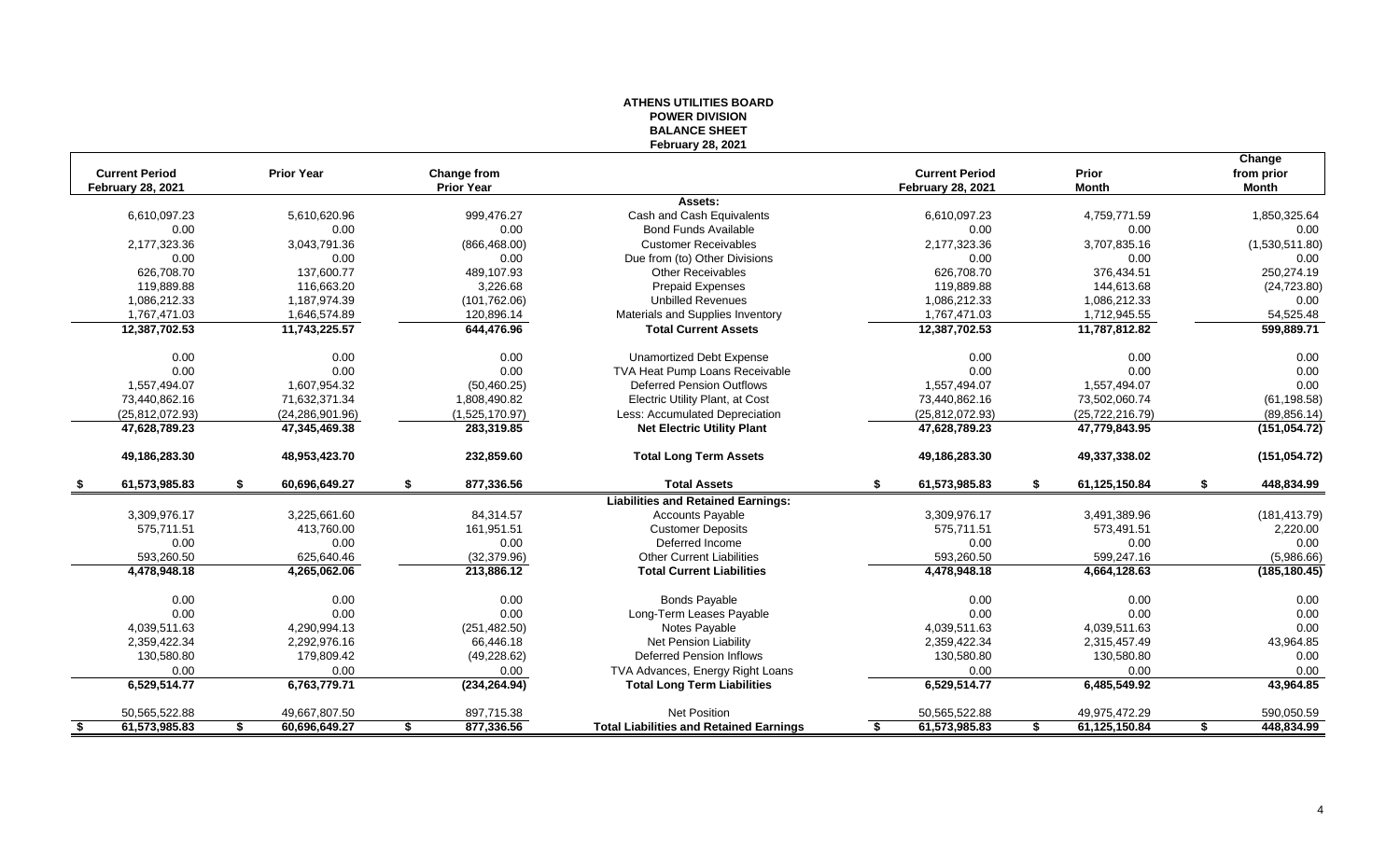|                                          |                                   |                                        | Athens Utilities Board<br><b>Profit and Loss Statement - Power</b> |                                       |                                       |                                        |
|------------------------------------------|-----------------------------------|----------------------------------------|--------------------------------------------------------------------|---------------------------------------|---------------------------------------|----------------------------------------|
| Year-to-Date<br><b>February 28, 2021</b> | Year-to-Date<br><b>Prior Year</b> | Variance<br>Favorable<br>(Unfavorable) | <b>February 28, 2021</b><br><b>Description</b>                     | Current<br>Month<br>February 28, 2021 | Current<br>Month<br><b>Prior Year</b> | Variance<br>Favorable<br>(Unfavorable) |
|                                          |                                   |                                        | <b>REVENUE:</b>                                                    |                                       |                                       |                                        |
| 11,018,585.73                            | 11,304,184.94                     | (285, 599.21)                          | <b>Residential Sales</b>                                           | 1,671,810.33                          | 1,413,522.33                          | 258,288.00                             |
| 2,739,373.87                             | 2,952,950.76                      | (213, 576.89)                          | <b>Small Commercial Sales</b>                                      | 353,178.06                            | 338,076.13                            | 15,101.93                              |
| 18,597,934.90                            | 20,321,678.49                     | (1,723,743.59)                         | Large Commercial Sales                                             | 2,162,755.61                          | 2,329,035.71                          | (166, 280.10)                          |
| 269,119.75                               | 286,514.31                        | (17, 394.56)                           | Street and Athletic Lighting                                       | 33,517.67                             | 35,309.36                             | (1,791.69)                             |
| 386,725.16                               | 388,229.27                        | (1,504.11)                             | Outdoor Lighting                                                   | 49,588.17                             | 48,440.53                             | 1,147.64                               |
| 847,941.75                               | 518,340.94                        | 329,600.81                             | <b>Revenue from Fees</b>                                           | 336,839.76                            | 57,098.77                             | 279,740.99                             |
| 33,859,681.16                            | 35,771,898.71                     | (1,912,217.55)                         | <b>Total Revenue</b>                                               | 4,607,689.60                          | 4,221,482.83                          | 386,206.77                             |
| 26,913,107.44                            | 29,314,152.34                     | 2,401,044.90                           | <b>Power Costs</b>                                                 | 3,268,862.55                          | 3,308,604.90                          | 39,742.35                              |
| 6,946,573.72                             | 6,457,746.37                      | 488,827.35                             | <b>Contribution Margin</b>                                         | 1,338,827.05                          | 912,877.93                            | 425,949.12                             |
|                                          |                                   |                                        | <b>OPERATING EXPENSES:</b>                                         |                                       |                                       |                                        |
| 4,379.97                                 | 3,500.00                          | (879.97)                               | <b>Transmission Expense</b>                                        | 0.00                                  | 2,300.00                              | 2,300.00                               |
| 820,356.78                               | 728,642.02                        | (91, 714.76)                           | <b>Distribution Expense</b>                                        | 87,477.45                             | 82,517.40                             | (4,960.05)                             |
| 649,530.27                               | 810,207.77                        | 160,677.50                             | Customer Service and Customer Acct. Expense                        | 72,537.69                             | 317,735.46                            | 245, 197. 77                           |
| 1,545,432.50                             | 1,247,911.88                      | (297, 520.62)                          | Administrative and General Expenses                                | 179,706.27                            | 181,310.84                            | 1,604.57                               |
| 3,019,699.52                             | 2,790,261.67                      | (229, 437.85)                          | <b>Total Operating Expenses</b>                                    | 339,721.41                            | 583,863.70                            | 244, 142. 29                           |
|                                          |                                   |                                        | <b>Maintenance Expenses</b>                                        |                                       |                                       |                                        |
| 14,045.96                                | 89.47                             | (13,956.49)                            | <b>Transmission Expense</b>                                        | 14,045.96                             | 0.00                                  | (14,045.96)                            |
| 872,516.00                               | 830,990.83                        | (41,525.17)                            | <b>Distribution Expense</b>                                        | 91,084.54                             | 82,732.43                             | (8,352.11)                             |
| 28,662.44                                | 39.706.90                         | 11,044.46                              | Administrative and General Expense                                 | 1,651.86                              | 16,758.85                             | 15,106.99                              |
| 915,224.40                               | 870,787.20                        | (44, 437.20)                           | <b>Total Maintenance Expenses</b>                                  | 106,782.36                            | 99,491.28                             | (7, 291.08)                            |
|                                          |                                   |                                        | <b>Other Operating Expense</b>                                     |                                       |                                       |                                        |
| 1,552,817.61                             | 1,501,865.88                      | (50, 951, 73)                          | <b>Depreciation Expense</b>                                        | 225,239.00                            | 193,213.03                            | (32,025.97)                            |
| 673,238.02                               | 666,571.66                        | (6,666.36)                             | <b>Tax Equivalents</b>                                             | 71,202.11                             | 88,760.73                             | 17,558.62                              |
| 2.226.055.63                             | 2,168,437.54                      | (57,618.09)                            | <b>Total Other Operating Expenses</b>                              | 296,441.11                            | 281,973.76                            | (14, 467.35)                           |
| 33,074,086.99                            | 35, 143, 638. 75                  | 2,069,551.76                           | <b>Total Operating and Maintenance Expenses</b>                    | 4.011.807.43                          | 4,273,933.64                          | 262,126.21                             |
| 785,594.17                               | 628,259.96                        | 157,334.21                             | <b>Operating Income</b>                                            | 595,882.17                            | (52, 450.81)                          | 648,332.98                             |
| (17, 722.25)                             | 67,001.38                         | (84, 723.63)                           | Other Income                                                       | 1,744.75                              | 6,851.93                              | (5, 107.18)                            |
| 767,871.92                               | 695,261.34                        | 72,610.58                              | <b>Total Income</b>                                                | 597,626.92                            | (45,598.88)                           | 643,225.80                             |
| 25,605.06                                | 24.742.83                         | (862.23)                               | Miscellaneous Income Deductions                                    | 7,046.61                              | 1,236.85                              | (5,809.76)                             |
| 742,266.86                               | 670,518.51                        | 71,748.35                              | Net Income Before Debt Expenses                                    | 590,580.31                            | (46, 835.73)                          | 637,416.04                             |
|                                          |                                   |                                        | <b>DEBT RELATED EXPENSES:</b>                                      |                                       |                                       |                                        |
| 0.00                                     | 0.00                              | 0.00                                   | Amortization of Debt Related Expenses                              | 0.00                                  | 0.00                                  | 0.00                                   |
| 13,745.23                                | 40,916.84                         | 27,171.61                              | <b>Interest Expense</b>                                            | 529.72                                | 4,652.90                              | 4,123.18                               |
| 13,745.23                                | 40,916.84                         | 27,171.61                              | <b>Total debt related expenses</b>                                 | 529.72                                | 4,652.90                              | 4,123.18                               |
| 728,521.63                               | 629,601.67                        | 98,919.96                              | Net Income before Extraordinary Exp.                               | 590,050.59                            | (51, 488.63)                          | 641,539.22                             |
| 22,526.63                                | 4,822.43                          | 17,704.20                              | Extraordinary Income (Expense)                                     | 0.00                                  | 0.00                                  | 0.00                                   |
| 751,048.26                               | 634,424.10                        | 116,624.16                             | <b>CHANGE IN NET ASSETS</b>                                        | 590,050.59                            | (51, 488.63)                          | 641,539.22                             |

# **Athens Utilities Board**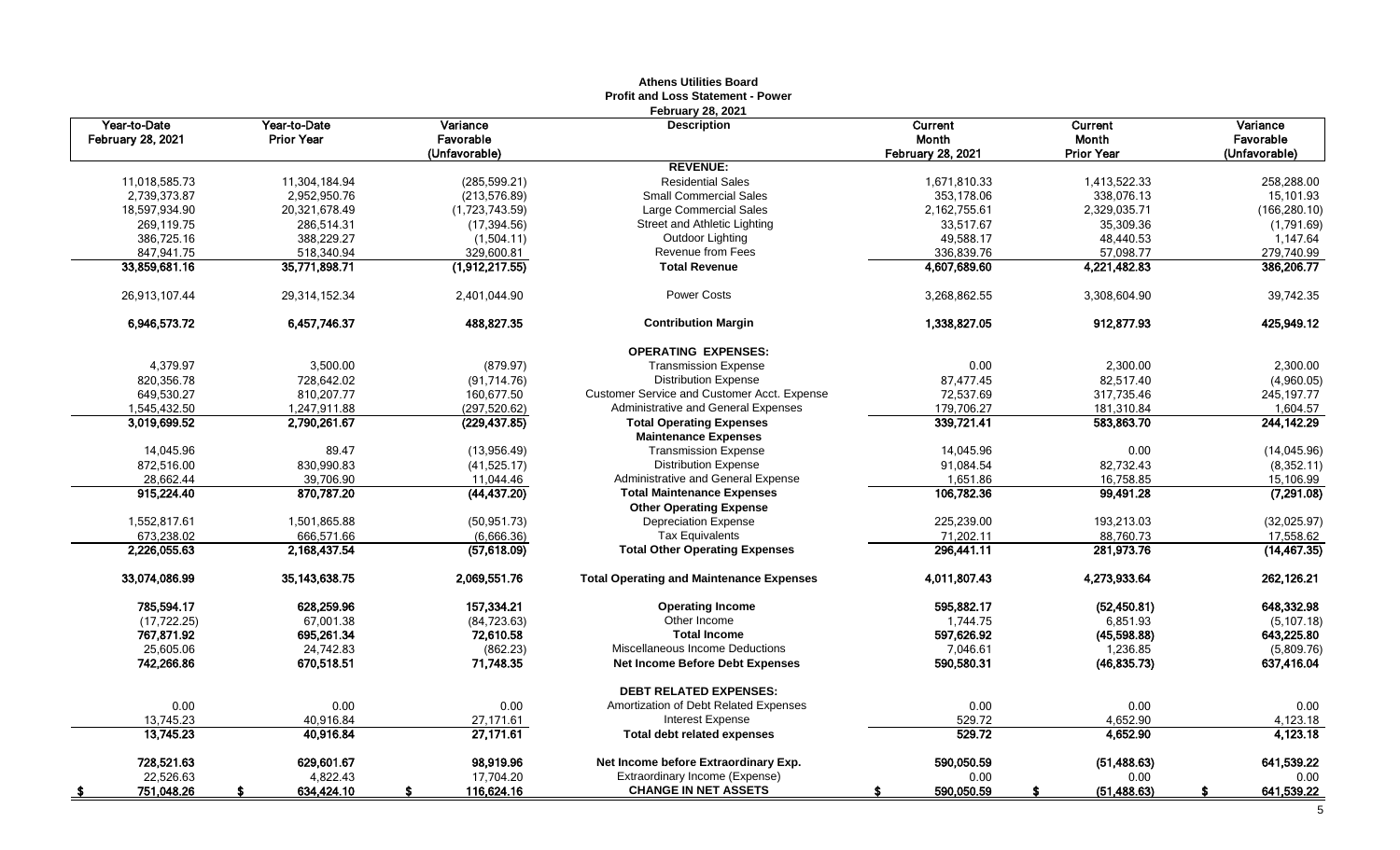|                          |                  |                  | <b>Athens Utilities Board</b><br><b>Budget Comparison - Power</b><br><b>February 28, 2021</b> |                          |                  |                        |
|--------------------------|------------------|------------------|-----------------------------------------------------------------------------------------------|--------------------------|------------------|------------------------|
| Year-to-Date             | Year-to-Date     | $Y-T-D$          | <b>Description</b>                                                                            | <b>Current Month</b>     | <b>Monthly</b>   | <b>Budget</b>          |
| <b>February 28, 2021</b> | <b>Budget</b>    | Variance         |                                                                                               | <b>February 28, 2021</b> | <b>Budget</b>    | Variance               |
|                          |                  |                  | <b>REVENUE:</b>                                                                               |                          |                  |                        |
| 11,018,585.73            | 11,412,286.86    | (393,701.13)     | <b>Residential Sales</b>                                                                      | 1,671,810.33             | 1,721,714.73     | (49,904.40)            |
| 2,739,373.87             | 2,977,539.83     | (238, 165.96)    | <b>Small Commercial Sales</b>                                                                 | 353,178.06               | 371,365.35       | (18, 187.29)           |
| 18,597,934.90            | 20,101,031.31    | (1,503,096.41)   | Large Commercial Sales                                                                        | 2,162,755.61             | 2,232,164.59     | (69, 408.98)           |
| 269.119.75               | 278,201.11       | (9,081.36)       | Street and Athletic Lighting                                                                  | 33,517.67                | 34,287.83        | (770.16)               |
| 386,725.16               | 368,672.70       | 18,052.46        | Outdoor Lighting                                                                              | 49,588.17                | 46,028.76        | 3,559.41               |
| 847,941.75               | 498,399.19       | 349,542.56       | Revenue from Fees                                                                             | 336,839.76               | 51,339.98        | 285,499.78             |
| 33,859,681.16            | 35,636,131.00    | (1,776,449.84)   | <b>Total Revenue</b>                                                                          | 4,607,689.60             | 4,456,901.23     | 150,788.37             |
| 26,913,107.44            | 29,330,808.22    | 2,417,700.78     | <b>Power Costs</b>                                                                            | 3,268,862.55             | 3,288,877.11     | 20,014.56              |
| 6,946,573.72             | 6,305,322.78     | 641,250.94       | <b>Contribution Margin</b>                                                                    | 1,338,827.05             | 1,168,024.13     | 170,802.92             |
|                          |                  |                  | <b>OPERATING EXPENSES:</b>                                                                    |                          |                  |                        |
| 4.379.97                 | 3.743.45         | (636.52)         | <b>Transmission Expense</b>                                                                   | 0.00                     | 1,143.95         | 1,143.95               |
| 820.356.78               | 707.199.69       | (113, 157.09)    | <b>Distribution Expense</b>                                                                   | 87.477.45                | 76,193.60        | (11, 283.85)           |
| 649.530.27               | 512,467.56       | (137,062.71)     | Customer Service and Customer Acct. Expense                                                   | 72,537.69                | 58,348.10        | (14, 189.59)           |
| 1,545,432.50             | 1,628,038.05     | 82,605.55        | Administrative and General Expenses<br><b>Total Operating Expenses</b>                        | 179,706.27<br>339,721.41 | 235,555.97       | 55,849.70<br>31,520.21 |
| 3,019,699.52             | 2,851,448.74     | (168, 250.78)    | <b>Maintenance Expenses</b>                                                                   |                          | 371,241.62       |                        |
| 14,045.96                | 0.00             | (14,045.96)      | <b>Transmission Expense</b>                                                                   | 14,045.96                | 0.00             | (14,045.96)            |
| 872,516.00               | 830,394.98       | (42, 121.02)     | <b>Distribution Expense</b>                                                                   | 91,084.54                | 87,928.16        | (3, 156.38)            |
| 28,662.44                | 38,058.16        | 9,395.72         | Administrative and General Expense                                                            | 1,651.86                 | 6,174.14         | 4,522.28               |
| 915,224.40               | 868,453.14       | (46,771.26)      | <b>Total Maintenance Expenses</b>                                                             | 106,782.36               | 94,102.30        | (12,680.06)            |
|                          |                  |                  | <b>Other Operating Expense</b>                                                                |                          |                  |                        |
| 1,552,817.61             | 1,471,983.27     | (80, 834.34)     | <b>Depreciation Expense</b>                                                                   | 225,239.00               | 187,391.41       | (37, 847.59)           |
| 673,238.02               | 654,595.16       | (18, 642.86)     | <b>Tax Equivalents</b>                                                                        | 71,202.11                | 95,859.49        | 24,657.38              |
| 2,226,055.63             | 2,126,578.43     | (99, 477.20)     | <b>Total Other Operating Expenses</b>                                                         | 296,441.11               | 283,250.90       | (13, 190.21)           |
| 33,074,086.99            | 35, 177, 288.53  | 2,103,201.54     | <b>Total Operating and Maintenance Expenses</b>                                               | 4,011,807.43             | 4,037,471.92     | 25,664.49              |
| 785,594.17               | 458,842.46       | 326,751.71       | <b>Operating Income</b>                                                                       | 595.882.17               | 419,429.31       | 176,452.86             |
| (17, 722.25)             | 53,276.78        | (70,999.03)      | Other Income                                                                                  | 1.744.75                 | 5,034.87         | (3,290.12)             |
| 767,871.92               | 512,119.25       | 255,752.67       | <b>Total Income</b>                                                                           | 597,626.92               | 424,464.18       | 173,162.74             |
| 25,605.06                | 22,282.54        | (3,322.52)       | Miscellaneous Income Deductions                                                               | 7,046.61                 | 2,787.99         | (4,258.62)             |
| 742,266.86               | 489,836.71       | 252,430.15       | <b>Net Income Before Debt Expenses</b><br><b>DEBT RELATED EXPENSES:</b>                       | 590,580.31               | 421,676.19       | 168,904.12             |
| 0.00                     | 0.00             | 0.00             | Amortization of Debt Related Expenses                                                         | 0.00                     | 0.00             | 0.00                   |
| 13,745.23                | 50,586.03        | 36,840.80        | Interest Expense                                                                              | 529.72                   | 5,158.27         | 4,628.55               |
| 13,745.23                | 50,586.03        | 36.840.80        | Total debt related expenses                                                                   | 529.72                   | 5,158.27         | 4.628.55               |
| 728,521.63               | 439,250.68       | 289,270.95       | Net Income before Extraordinary Exp.                                                          | 590,050.59               | 416,517.92       | 173,532.67             |
| 22,526.63                | 10,000.00        | 12,526.63        | <b>Extraordinary Income (Expense)</b>                                                         | 0.00                     | 1,250.00         | (1,250.00)             |
| 751,048.26<br><u>\$</u>  | 449,250.68<br>\$ | 301,797.58<br>\$ | <b>CHANGE IN NET ASSETS</b>                                                                   | 590,050.59<br>S          | 417,767.92<br>\$ | 172,282.67<br>S.       |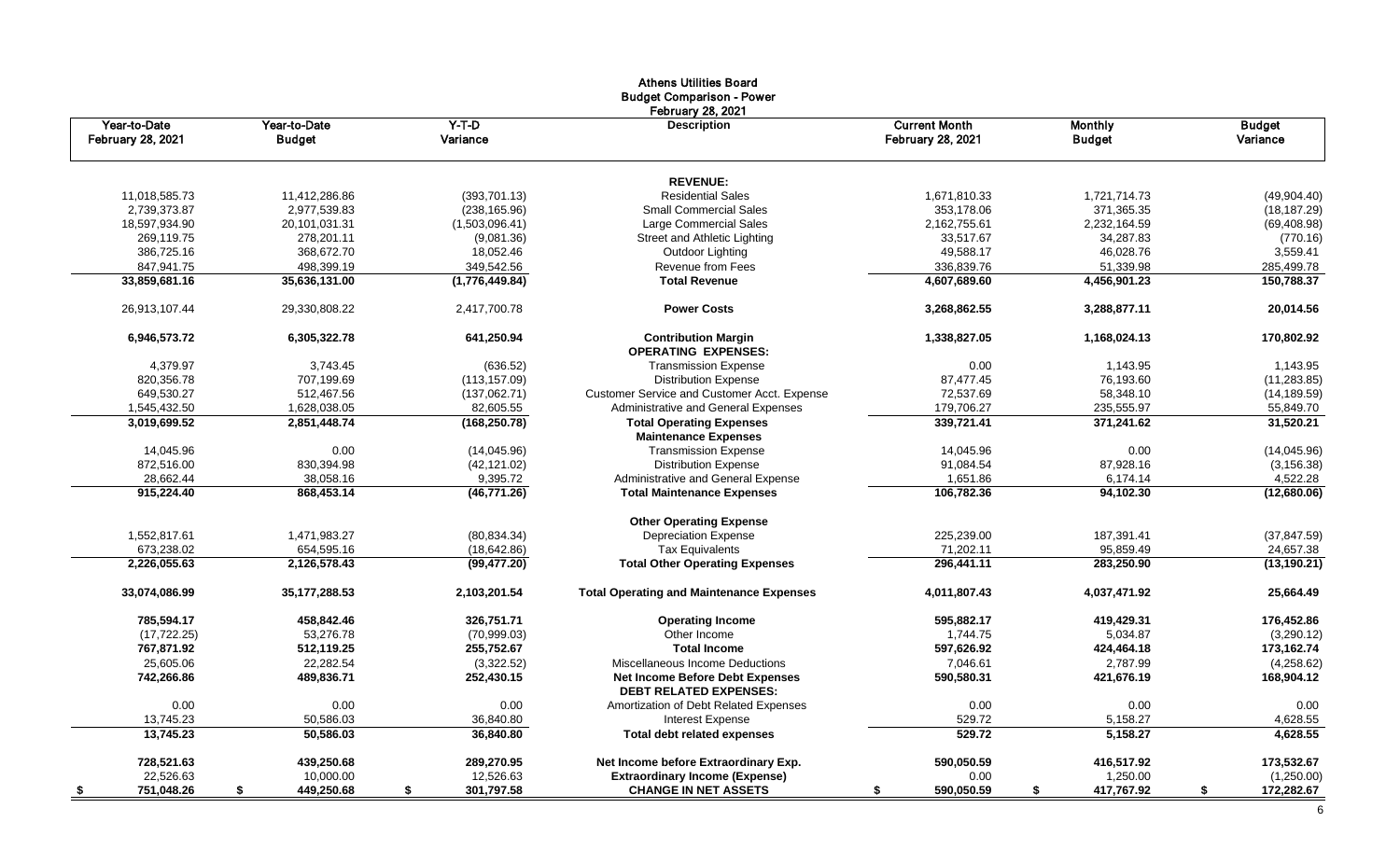# **Athens Utilities Board Power Division STATEMENTS OF CASH FLOWS February 28, 2021**

|      | Year-to-Date             | Year-to-Date        |    | Variance      |                                                      | <b>Month to Date</b>     |    | <b>Month to Date</b> | Variance           |
|------|--------------------------|---------------------|----|---------------|------------------------------------------------------|--------------------------|----|----------------------|--------------------|
|      | <b>February 28, 2021</b> | <b>Prior Year</b>   |    |               |                                                      | <b>February 28, 2021</b> |    | <b>Prior Year</b>    |                    |
|      |                          |                     |    |               | <b>CASH FLOWS FROM OPERATION ACTIVITIES:</b>         |                          |    |                      |                    |
|      | 751,048.26               | 634,424.10          |    | 116,624.16    | Net Operating Income                                 | 590,050.59               |    | (51, 488.63)         | 641,539.22         |
|      |                          |                     |    |               | Adjustments to reconcile operating income            |                          |    |                      |                    |
|      | 1,552,817.61             | 1,501,865.88        |    | 50,951.73     | to net cash provided by operations:<br>Depreciation  | 225,239.00               |    | 193,213.03           | 32,025.97          |
|      |                          |                     |    |               | <b>Changes in Assets and Liabilities:</b>            |                          |    |                      |                    |
|      | 343,498.20               | 774,121.45          |    | (430, 623.25) | Accounts Receivable                                  | 1,280,237.61             |    | 649,632.94           | 630,604.67         |
|      | 0.00                     | 0.00                |    | 0.00          | Due from (to) Other Divisions                        | 0.00                     |    | 0.00                 | 0.00               |
|      | (69,092.20)              | (85, 113.78)        |    | 16,021.58     | <b>Prepaid Expenses</b>                              | 24,723.80                |    | 22,615.61            | 2,108.19           |
|      | (104, 683.12)            | 20,314.61           |    | (124, 997.73) | <b>Deferred Pension Outflows</b>                     | 0.00                     |    | 0.00                 | 0.00               |
|      | 0.00                     | 0.00                |    | 0.00          | Accrued, Unbilled Revenue                            | 0.00                     |    | 0.00                 | 0.00               |
|      | (178, 884.12)            | (16,082.58)         |    | (162, 801.54) | <b>Materials and Supplies</b>                        | (54, 525.48)             |    | (44, 302.63)         | (10, 222.85)       |
|      | (332, 369.46)            | (1,318,595.99)      |    | 986,226.53    | <b>Accounts Payable</b>                              | (181, 413.79)            |    | (277, 310.98)        | 95,897.19          |
|      | (12, 870.42)             | 7,670.86            |    | (20, 541.28)  | <b>Other Current Liabilities</b>                     | (3,930.54)               |    | 8,497.29             | (12, 427.83)       |
|      | (60.00)                  | (11,340.00)         |    | 11,280.00     | <b>Customer Deposits</b>                             | 2,220.00                 |    | (860.00)             | 3,080.00           |
|      | (71, 176.24)             | (103, 488.99)       |    | 32,312.75     | Net Pension Liability                                | 43,964.85                |    | 46,747.36            | (2,782.51)         |
|      | 0.00                     | 0.00                |    | 0.00          | <b>Deferred Pension Inflows</b>                      | 0.00                     |    | 0.00                 | 0.00               |
|      | (330, 398.99)            | 79,051.16           |    | (409, 450.15) | <b>Retirements and Salvage</b>                       | 36,421.14                |    | 14,697.74            | 21,723.40          |
|      | 0.00                     | 0.00                |    | 0.00          | Deferred Income                                      | 0.00                     |    | 0.00                 | 0.00               |
|      | 1,547,829.52             | 1,482,826.72        |    | 65,002.80     | <b>Net Cash from Operating Activities</b>            | 1,962,987.18             |    | 561,441.73           | 1,401,545.45       |
|      |                          |                     |    |               | <b>CASH FROM NONCAPITAL FINANCING:</b>               |                          |    |                      |                    |
|      | 0.00                     | 0.00                |    | 0.00          | Changes in Long-Term Lease Payable                   | 0.00                     |    | 0.00                 | 0.00               |
|      | (16, 448.96)             | (7,988.24)          |    | (8,460.72)    | Changes in Notes Payable                             | (2,056.12)               |    | (1,010.76)           | (1,045.36)         |
|      | 0.00                     | 0.00                |    | 0.00          | Changes in Bonds Payable                             | 0.00                     |    | 0.00                 | 0.00               |
|      | 0.00                     | 0.00                |    | 0.00          | Changes in TVA Loan Program                          | 0.00                     |    | 0.00                 | 0.00               |
|      | (16, 448.96)             | (7,988.24)          |    | (8,460.72)    | <b>Net Cash from Noncapital Financing Activities</b> | (2,056.12)               |    | (1,010.76)           | (1,045.36)         |
|      |                          |                     |    |               | <b>CASH FLOWS FROM CAPITAL AND RELATED</b>           |                          |    |                      |                    |
|      |                          |                     |    |               | <b>INVESTING ACTIVITIES</b>                          |                          |    |                      |                    |
|      | 0.00                     | 0.00                |    | 0.00          | Adj.Retained Earnings - TVA loss Adjustment          | 0.00                     |    | 0.00                 | 0.00               |
|      | 0.00                     | 0.00                |    | 0.00          | <b>Prior Period Adjustment</b>                       | 0.00                     |    | 0.00                 | 0.00               |
|      | (1,319,968.15)           | (2,463,948.86)      |    | 1,143,980.71  | Changes in Electric Plant                            | (110, 605.42)            |    | (170, 437.94)        | 59,832.52          |
|      | (1,319,968.15)           | (2,463,948.86)      |    | 1,143,980.71  | <b>Capital and Related Investing Activities</b>      | (110, 605.42)            |    | (170, 437.94)        | 59,832.52          |
|      | 211,412.41               | \$<br>(989, 110.38) | S. | 1,200,522.79  | <b>Net Changes in Cash Position</b>                  | \$<br>1,850,325.64       | S. | 389,993.03           | \$<br>1,460,332.61 |
|      |                          |                     |    |               |                                                      |                          |    |                      |                    |
|      | 6,398,684.82             | 6,599,731.34        |    | (201, 046.52) | Cash at Beginning of Period                          | 4,759,771.59             |    | 5,220,627.93         | (460, 856.34)      |
|      | 6,610,097.23             | 5,610,620.96        |    | 999,476.27    | Cash at end of Period                                | 6,610,097.23             |    | 5,610,620.96         | 999,476.27         |
| - \$ | 211,412.41               | \$<br>(989, 110.38) | \$ | 1,200,522.79  | <b>Changes in Cash and Equivalents</b>               | \$<br>1,850,325.64       | \$ | 389,993.03           | \$<br>1,460,332.61 |

**Long-Term Debt** \$4,039,511.63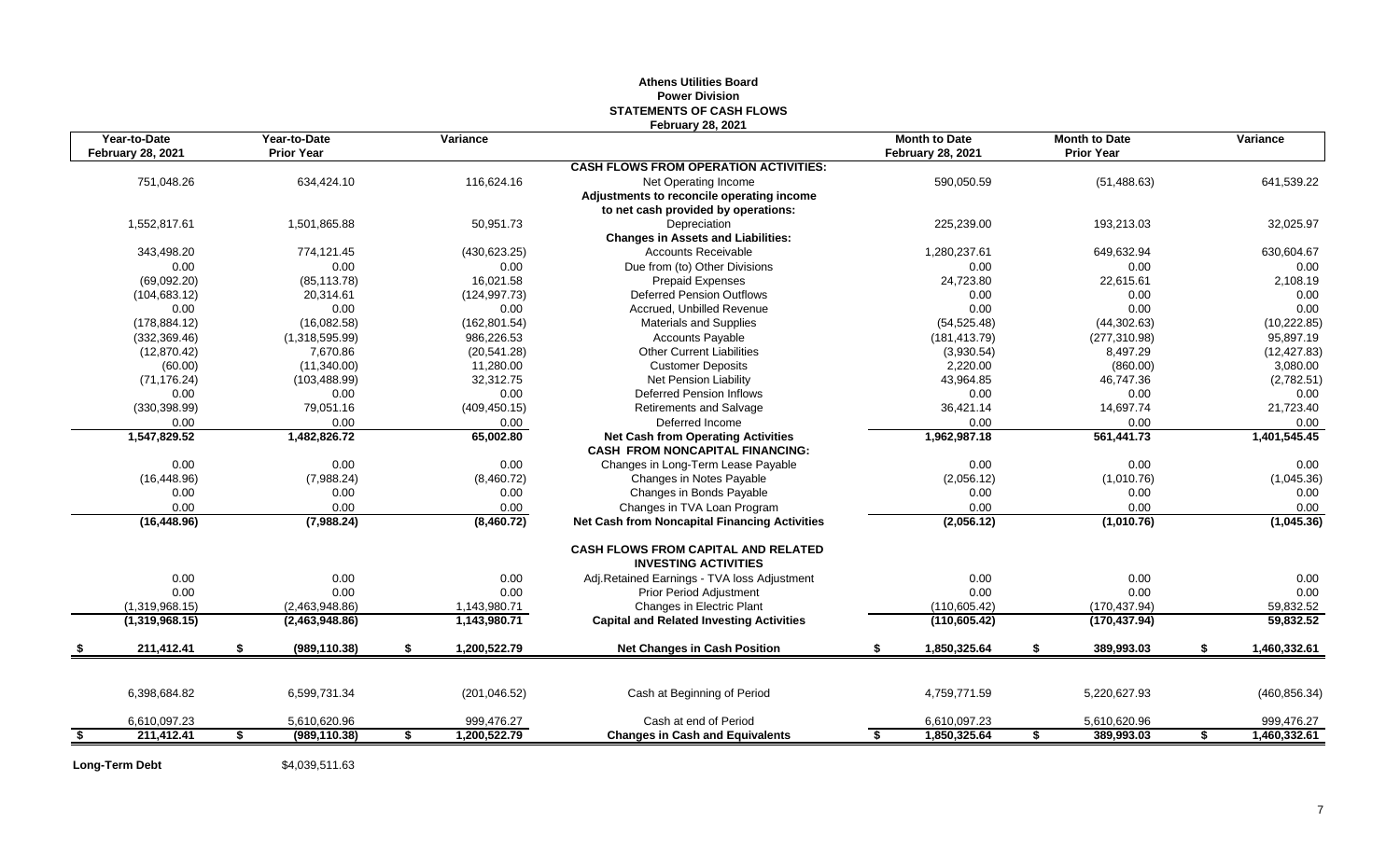## Athens Utilities Board Statistics Report February 28, 2021

| Power:                       |         |        |          |            |
|------------------------------|---------|--------|----------|------------|
|                              | Current | Prior  |          | # Accounts |
| Number of services:          | Month   | Year   | Change   | Change     |
| Residential                  | 11,153  | 11,088 | 0.59%    | 65         |
| Small Commercial             | 2,022   | 2,003  | 0.95%    | 19         |
| Large Commercial             | 256     | 267    | $-4.12%$ | $-11$      |
| Street and Athletic Lighting | 19      | 20     | -5.00%   | $-1$       |
| Outdoor Lighting             | 77      | 57     | 35.09%   | 20         |
| <b>ITotal Services</b>       | 13.527  | 13,435 | 0.68%    | 92         |

| <b>I</b> Sales Volumes:    |            | <b>Current Month</b> |          |             | Year-to-Date      |           |
|----------------------------|------------|----------------------|----------|-------------|-------------------|-----------|
| <b>Kwh</b>                 | 2/28/2021  | <b>Prior Year</b>    | Change   | 2/28/2021   | <b>Prior Year</b> | Change    |
| Residential                | 17,544,292 | 14,003,741           | 25.28%   | 108,342,309 | 110,342,925       | $-1.81%$  |
| <b>I</b> Small Commercial  | 3,036,951  | 2,745,642            | 10.61%   | 22,579,685  | 24,299,262        | $-7.08%$  |
| Large Commercial           | 34,872,830 | 36,164,698           | $-3.57%$ | 284,148,376 | 317,650,904       | $-10.55%$ |
| <b>Street and Athletic</b> | 197,577    | 217,228              | $-9.05%$ | 1,719,911   | 1,762,543         | -2.42%    |
| Outdoor Lighting           | 220,650    | 221,558              | $-0.41%$ | 1,739,336   | 1,712,147         | 1.59%     |
| Total                      | 55.872.300 | 53.352.867           | 4.72%    | 418.529.617 | 455.767.781       | $-8.17%$  |

| Employment                |                          |                   |                   |
|---------------------------|--------------------------|-------------------|-------------------|
|                           | <b>February 28, 2021</b> | Same Month        | <b>Difference</b> |
|                           |                          | <b>Prior Year</b> |                   |
| Employee Headcount<br>FTE | 60.00                    | 60.00             | 0.00              |
|                           | 64.75                    | 60.92             | 3.83              |
| Y-T-D FTE                 | 63.47                    | 61.87552778       | .59               |

| Heating/Cooling Degree Days (Calendar Month): |                          |                   |                   |
|-----------------------------------------------|--------------------------|-------------------|-------------------|
|                                               | <b>February 28, 2021</b> | <b>Prior Year</b> | <b>Difference</b> |
| <b>Heating Degree Days</b>                    | 680                      | 593               | 87                |
| Cooling Degree Days                           |                          |                   |                   |

| Heating/Cooling Degree Days (Billing Period): |                          |                   |                   |
|-----------------------------------------------|--------------------------|-------------------|-------------------|
|                                               | <b>February 28, 2021</b> | <b>Prior Year</b> | <b>Difference</b> |
| <b>Heating Degree Days</b>                    | 766                      | 697               | 69                |
| Cooling Degree Days                           |                          |                   |                   |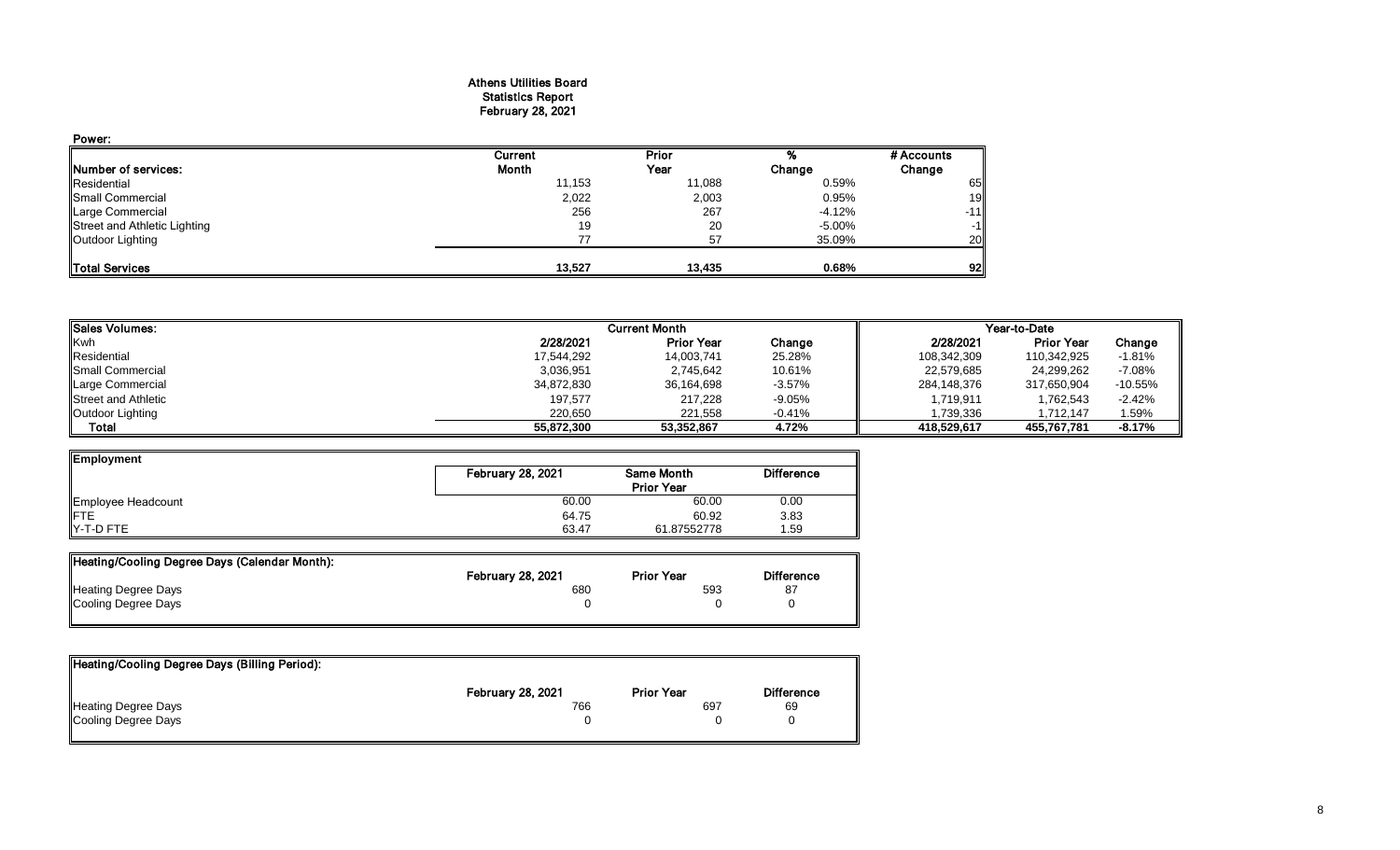# **Athens Utilities Board Power Division Capital Budget Month Ending as of February 28, 2021**

|                                               | <b>Budget</b>                           | <b>Actual</b> | Variance to date<br>Favorable | <b>Estimated</b><br>% Project | % of Budget<br><b>Expended</b> |
|-----------------------------------------------|-----------------------------------------|---------------|-------------------------------|-------------------------------|--------------------------------|
| <b>Planned Capital Improvements:</b>          |                                         |               | (Unfavorable)                 | Completion                    |                                |
| Replace Truck 6                               | 300,000                                 |               | 300,000                       |                               |                                |
| <b>LED Purchases</b>                          | 300,000                                 | 207,920       | 92,080                        |                               | 69.31%                         |
| NA6-2 swap for industrial load                | 150,000                                 | 19,645        | 130,355                       | 20.00%                        | 13.10%                         |
| Roof for Building/Warehouse                   | 150,000                                 | 144,672       | 5,328                         |                               | 96.45%                         |
| Substation signage                            | 40,000                                  |               | 40,000                        |                               |                                |
| Voltage Reduction Englewood Sub               | 180,000                                 | 2,705         | 177,295                       | 1.50%                         | 1.50%                          |
| #6 Change out - CR250                         | 250,000                                 |               | 250,000                       |                               |                                |
| <b>Build out Fiber</b>                        | 50,000                                  | 20,319        | 29,681                        | 20.00%                        | 40.64%                         |
| SCADA improvements - ESS, CVR                 | 20,000                                  | 13,511        | 6,489                         |                               | 67.56%                         |
| mPower improvements                           | 20,000                                  | 4,344         | 15,656                        |                               | 21.72%                         |
| Upgrade dispatch console                      | 40,000                                  | 49,337        | (9, 337)                      | 100.00%                       | 123.34%                        |
| Other System Improvements                     | 380,031                                 | 218,900       | 161,131                       |                               | 57.60% Continuous              |
| Poles                                         | 342,028                                 | 103,065       | 238,963                       |                               | 30.13% Continuous              |
| Primary Wire and Underground                  | 500,000                                 | 364,480       | 135,520                       |                               | 72.90% Continuous              |
| Transformers                                  | 506,708                                 | 127,030       | 379,678                       |                               | 25.07% Continuous              |
| Services                                      | 316,693                                 | 341,840       | (25, 147)                     |                               | 107.94% Continuous             |
| IT Core (Servers, mainframe, etc.)            | 20,000                                  |               | 20,000                        |                               | Continuous                     |
| <b>Total Planned Capital Improvements:</b>    | 3,565,460                               | 1,617,768     | 1,947,692                     |                               |                                |
| <b>Other Assets:</b>                          |                                         |               |                               |                               |                                |
| Miami Street Rebuild (FY 2019 Budget Item)    | 250,000                                 | 146,369       | 103,631                       |                               |                                |
| Physical security substation houses (FY 2020) | 15,000                                  | 22,578        | (7,578)                       |                               |                                |
| Office Equipment                              |                                         | 11,326        | (11, 326)                     |                               |                                |
| ESS-Replace Switches, Breakers, etc.          |                                         | 131,016       | (131, 016)                    |                               |                                |
| Other                                         |                                         | 4,660         | (4,660)                       |                               |                                |
| <b>Total Other Assets:</b>                    | 265,000                                 | 315,949       | (50, 949)                     |                               |                                |
| Totals:                                       | 3,830,460 \$<br>S.                      | 1,933,716 \$  | 1,896,744                     |                               |                                |
|                                               | Percentage of Budget Spent Year-to-date |               | 50.48%                        | <b>Fiscal Year</b>            | 66.67%                         |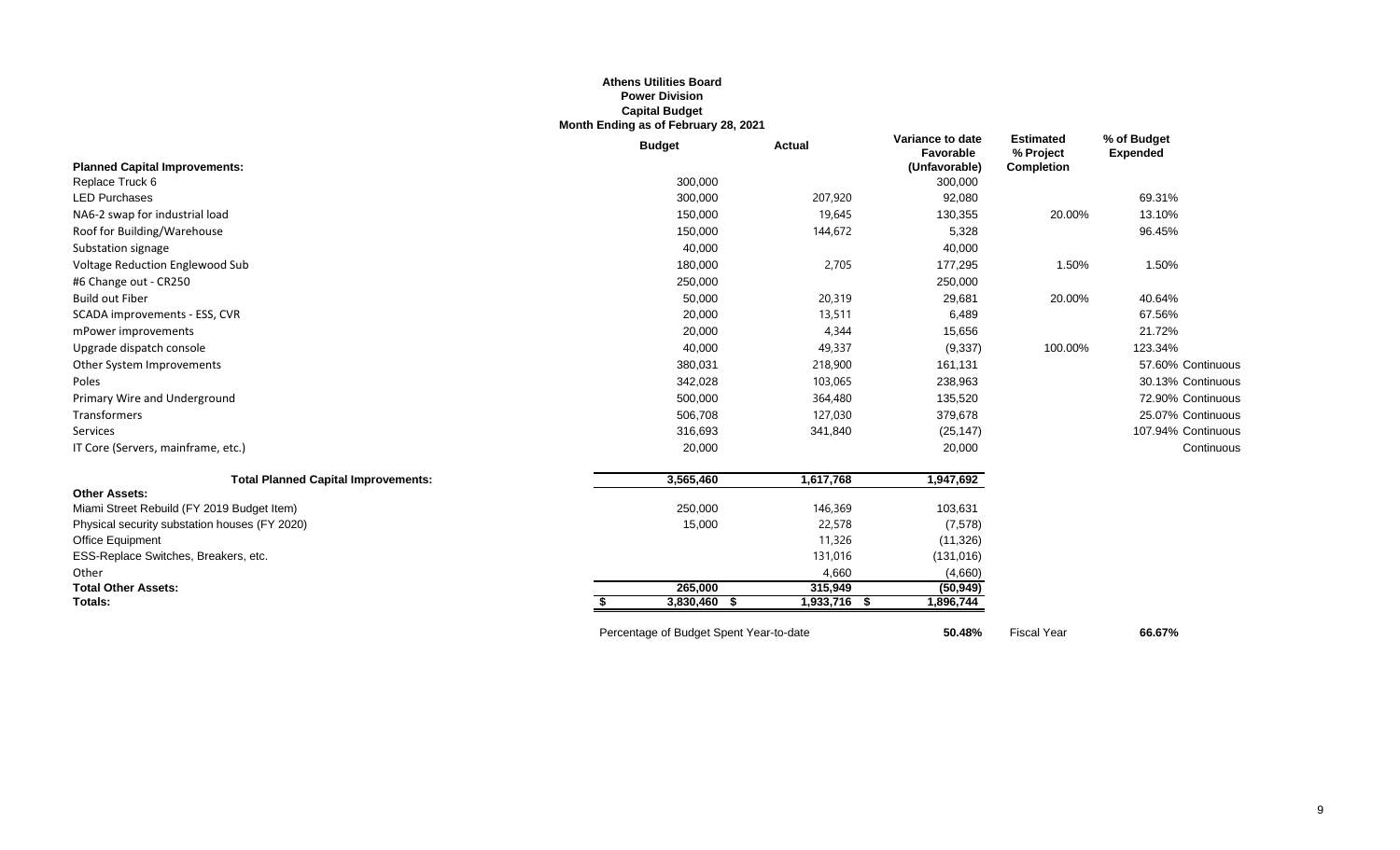|                                                   |                            |                                         | <b>WATER DIVISION</b><br><b>BALANCE SHEET</b>            |                                                   |                              |                                      |
|---------------------------------------------------|----------------------------|-----------------------------------------|----------------------------------------------------------|---------------------------------------------------|------------------------------|--------------------------------------|
| <b>Current Period</b><br><b>February 28, 2021</b> | <b>Prior Year</b>          | <b>Change from</b><br><b>Prior Year</b> | <b>February 28, 2021</b>                                 | <b>Current Period</b><br><b>February 28, 2021</b> | <b>Prior</b><br><b>Month</b> | Change<br>from prior<br><b>Month</b> |
|                                                   |                            |                                         | Assets:                                                  |                                                   |                              |                                      |
|                                                   |                            |                                         |                                                          |                                                   |                              |                                      |
| 5,974,614.97<br>597,343.77                        | 6.577.655.40<br>295,408.60 | (603,040.43)<br>301,935.17              | Cash and Cash Equivalents<br><b>Customer Receivables</b> | 5.974.614.97<br>597,343.77                        | 6,225,966.27<br>279,473.09   | (251, 351.30)<br>317,870.68          |
| 0.00                                              | 0.00                       | 0.00                                    | Due to/from Other Divisions                              | 0.00                                              | 0.00                         | 0.00                                 |
| 14,646.13                                         | 24,994.28                  | (10, 348.15)                            | <b>Other Receivables</b>                                 | 14.646.13                                         | 14,920.85                    | (274.72)                             |
| 140,068.01                                        | 135,951.36                 | 4,116.65                                | <b>Prepaid Expenses</b>                                  | 140,068.01                                        | 151,546.23                   | (11, 478.22)                         |
| 232.475.90                                        | 238.760.30                 | (6, 284.40)                             | Materials and Supplies Inventory                         | 232.475.90                                        | 231,341.53                   | 1,134.37                             |
| 6,959,148.78                                      | 7,272,769.94               | (313, 621.16)                           | <b>Total Current Assets</b>                              | 6,959,148.78                                      | 6,903,247.97                 | 55,900.81                            |
| 0.00                                              | 0.00                       | 0.00                                    | Reserve and Other                                        | 0.00                                              | 0.00                         | 0.00                                 |
| 0.00                                              | 0.00                       | 0.00                                    | <b>Total Restricted Assets</b>                           | 0.00                                              | 0.00                         | 0.00                                 |
| 0.00                                              | 0.00                       | 0.00                                    | Debt Issue Costs, Net of Amortization                    | 0.00                                              | 0.00                         | 0.00                                 |
| 458,333.96                                        | 458,687.40                 | (353.44)                                | <b>Deferred Pension Outflows</b>                         | 458,333.96                                        | 458,333.96                   | 0.00                                 |
| 34,072,826.84                                     | 33,117,789.04              | 955,037.80                              | Water Utility Plant, at cost                             | 34,072,826.84                                     | 34,046,632.86                | 26,193.98                            |
| (15,089,562.52)                                   | (14, 173, 834.29)          | (915, 728.23)                           | Less: Accumulated Depreciation                           | (15.089.562.52)                                   | (15,004,759.43)              | (84, 803.09)                         |
| 18,983,264.32                                     | 18,943,954.75              | 39,309.57                               | <b>Net Water Utility Plant</b>                           | 18,983,264.32                                     | 19,041,873.43                | (58,609.11)                          |
| 19,441,598.28                                     | 19,402,642.15              | 38,956.13                               | <b>Total Long Term Assets</b>                            | 19,441,598.28                                     | 19,500,207.39                | (58,609.11)                          |
| 26.400.747.06                                     | 26,675,412.09<br>\$        | \$<br>(274, 665.03)                     | <b>Total Assets</b>                                      | 26,400,747.06<br>S.                               | 26,403,455.36<br>\$          | \$<br>(2,708.30)                     |
|                                                   |                            |                                         | <b>Liabilities and Retained Earnings:</b>                |                                                   |                              |                                      |
| 18.730.05                                         | 49.018.64                  | (30, 288.59)                            | <b>Accounts Payable</b>                                  | 18,730.05                                         | 29,979.42                    | (11, 249.37)                         |
| 90,560.14                                         | 49,330.00                  | 41,230.14                               | <b>Customer Deposits</b>                                 | 90,560.14                                         | 89,310.14                    | 1,250.00                             |
| 108,940.98                                        | 127,707.51                 | (18, 766.53)                            | <b>Other Current Liabilities</b>                         | 108,940.98                                        | 108,436.19                   | 504.79                               |
| 218,231.17                                        | 226,056.15                 | (7,824.98)                              | <b>Total Current Liabilities</b>                         | 218,231.17                                        | 227,725.75                   | (9,494.58)                           |
| 693,301.84                                        | 667,160.11                 | 26,141.73                               | Net Pension Liability                                    | 693,301.84                                        | 680,935.90                   | 12,365.94                            |
| 37,985.70                                         | 52,733.35                  | (14,747.65)                             | Deferred Pension Inflows                                 | 37,985.70                                         | 37,985.70                    | 0.00                                 |
| 0.00                                              | 0.00                       | 0.00                                    | <b>Bonds Payable</b>                                     | 0.00                                              | 0.00                         | 0.00                                 |
| 4,066,188.05                                      | 4.256.903.36               | (190, 715.31)                           | Note Payable                                             | 4,066,188.05                                      | 4,082,231.48                 | (16,043.43)                          |
| 4,797,475.59                                      | 4,976,796.82               | (179, 321.23)                           | <b>Total Long Term Liabilities</b>                       | 4,797,475.59                                      | 4,801,153.08                 | (3,677.49)                           |
| 21,385,040.30                                     | 21,472,559.12              | (87, 518.82)                            | Net Position                                             | 21,385,040.30                                     | 21,374,576.53                | 10,463.77                            |
| 26.400.747.06<br>S.                               | 26,675,412.09<br>\$        | \$<br>(274, 665.03)                     | <b>Total Liabilities and Retained Earnings</b>           | S.<br>26,400,747.06                               | 26,403,455.36<br>-\$         | (2,708.30)<br>\$                     |

**ATHENS UTILITIES BOARD**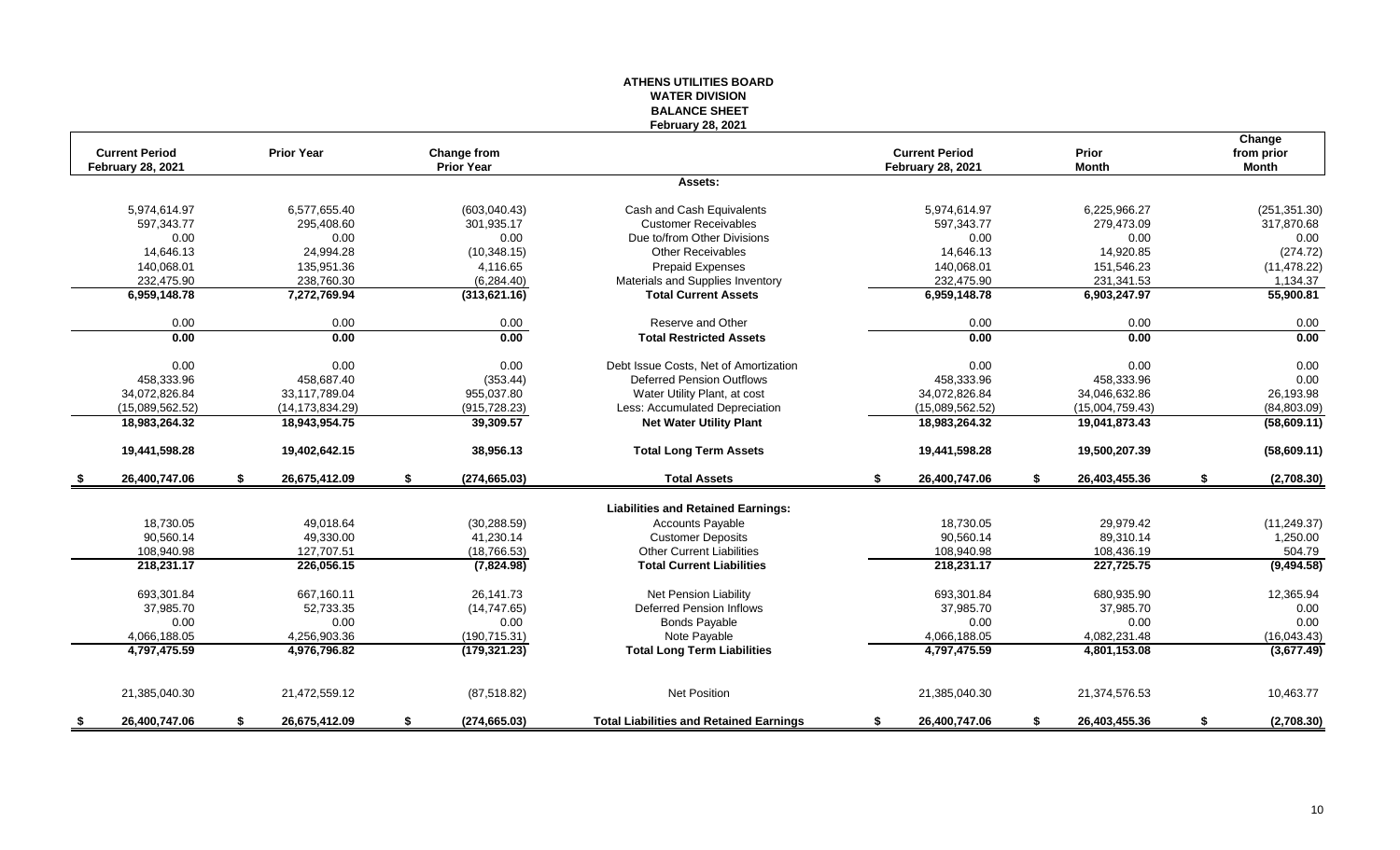|                            |                            |                              | <b>Athens Utilities Board</b><br><b>Profit and Loss Statement - Water</b> |                          |                        |                       |
|----------------------------|----------------------------|------------------------------|---------------------------------------------------------------------------|--------------------------|------------------------|-----------------------|
| Year-to-Date               | Year-to-Date               | Variance<br>Favorable        | <b>February 28, 2021</b><br><b>Description</b>                            | Current<br>Month         | Current<br>Month       | Variance<br>Favorable |
| <b>February 28, 2021</b>   | <b>Prior Year</b>          | (Unfavorable)                | <b>REVENUE:</b>                                                           | <b>February 28, 2021</b> | <b>Prior Year</b>      | (Unfavorable)         |
|                            |                            |                              | Residential                                                               |                          |                        |                       |
| 1,238,750.76               | 1,219,064.40               | 19.686.36                    | <b>Small Commercial</b>                                                   | 144,842.15               | 137,883.95             | 6,958.20<br>248.48    |
| 1,239,145.81<br>329,223.79 | 1,334,565.45<br>349.041.07 | (95, 419.64)<br>(19, 817.28) | Large Commercial                                                          | 149,243.04               | 148,994.56             | (5,568.25)            |
| 123,563.33                 | 102,242.69                 | 21,320.64                    | Other                                                                     | 37,697.15<br>29,560.28   | 43,265.40<br>13,596.73 | 15,963.55             |
| 2.930.683.69               | 3,004,913.61               | (74, 229.92)                 | <b>Total Revenue</b>                                                      | 361,342.62               | 343,740.64             | 17,601.98             |
|                            |                            |                              |                                                                           |                          |                        |                       |
| 446,213.75                 | 429,104.63                 | (17, 109.12)                 | <b>Purchased Supply</b>                                                   | 51,704.11                | 49,810.00              | (1,894.11)            |
| 2,484,469.94               | 2,575,808.98               | (91, 339.04)                 | <b>Contribution Margin</b>                                                | 309,638.51               | 293,930.64             | 15,707.87             |
|                            |                            |                              | <b>OPERATING EXPENSES:</b>                                                |                          |                        |                       |
| 266,491.95                 | 306,152.23                 | 39,660.28                    | Source and Pump Expense                                                   | 25,551.66                | 35,126.87              | 9,575.21              |
| 168,002.15                 | 148.187.46                 | (19, 814.69)                 | <b>Distribution Expense</b>                                               | 22,800.10                | 18,552.27              | (4, 247.83)           |
| 322,642.04                 | 377,134.84                 | 54,492.80                    | Customer Service and Customer Acct. Expense                               | 34,616.48                | 91,371.84              | 56,755.36             |
| 670,541.07                 | 576,732.90                 | (93,808.17)                  | Administrative and General Expense                                        | 78,970.06                | 73,230.80              | (5,739.26)            |
| 1,427,677.21               | 1,408,207.43               | (19, 469.78)                 | <b>Total operating expenses</b>                                           | 161,938.30               | 218,281.78             | 56,343.48             |
|                            |                            |                              | <b>Maintenance Expenses</b>                                               |                          |                        |                       |
| 46.307.96                  | 58.009.81                  | 11,701.85                    | Source and Pump Expense                                                   | 5.148.67                 | 5,083.03               | (65.64)               |
| 356,189.82                 | 295,110.37                 | (61,079.45)                  | <b>Distribution Expense</b>                                               | 42,019.51                | 31,334.21              | (10,685.30)           |
| 2,978.38                   | 4,680.14                   | 1,701.76                     | Administrative and General Expense                                        | 78.35                    | 446.36                 | 368.01                |
| 405,476.16                 | 357,800.32                 | (47, 675.84)                 | <b>Total Maintenance Expense</b>                                          | 47,246.53                | 36,863.60              | (10, 382.93)          |
|                            |                            |                              | <b>Other Operating Expenses</b>                                           |                          |                        |                       |
| 666,298.61                 | 587,399.59                 | (78, 899.02)                 | <b>Depreciation Expense</b>                                               | 83,583.31                | 69.171.30              | (14, 412.01)          |
| 666,298.61                 | 587,399.59                 | (78,899.02)                  | <b>Total Other Operating Expenses</b>                                     | 83,583.31                | 69,171.30              | (14, 412.01)          |
| 2,945,665.73               | 2,782,511.97               | (163, 153.76)                | <b>Total Operating and Maintenance Expense</b>                            | 344,472.25               | 374,126.68             | 29,654.43             |
| (14,982.04)                | 222,401.64                 | (237, 383.68)                | <b>Operating Income</b>                                                   | 16,870.37                | (30, 386.04)           | 47.256.41             |
| 17,897.91                  | 42.668.19                  | (24,770.28)                  | Other Income                                                              | 1,891.46                 | 4,723.79               | (2,832.33)            |
| 2.915.87                   | 265,069.83                 | (262, 153.96)                | <b>Total Income</b>                                                       | 18,761.83                | (25,662.25)            | 44,424.08             |
| 10.980.81                  | 10.909.89                  | (70.92)                      | Other Expense                                                             | 50.00                    | 37.50                  | (12.50)               |
| (8,064.94)                 | 254,159.94                 | (262, 224.88)                | Net Income Before Debt Expense                                            | 18,711.83                | (25,699.75)            | 44,411.58             |
|                            |                            |                              | <b>DEBT RELATED EXPENSES:</b>                                             |                          |                        |                       |
| 0.00                       | 0.00                       | 0.00                         | Amortization of Debt Discount                                             | 0.00                     | 0.00                   | 0.00                  |
| 67,571.01                  | 72.040.37                  | 4,469.36                     | Interest on Long Term Debt                                                | 8,248.06                 | 8,624.18               | 376.12                |
| 67,571.01                  | 72,040.37                  | 4,469.36                     | <b>Total debt related expenses</b>                                        | 8,248.06                 | 8,624.18               | 376.12                |
|                            |                            |                              |                                                                           |                          |                        |                       |
| (75,635.95)                | 182.119.57                 | (257, 755.52)                | Net Income Before Extraordinary Income                                    | 10,463.77                | (34, 323.93)           | 44,787.70             |
| 0.00                       | 0.00                       | 0.00                         | Grants, Contributions, Extraordinary                                      | 0.00                     | 0.00                   | 0.00                  |
| (75, 635.95)               | 182,119.57                 | (257, 755.52)<br>S           | <b>CHANGE IN NET ASSETS</b>                                               | 10,463.77<br>-S          | (34, 323.93)<br>S      | 44,787.70<br>S        |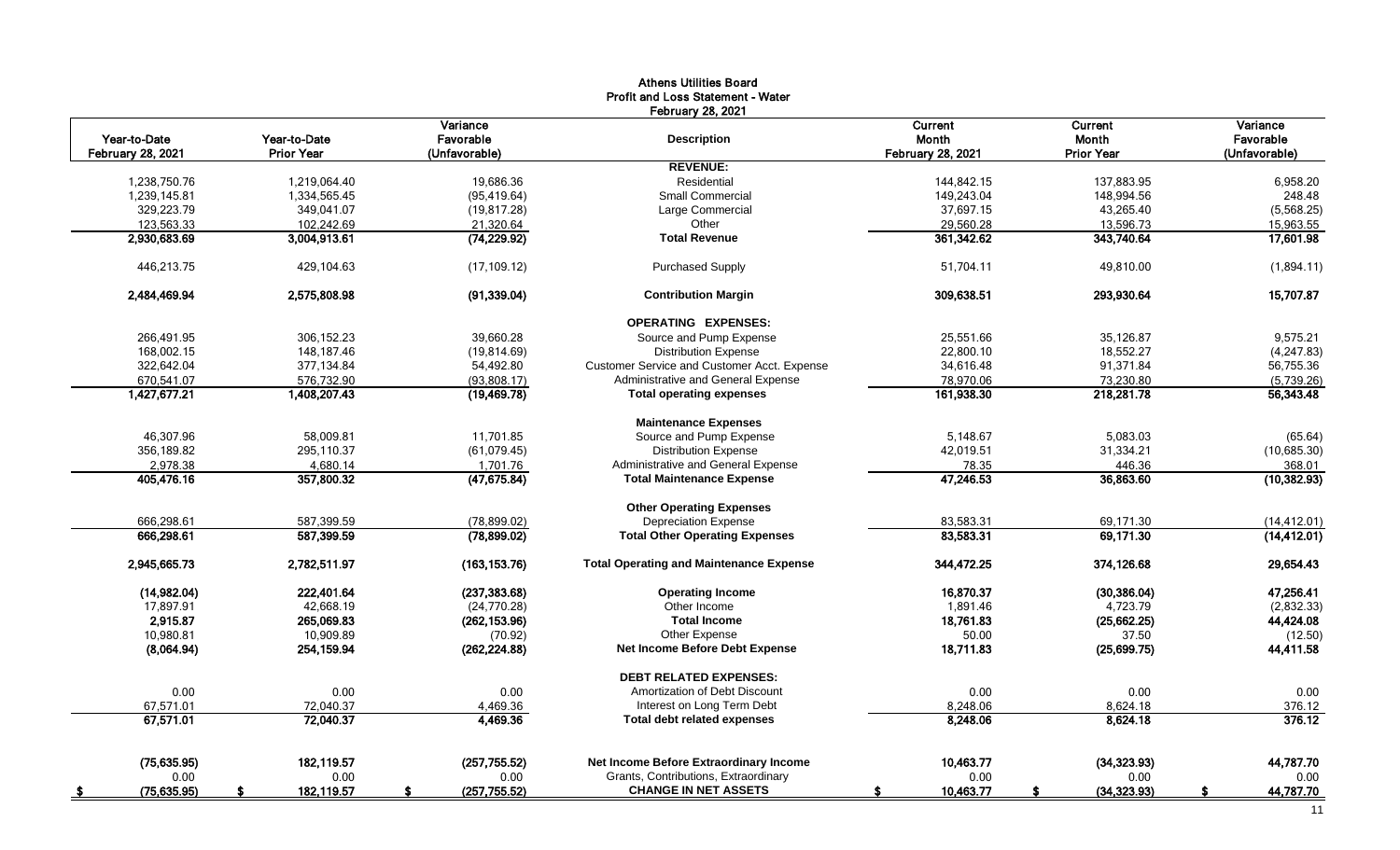|                           |                  |                     | <b>Athens Utilities Board</b>                   |                          |                 |                    |
|---------------------------|------------------|---------------------|-------------------------------------------------|--------------------------|-----------------|--------------------|
|                           |                  |                     | <b>Budget Comparison - Water</b>                |                          |                 |                    |
|                           |                  |                     | <b>February 28, 2021</b>                        |                          |                 |                    |
| Year-to-Date              | Year-to-Date     | $Y-T-D$             | <b>Description</b>                              | <b>Current Month</b>     | <b>Monthly</b>  | <b>Budget</b>      |
| February 28, 2021         | <b>Budget</b>    | Variance            |                                                 | <b>February 28, 2021</b> | <b>Budget</b>   | Variance           |
|                           |                  |                     |                                                 |                          |                 |                    |
|                           |                  |                     | <b>REVENUE:</b>                                 |                          |                 |                    |
| 1,238,750.76              | 1,192,051.85     | 46.698.91           | Residential                                     | 144.842.15               | 144,124.28      | 717.87             |
| 1,239,145.81              | 1,339,118.60     | (99, 972.79)        | <b>Small Commercial</b>                         | 149,243.04               | 161,874.70      | (12,631.66)        |
| 329,223.79                | 303,556.31       | 25,667.48           | Large Commercial                                | 37,697.15                | 34,048.19       | 3,648.96           |
| 123,563.33                | 76,495.94        | 47,067.39           | Other                                           | 29,560.28                | 7,391.51        | 22,168.77          |
| 2,930,683.69              | 2,911,222.70     | 19,460.99           | <b>Total Revenue</b>                            | 361,342.62               | 347,438.69      | 13,903.93          |
| 446,213.75                | 415,121.28       | (31,092.47)         | <b>Purchased Supply</b>                         | 51,704.11                | 47,347.83       | (4,356.28)         |
| 2,484,469.94              | 2,496,101.43     | (11,631.49)         | <b>Contribution Margin</b>                      | 309,638.51               | 300.090.86      | 9,547.65           |
|                           |                  |                     |                                                 |                          |                 |                    |
|                           |                  |                     | <b>OPERATING EXPENSES:</b>                      |                          |                 |                    |
| 266,491.95                | 270,461.72       | 3,969.77            | Source and Pump Expense                         | 25,551.66                | 35,474.69       | 9,923.03           |
| 168,002.15                | 139,377.20       | (28, 624.95)        | <b>Distribution Expense</b>                     | 22,800.10                | 18,533.73       | (4,266.37)         |
| 322,642.04                | 305,489.11       | (17, 152.93)        | Customer Service and Customer Acct. Expense     | 34,616.48                | 31,471.11       | (3, 145.37)        |
| 670.541.07                | 599.240.21       | (71,300.86)         | Administrative and General Expense              | 78,970.06                | 65,781.66       | (13, 188.40)       |
| 1,427,677.21              | 1,314,568.24     | (113, 108.97)       | <b>Total operating expenses</b>                 | 161,938.30               | 151,261.18      | (10, 677.12)       |
|                           |                  |                     | <b>Maintenance Expenses</b>                     |                          |                 |                    |
| 46,307.96                 | 53,359.21        | 7,051.25            | Source and Pump Expense                         | 5,148.67                 | 5,928.04        | 779.37             |
| 356,189.82                | 290,243.71       | (65,946.11)         | <b>Distribution Expense</b>                     | 42,019.51                | 32,958.43       | (9,061.08)         |
| 2,978.38                  | 5,192.48         | 2,214.10            | Administrative and General Expense              | 78.35                    | 733.69          | 655.34             |
| 405.476.16                | 348.795.40       | (56,680.76)         | <b>Total Maintenance Expense</b>                | 47,246.53                | 39,620.16       | (7,626.37)         |
|                           |                  |                     | <b>Other Operating Expenses</b>                 |                          |                 |                    |
| 666,298.61                | 642,091.89       | (24, 206.72)        | <b>Depreciation Expense</b>                     | 83,583.31                | 72,840.68       | (10, 742.63)       |
| 666,298.61                | 642,091.89       | (24, 206.72)        | <b>Total Other Operating Expenses</b>           | 83,583.31                | 72,840.68       | (10, 742.63)       |
| 2,945,665.73              | 2,720,576.81     | (225,088.92)        | <b>Total Operating and Maintenance Expenses</b> | 344,472.25               | 311,069.85      | (33, 402.40)       |
| (14,982.04)               | 190,645.89       | (205, 627.93)       | <b>Operating Income</b>                         | 16,870.37                | 36,368.84       | (19, 498.47)       |
| 17,897.91                 | 34,409.63        | (16,511.72)         | Other Income                                    | 1,891.46                 | 3,888.10        | (1,996.64)         |
| 2,915.87                  | 225,055.53       | (222, 139.66)       | <b>Total Income</b>                             | 18,761.83                | 40,256.93       | (21, 495.10)       |
| 10,980.81                 | 9,884.77         | (1,096.04)          | Other Expense                                   | 50.00                    | (1,247.18)      | (1, 297.18)        |
| (8,064.94)                | 215,170.75       | (223, 235.69)       | Net Income Before Debt Expense                  | 18,711.83                | 41,504.11       | (22, 792.28)       |
|                           |                  |                     | <b>DEBT RELATED EXPENSES:</b>                   |                          |                 |                    |
| 0.00                      | 0.00             | 0.00                | Amortization of Debt Discount                   | 0.00                     | 0.00            | 0.00               |
| 67,571.01                 | 74,671.03        | 7,100.02            | Interest on Long Term Debt                      | 8,248.06                 | 8,318.29        | 70.23              |
| 67,571.01                 | 74,671.03        | 7.100.02            | <b>Total debt related expenses</b>              | 8,248.06                 | 8,318.29        | 70.23              |
|                           |                  |                     |                                                 |                          |                 |                    |
| (75, 635.95)              | 140,499.72       | (216, 135.67)       | Net Income Before Extraordinary Income          | 10,463.77                | 33,185.83       | (22, 722.06)       |
| 0.00                      | 14,666.67        | (14,666.67)         | Grants, Contributions, Extraordinary            | 0.00                     | 1,833.33        | (1,833.33)         |
| (75, 635.95)<br><u>\$</u> | \$<br>155,166.39 | (230, 802.34)<br>\$ | <b>CHANGE IN NET ASSETS</b>                     | 10,463.77<br>\$          | \$<br>35,019.16 | (24, 555.39)<br>\$ |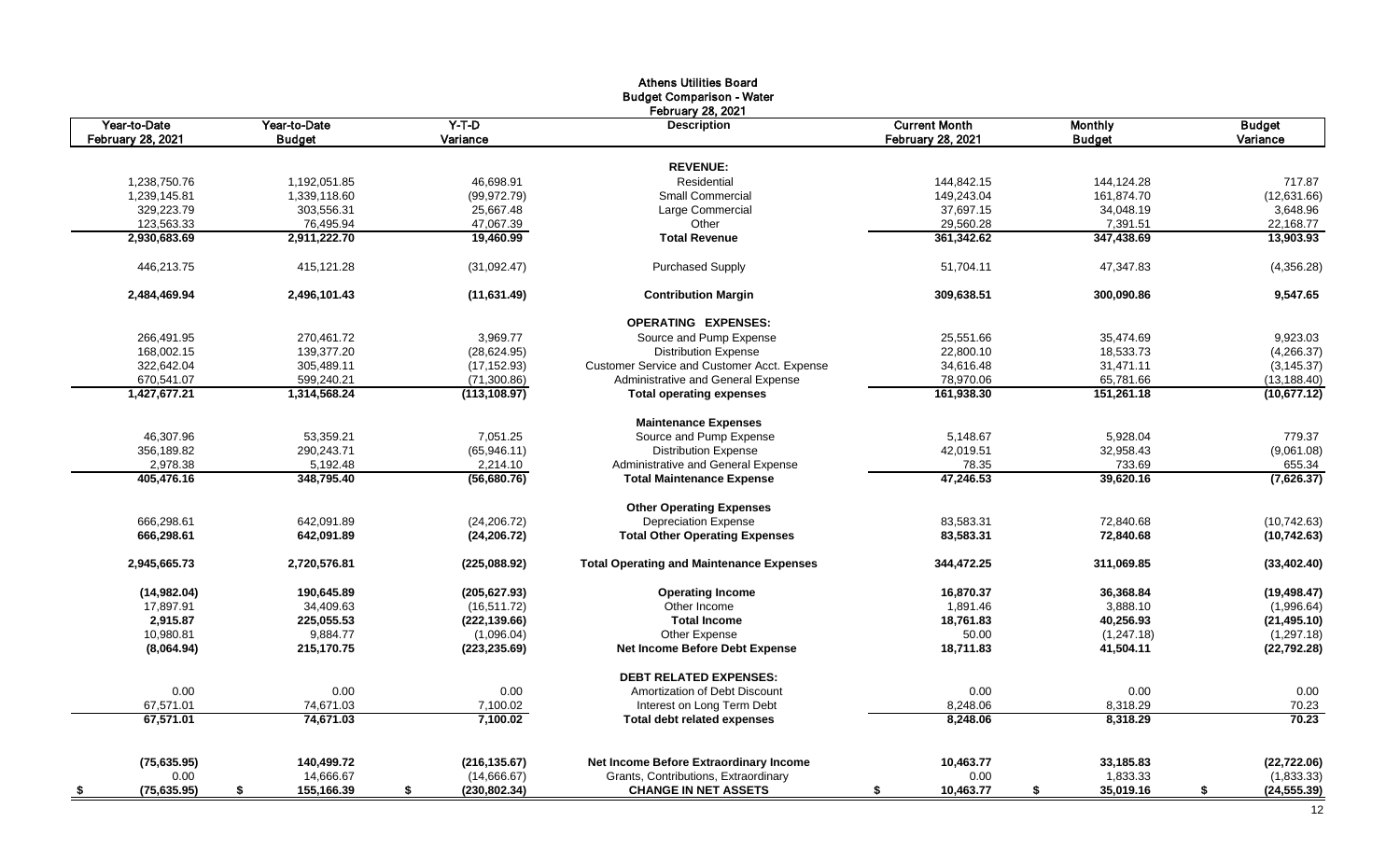# **Athens Utilities Board Water Division STATEMENTS OF CASH FLOWS February 28, 2021**

| Year-to-Date<br><b>February 28, 2021</b> |    | Year-to-Date<br><b>Prior Year</b> | Variance            |                                                         | <b>Month to Date</b><br><b>February 28, 2021</b> | <b>Month to Date</b><br><b>Prior Year</b> |    | Variance      |
|------------------------------------------|----|-----------------------------------|---------------------|---------------------------------------------------------|--------------------------------------------------|-------------------------------------------|----|---------------|
|                                          |    |                                   |                     | <b>CASH FLOWS FROM OPERATING ACTIVITIES:</b>            |                                                  |                                           |    |               |
| (75, 635.95)                             |    | 182,119.57                        | (257, 755.52)       | Net Operating Income                                    | 10,463.77                                        | (34, 323.93)                              |    | 44,787.70     |
|                                          |    |                                   |                     | <b>Adjustments to Reconcile Operating Income</b>        |                                                  |                                           |    |               |
|                                          |    |                                   |                     | to Net Cash Provided by Operations                      |                                                  |                                           |    |               |
| 666,298.61                               |    | 587.399.59                        | 78,899.02           | Depreciation                                            | 83,583.31                                        | 69,171.30                                 |    | 14,412.01     |
|                                          |    |                                   |                     | <b>Changes in Assets and Liabilities:</b>               |                                                  |                                           |    |               |
| (316, 376.55)                            |    | 39,598.50                         | (355, 975.05)       | Receivables                                             | (317, 595.96)                                    | 17,007.34                                 |    | (334, 603.30) |
| 0.00                                     |    | 0.00                              | 0.00                | Due from (to) Other Divisions                           | 0.00                                             | 0.00                                      |    | 0.00          |
| (29, 876.36)                             |    | (35,003.48)                       | 5,127.12            | Prepaid Expenses                                        | 11,478.22                                        | 9,835.58                                  |    | 1,642.64      |
| (35,709.22)                              |    | 15,400.02                         | (51, 109.24)        | <b>Deferred Pension Outflows</b>                        | 0.00                                             | 0.00                                      |    | 0.00          |
| 6,022.35                                 |    | 8,319.11                          | (2,296.76)          | Materials and Supplies                                  | (1, 134.37)                                      | 3,667.47                                  |    | (4,801.84)    |
| (74, 820.13)                             |    | (224, 806.86)                     | 149,986.73          | <b>Accounts Payable</b>                                 | (11, 249.37)                                     | (11,766.33)                               |    | 516.96        |
| (22,890.74)                              |    | (8, 261.58)                       | (14,629.16)         | <b>Other Current Liabilities</b>                        | 504.79                                           | 4,470.13                                  |    | (3,965.34)    |
| (13,754.58)                              |    | (29,966.96)                       | 16,212.38           | <b>Net Pension Liability</b>                            | 12,365.94                                        | 13,598.72                                 |    | (1,232.78)    |
| 0.00                                     |    | 0.00                              | 0.00                | <b>Deferred Pension Inflows</b>                         | 0.00                                             | 0.00                                      |    | 0.00          |
| (4, 465.89)                              |    | 138.413.75                        | (142, 879.64)       | <b>Retirements and Salvage</b>                          | 1,219.78                                         | (26, 328.37)                              |    | 27,548.15     |
| 3,130.00                                 |    | (1,795.00)                        | 4,925.00            | <b>Customer Deposits</b>                                | 1,250.00                                         | (450.00)                                  |    | 1,700.00      |
| 101,921.54                               |    | 671,416.66                        | (569, 495.12)       | <b>Net Cash from Operating Activities</b>               | (209, 113.89)                                    | 44,881.91                                 |    | (253,995.80)  |
|                                          |    |                                   |                     | <b>CASH FLOWS FROM NONCAPITAL FINANCING ACTIVITIES:</b> |                                                  |                                           |    |               |
| 0.00                                     |    | 0.00                              | 0.00                | Changes in Bonds Payable                                | 0.00                                             | 0.00                                      |    | 0.00          |
| (127, 791.70)                            |    | (123, 017.75)                     | (4,773.95)          | Changes in Notes Payable                                | (16,043.43)                                      | (15,682.20)                               |    | (361.23)      |
| (127, 791.70)                            |    | (123, 017.75)                     | (4,773.95)          | <b>Net Cash from Financing Activities</b>               | (16,043.43)                                      | (15,682.20)                               |    | (361.23)      |
|                                          |    |                                   |                     | <b>CASH FLOW FROM CAPITAL AND INVESTING ACTIVITIES:</b> |                                                  |                                           |    |               |
| 0.00                                     |    | 0.00                              | 0.00                | Adjust Net Pension Obligation                           | 0.00                                             | 0.00                                      |    | 0.00          |
| 0.00                                     |    | 0.00                              | 0.00                | <b>Prior Period Adjustment</b>                          | 0.00                                             | 0.00                                      |    | 0.00          |
| 0.00                                     |    | 0.00                              | 0.00                | Grants, Contributions & Other Extraordinary             | 0.00                                             | 0.00                                      |    | 0.00          |
| (816, 022.29)                            |    | (460, 545.05)                     | (355, 477.24)       | <b>Water Utility Plant</b>                              | (26, 193.98)                                     | (1, 138.05)                               |    | (25,055.93)   |
| (816, 022.29)                            |    | (460, 545.05)                     | (355, 477.24)       | <b>Net from Capital and Investing Activities</b>        | (26, 193.98)                                     | (1, 138.05)                               |    | (25,055.93)   |
| (841, 892.45)                            | \$ | 87,853.86                         | \$<br>(929, 746.31) | <b>Net Changes in Cash Position</b>                     | \$<br>(251, 351.30)                              | \$<br>28,061.66                           | S. | (279, 412.96) |
|                                          |    |                                   |                     |                                                         |                                                  |                                           |    |               |
| 6,816,507.42                             |    | 6,489,801.54                      | 326,705.88          | Cash at Beginning of Period                             | 6,225,966.27                                     | 6,549,593.74                              |    | (323, 627.47) |
| 5,974,614.97                             |    | 6,577,655.40                      | (603,040.43)        | Cash at End of Period                                   | 5,974,614.97                                     | 6,577,655.40                              |    | (603,040.43)  |
| (841, 892.45)                            | £. | 87,853.86                         | \$<br>(929, 746.31) | <b>Changes in Cash and Equivalents</b>                  | (251, 351.30)                                    | \$<br>28,061.66                           |    | (279, 412.96) |

Long-Term Debt 4,066,188.05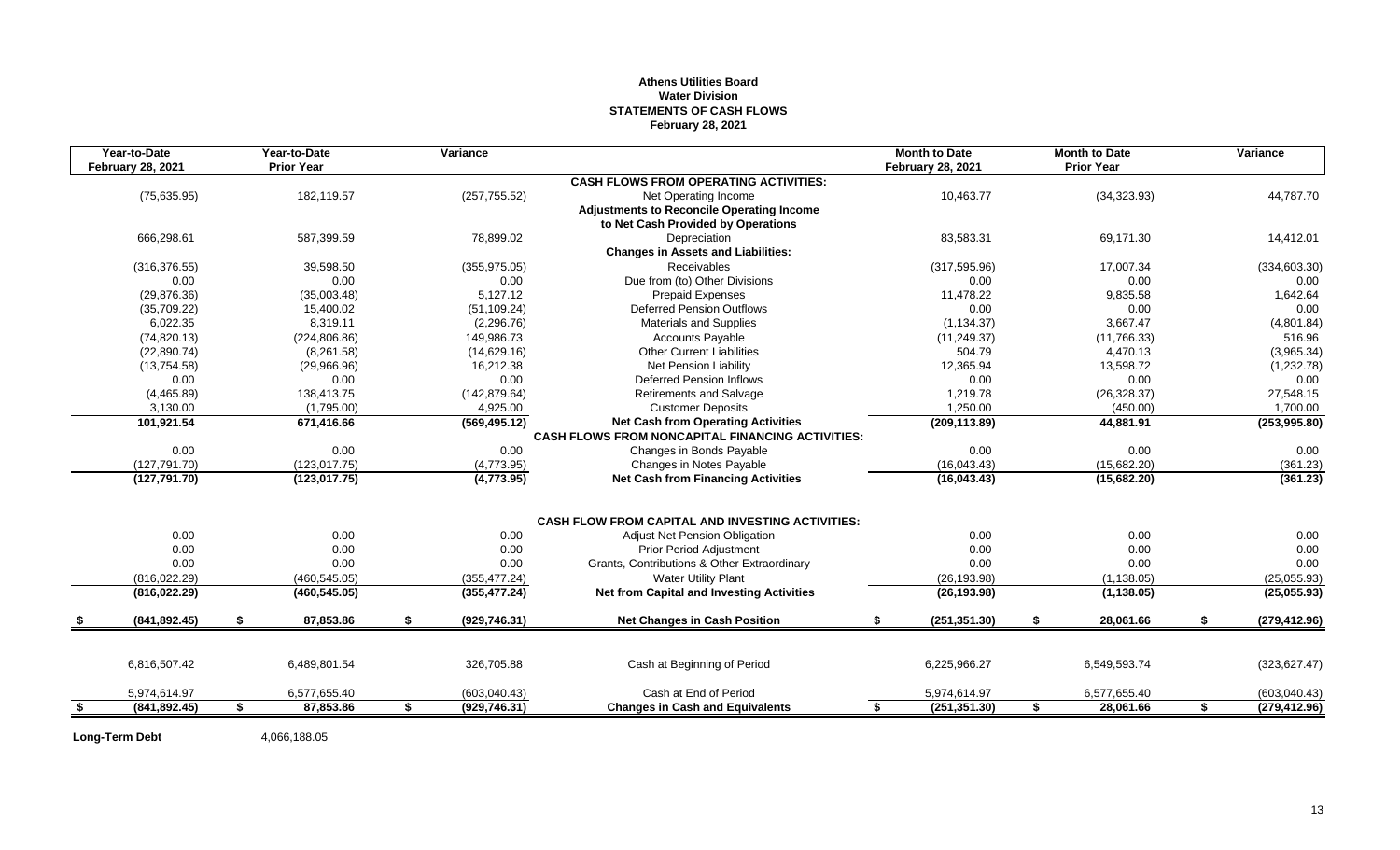# Athens Utilities Board Statistics Report February 28, 2021

| Water:                      |         |        |        |            |
|-----------------------------|---------|--------|--------|------------|
|                             | Current | Prior  | %      | # Accounts |
| <b>INumber of services:</b> | Month   | Year   | Change | Change     |
| Residential                 | 7,104   | 7,008  | 1.37%  | 96         |
| Small Commercial            | 1,257   | 246, ا | 0.88%  | 11         |
| <b>Large Commercial</b>     | 38      | 35     | 8.57%  | 3          |
|                             | 8,399   | 8,289  | 1.33%  | 110        |

| <b>ISales Volumes:</b>    |                          | <b>Current Month</b> |           | Year-to-Date |                   |          |  |
|---------------------------|--------------------------|----------------------|-----------|--------------|-------------------|----------|--|
| Gallonsx100               | <b>February 28, 2021</b> | <b>Prior Year</b>    | Change    | 2/28/2021    | <b>Prior Year</b> | Change   |  |
| Residential               | 251,079                  | 232,183              | 8.14%     | 2,205,070    | 2,186,203         | 0.86%    |  |
| <b>I</b> Small Commercial | 388,618                  | 373,786              | 3.97%     | 3,163,355    | 3,424,488         | $-7.63%$ |  |
| Large Commercial          | 95,543                   | 111.808              | $-14.55%$ | 870,930      | 903,963           | $-3.65%$ |  |
|                           | 735.240                  | 717.777              | 2.43%     | 6,239,355    | 6.514.654         | -4.23%ll |  |

| <b>Employment</b>  |                          |                   |                   |
|--------------------|--------------------------|-------------------|-------------------|
|                    | <b>February 28, 2021</b> | <b>Prior Year</b> | <b>Difference</b> |
| Employee Headcount | 14.00                    | 14.00             | 0.00              |
| <b>IFTE</b>        | 14.37                    | 14.76             | $-0.39$           |
| Y-T-D FTE          | 14.69                    | 14.862326         | $-0.17$           |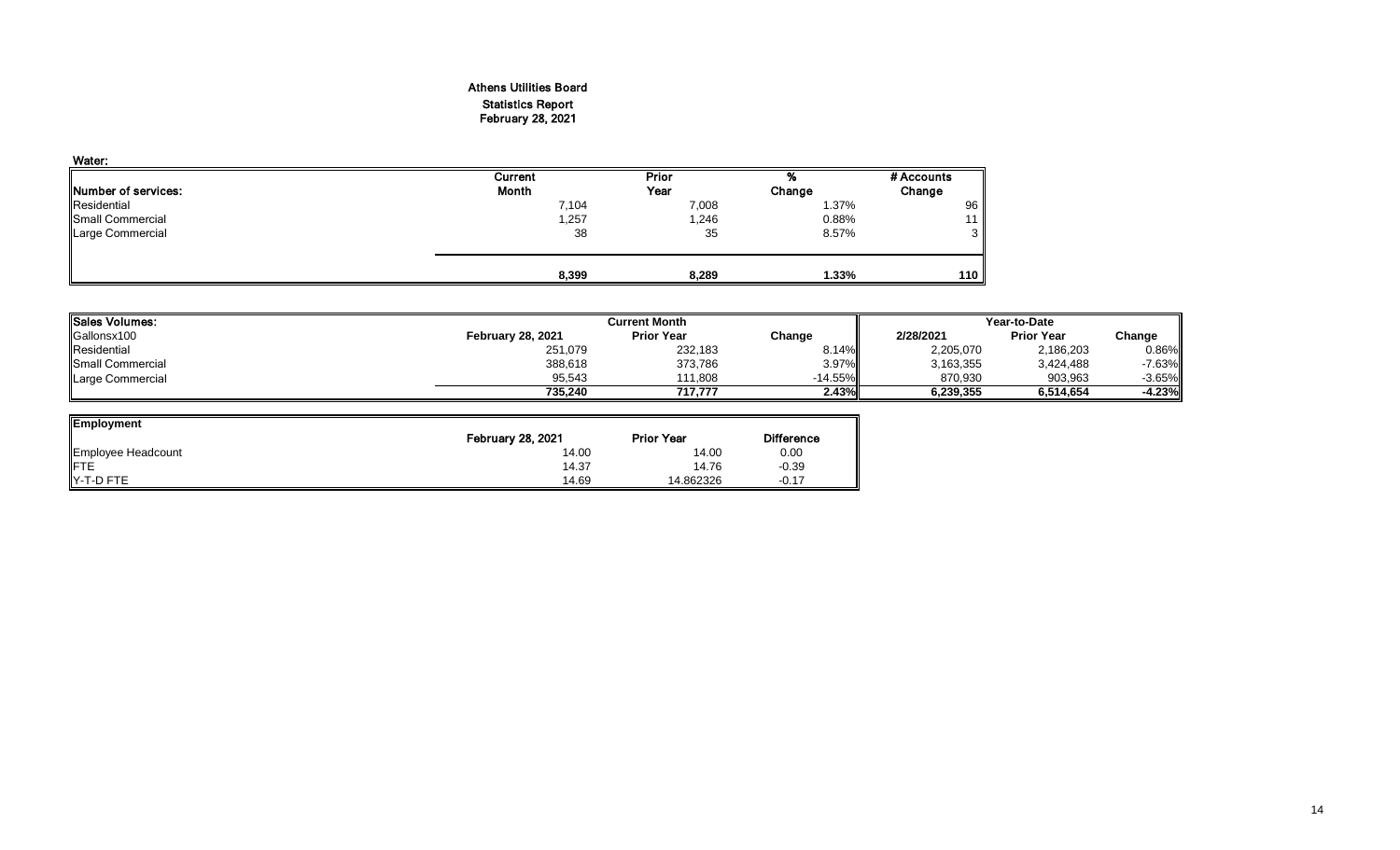|                                                               |                                         | <b>Athens Utilities Board</b><br><b>Water Division</b><br><b>Capital Budget</b><br>Month Ending as of February 28, 2021 |                                                |                                                    |                                          |
|---------------------------------------------------------------|-----------------------------------------|-------------------------------------------------------------------------------------------------------------------------|------------------------------------------------|----------------------------------------------------|------------------------------------------|
|                                                               | <b>Budget</b>                           | <b>Actual</b>                                                                                                           | Variance to date<br>Favorable<br>(Unfavorable) | <b>Estimated</b><br>% Project<br><b>Completion</b> | <b>Percent Budget</b><br><b>Expended</b> |
| <b>Planned Capital Improvements:</b>                          |                                         |                                                                                                                         |                                                |                                                    |                                          |
| <b>Replace Tractor</b>                                        | 30,000                                  |                                                                                                                         | 30,000                                         |                                                    |                                          |
| Replace Truck #20 -Single Axle Dump (with Small Dump)         | 80,000                                  |                                                                                                                         | 80,000                                         |                                                    |                                          |
| Congress Pkwy-Phase 1 (Dennis St. to Decatur Pike             | 396,000                                 | 339,634                                                                                                                 | 56,366                                         |                                                    | 85.77%                                   |
| Water Well VFDs (Changed from well maint.)                    | 50,000                                  |                                                                                                                         | 50,000                                         |                                                    |                                          |
| Spring - Air Blast for Screen and Access Ramp                 | 50,000                                  |                                                                                                                         | 50,000                                         |                                                    |                                          |
| Water Plant Building Maint and Lab Equipment                  | 50,000                                  | 5,941                                                                                                                   | 44,059                                         |                                                    | Continuous                               |
| Meter Change Out (Large, Small and Testing)                   | 40,000                                  | 17,002                                                                                                                  | 22,998                                         |                                                    | Continuous                               |
| (replace 2" and smaller meters with most gallons)             |                                         |                                                                                                                         |                                                |                                                    |                                          |
| Reservoir and Pump Maintenance                                | 10,000                                  | 3,995                                                                                                                   | 6,005                                          |                                                    | 39.95% Continuous                        |
| <b>Water Line Extensions</b>                                  | 300,000                                 |                                                                                                                         | 300,000                                        |                                                    | Continuous                               |
| Distribution Rehabilitation                                   | 125,000                                 | 77,565                                                                                                                  | 47,435                                         |                                                    | 62.05% Continuous                        |
| Field and Safety Equipment                                    | 25,000                                  |                                                                                                                         | 25,000                                         |                                                    | Continuous                               |
| <b>Water Services</b>                                         | 125,000                                 | 118,490                                                                                                                 | 6,510                                          |                                                    | 94.79% Continuous                        |
| Technology (SCADA, Computers)                                 | 35,000                                  | 6,108                                                                                                                   | 28,892                                         |                                                    | 17.45% Continuous                        |
| IT Core (Servers, mainframe, etc.)                            | 20,000                                  |                                                                                                                         | 20,000                                         |                                                    | Continuous                               |
| <b>Total Planned Capital Improvements:</b>                    | \$<br>$1,336,000$ \$                    | $568,733$ \$                                                                                                            | 767,267                                        |                                                    |                                          |
| <b>Other Assets:</b>                                          |                                         |                                                                                                                         |                                                |                                                    |                                          |
| Fence Repair                                                  |                                         | 5,735                                                                                                                   | (5,735)                                        |                                                    |                                          |
| Flash Mixers, Baffling, SCADA at WTP (FY2020 Budget Item)     | 100,000                                 | 96,630                                                                                                                  | 100,000                                        |                                                    |                                          |
| Replace Truck 16 (2011 F450) (FY2020 Budget Item)             | 80,000                                  | 75,301                                                                                                                  | 4,699                                          |                                                    |                                          |
| Replace Truck 16 (2011 F450) (FY2020 Budget Item)             | 80,000                                  | 32,051                                                                                                                  | 47,949                                         |                                                    |                                          |
| Replace safety rails around WTP (FY2020 Budget Item)<br>Other | 55,000                                  | 61,715                                                                                                                  | (6, 715)                                       |                                                    |                                          |
| <b>Total Other Assets:</b>                                    | 315,000                                 | 271,432                                                                                                                 | 140,198                                        |                                                    |                                          |
| Totals:                                                       | $1,651,000$ \$                          | 840,166 \$                                                                                                              | 907,464                                        |                                                    |                                          |
|                                                               | Percentage of Budget Spent Year-to-date |                                                                                                                         | 50.89%                                         | <b>Fiscal Year</b>                                 | 66.67%                                   |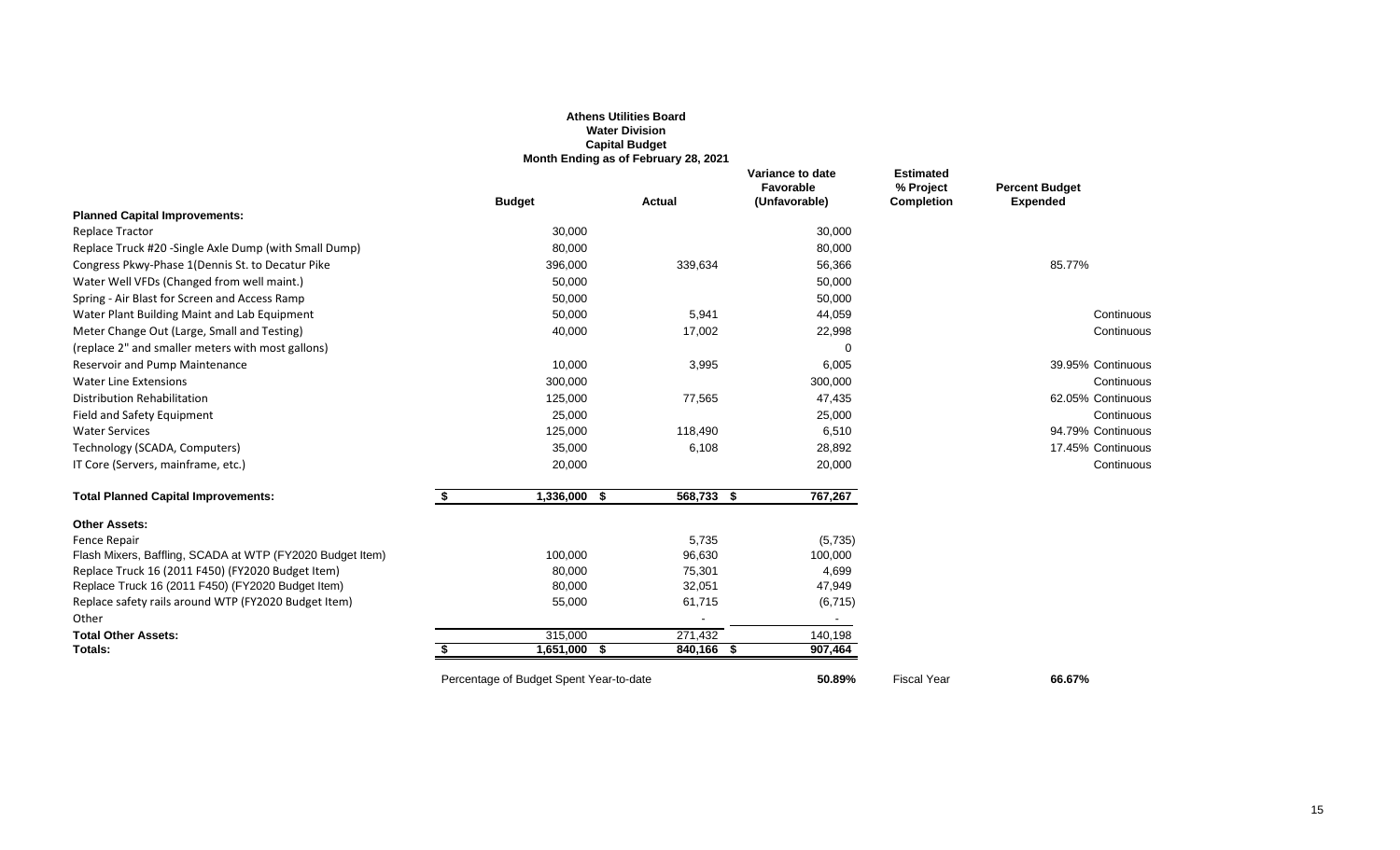# **ATHENS UTILITIES BOARD GAS DIVISION BALANCE SHEET February 28, 2021**

| <b>Current Period</b><br><b>February 28, 2021</b> |    | <b>Prior Year</b> | Change from<br><b>Prior Year</b> |                                                |    | <b>Current Period</b><br><b>February 28, 2021</b> |    | Prior<br><b>Month</b> | Change<br>from prior<br><b>Month</b> |
|---------------------------------------------------|----|-------------------|----------------------------------|------------------------------------------------|----|---------------------------------------------------|----|-----------------------|--------------------------------------|
|                                                   |    |                   |                                  | Assets:                                        |    |                                                   |    |                       |                                      |
|                                                   |    |                   |                                  |                                                |    |                                                   |    |                       |                                      |
| 5.859.671.65                                      |    | 5,497,830.87      | 361.840.78                       | Cash and Cash Equivalents                      |    | 5.859.671.65                                      |    | 6,287,018.04          | (427, 346.39)                        |
| 1.149.608.69                                      |    | 766.335.78        | 383.272.91                       | <b>Receivables</b>                             |    | 1.149.608.69                                      |    | 198.595.30            | 951,013.39                           |
| 95,295.85                                         |    | 139,388.37        | (44,092.52)                      | Prepaid Expenses                               |    | 95,295.85                                         |    | 183,825.42            | (88, 529.57)                         |
| 0.00                                              |    | 0.00              | 0.00                             | Gas Unit Loans                                 |    | 0.00                                              |    | 0.00                  | 0.00                                 |
| 121,476.81                                        |    | 128,034.48        | (6,557.67)                       | Materials and Supplies Inventory               |    | 121.476.81                                        |    | 118,978.36            | 2,498.45                             |
| 7,226,053.00                                      |    | 6,531,589.50      | 694,463.50                       | <b>Total Current Assets</b>                    |    | 7,226,053.00                                      |    | 6,788,417.12          | 437,635.88                           |
| 24,391,854.54                                     |    | 24,039,688.82     | 352,165.72                       | Gas Utility Plant, at Cost                     |    | 24,391,854.54                                     |    | 24,355,543.13         | 36,311.41                            |
| (10, 246, 904.19)                                 |    | (9,630,413.14)    | (616, 491.05)                    | Less: Accumulated Depreciation                 |    | (10, 246, 904.19)                                 |    | (10, 188, 695, 12)    | (58, 209.07)                         |
| 14,144,950.35                                     |    | 14,409,275.68     | (264, 325.33)                    | <b>Net Gas Utility Plant</b>                   |    | 14,144,950.35                                     |    | 14,166,848.01         | (21, 897.66)                         |
| 322,364.59                                        |    | 325.187.59        | (2,823.00)                       | <b>Deferred Pension Outflows</b>               |    | 322,364.59                                        |    | 322,364.59            | 0.00                                 |
| \$<br>21,693,367.94                               | S. | 21,266,052.77     | \$<br>427,315.17                 | <b>Total Assets</b>                            | \$ | 21,693,367.94                                     | \$ | 21,277,629.72         | \$<br>415,738.22                     |
|                                                   |    |                   |                                  |                                                |    |                                                   |    |                       |                                      |
|                                                   |    |                   |                                  | <b>Liabilities and Retained Earnings:</b>      |    |                                                   |    |                       |                                      |
| 0.00                                              |    | 0.00              | 0.00                             | Short Term Notes Payable                       |    | 0.00                                              |    | 0.00                  | 0.00                                 |
| 425.793.28                                        |    | 289.315.91        | 136.477.37                       | <b>Accounts Payable</b>                        |    | 425.793.28                                        |    | 434.675.09            | (8,881.81)                           |
| 117,582.98                                        |    | 95,645.00         | 21,937.98                        | <b>Customer Deposits</b>                       |    | 117,582.98                                        |    | 116,792.98            | 790.00                               |
| 67.858.72                                         |    | 75,265.64         | (7,406.92)                       | <b>Accrued Liabilities</b>                     |    | 67.858.72                                         |    | 67,449.40             | 409.32                               |
| 611,234.98                                        |    | 460,226.55        | 151,008.43                       | <b>Total Current Liabilities</b>               |    | 611,234.98                                        |    | 618,917.47            | (7,682.49)                           |
| 491,229.85                                        |    | 442.973.70        | 48.256.15                        | Net Pension Liability                          |    | 491,229.85                                        |    | 482,233.84            | 8,996.01                             |
| 27,708.77                                         |    | 34,666.96         | (6,958.19)                       | <b>Deferred Pension Inflows</b>                |    | 27,708.77                                         |    | 27,708.77             | 0.00                                 |
| 20,563,194.34                                     |    | 20,328,185.56     | 235,008.78                       | <b>Net Position</b>                            |    | 20,563,194.34                                     |    | 20,148,769.64         | 414,424.70                           |
| 21,693,367.94                                     | \$ | 21,266,052.77     | \$<br>427,315.17                 | <b>Total Liabilities and Retained Earnings</b> | S. | 21,693,367.94                                     | S. | 21,277,629.72         | \$<br>415,738.22                     |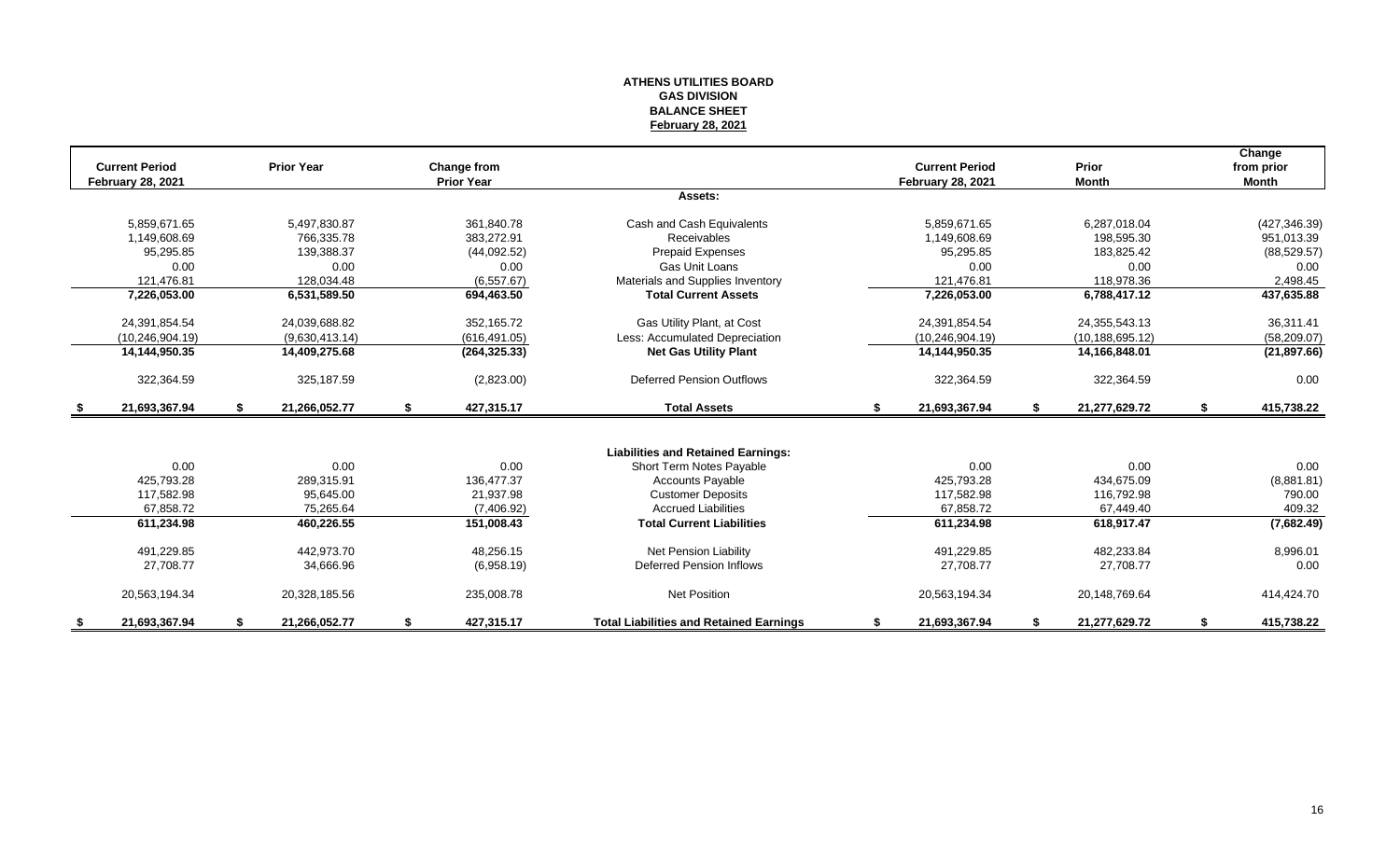# Athens Utilities Board Profit and Loss Statement - Gas February 28, 2021

|                          |                   | Variance      |                                           | Current                  | Current           | Variance      |
|--------------------------|-------------------|---------------|-------------------------------------------|--------------------------|-------------------|---------------|
| Year-to-Date             | Year-to-Date      | Favorable     |                                           | Month                    | Month             | Favorable     |
| <b>February 28, 2021</b> | <b>Prior Year</b> | (Unfavorable) | <b>REVENUE:</b>                           | <b>February 28, 2021</b> | <b>Prior Year</b> | (Unfavorable) |
|                          |                   |               | Residential                               |                          |                   |               |
| 1,648,604.96             | 1,478,276.24      | 170,328.72    | <b>Small Commercial</b>                   | 536,190.89               | 398,404.11        | 137,786.78    |
| 1,139,608.69             | 1,108,828.01      | 30,780.68     | Large Commercial                          | 336.851.53               | 271,717.24        | 65,134.29     |
| 621,439.04               | 623,378.48        | (1,939.44)    |                                           | 114, 161.74              | 106,542.86        | 7,618.88      |
| 796,399.34               | 805,833.55        | (9,434.21)    | Interruptible<br>CNG                      | 116, 154.74              | 121,824.59        | (5,669.85)    |
| 5,159.52                 | 6,942.45          | (1,782.93)    | Fees and Other Gas Revenues               | (753.27)                 | 543.92            | (1, 297.19)   |
| 40,053.99                | 49,211.59         | (9, 157.60)   | <b>Total Revenue</b>                      | 6,181.60                 | 5,245.11          | 936.49        |
| 4,251,265.54             | 4,072,470.32      | 178,795.22    |                                           | 1,108,787.23             | 904,277.83        | 204,509.40    |
| 2,419,237.41             | 2,283,251.67      | (135, 985.74) | Purchased supply                          | 487,830.81               | 468,772.76        | (19,058.05)   |
| 1,832,028.13             | 1,789,218.65      | 42,809.48     | <b>Contribution Margin</b>                | 620.956.42               | 435,505.07        | 185,451.35    |
|                          |                   |               | <b>OPERATING EXPENSES:</b>                |                          |                   |               |
| 264,937.90               | 275,068.65        | 10,130.75     | <b>Distribution Expense</b>               | 29,623.15                | 29,777.86         | 154.71        |
| 247.078.47               | 273,559.63        | 26,481.16     | Customer Service and Customer Acct. Exp.  | 26,259.29                | 57,765.05         | 31,505.76     |
| 523,265.78               | 443,836.88        | (79, 428.90)  | Administrative and General Expense        | 54,416.64                | 56,214.00         | 1,797.36      |
| 1,035,282.15             | 992,465.16        | (42, 816.99)  | <b>Total operating expenses</b>           | 110,299.08               | 143,756.91        | 33,457.83     |
|                          |                   |               | <b>Maintenance Expense</b>                |                          |                   |               |
| 185,885.15               | 173,674.32        | (12, 210.83)  | <b>Distribution Expense</b>               | 22,395.91                | 22,779.39         | 383.48        |
| 8,119.31                 | 6,438.04          | (1,681.27)    | Administrative and General Expense        | 787.52                   | 693.73            | (93.79)       |
| 194,004.46               | 180,112.36        | (13,892.10)   | <b>Total Maintenance Expense</b>          | 23,183.43                | 23,473.12         | 289.69        |
|                          |                   |               | <b>Other Operating Expenses</b>           |                          |                   |               |
| 439.713.25               | 427,065.21        | (12, 648.04)  | Depreciation                              | 55,257.59                | 53,483.04         | (1,774.55)    |
| 152,963.94               | 158.914.99        | 5,951.05      | <b>Tax Equivalents</b>                    | 19.628.42                | 18,945.40         | (683.02)      |
| 592,677.19               | 585,980.20        | (6,696.99)    | <b>Total Other Operating Expenses</b>     | 74,886.01                | 72,428.44         | (2,457.57)    |
| 4,241,201.21             | 4,041,809.39      | (199, 391.82) | <b>Operating and Maintenance Expenses</b> | 696,199.33               | 708,431.23        | 12,231.90     |
| 10,064.33                | 30,660.93         | (20,596.60)   | <b>Operating Income</b>                   | 412,587.90               | 195,846.60        | 216,741.30    |
| 23,159.87                | 42,201.17         | (19,041.30)   | Other Income                              | 1,875.20                 | 4,548.32          | (2,673.12)    |
| 33,224.20                | 72,862.10         | (39,637.90)   | <b>Total Income</b>                       | 414,463.10               | 200,394.92        | 214,068.18    |
| 12,235.98                | 28,233.47         | 15,997.49     | Miscellaneous Income Deductions           | 38.40                    | 9,165.62          | 9,127.22      |
| 20,988.22                | 44,628.63         | (23, 640.41)  | Net Income Before Extraordinary           | 414,424.70               | 191,229.30        | 223,195.40    |
| 15,500.00                | 0.00              | 15,500.00     | Grants, Contributions, Extraordinary      | 0.00                     | 0.00              | 0.00          |
| 36,488.22                | 44,628.63         | (8, 140.41)   | <b>Change in Net Assets</b>               | 414,424.70               | 191,229.30        | 223,195.40    |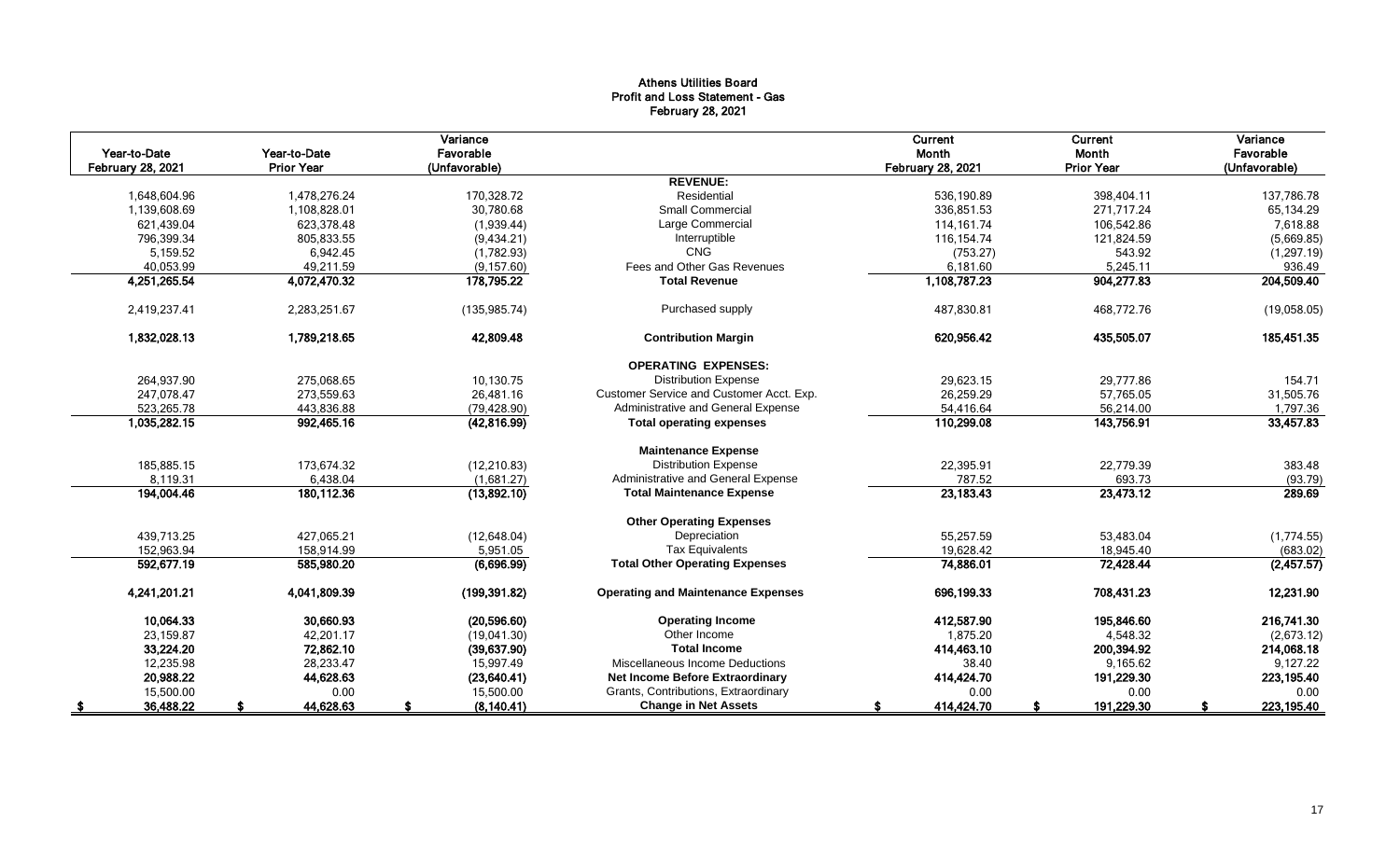# Athens Utilities Board Budget Comparison - Gas February 28, 2021

| Year-to-Date             | Year-to-Date        | $Y-T-D$          | <b>Description</b>                        | <b>Current Month</b>     | <b>Monthly</b>   | <b>Budget</b>   |
|--------------------------|---------------------|------------------|-------------------------------------------|--------------------------|------------------|-----------------|
| <b>February 28, 2021</b> | <b>Budget</b>       | Variance         |                                           | <b>February 28, 2021</b> | <b>Budget</b>    | Variance        |
|                          |                     |                  | <b>REVENUE:</b>                           |                          |                  |                 |
| 1.648.604.96             | 1.466.477.88        | 182.127.08       | Residential                               | 536.190.89               | 467.281.01       | 68,909.88       |
| 1,139,608.69             | 1,114,664.02        | 24,944.67        | <b>Small Commercial</b>                   | 336,851.53               | 311,231.43       | 25,620.10       |
| 621,439.04               | 594,397.46          | 27,041.58        | Large Commercial                          | 114,161.74               | 121,421.64       | (7,259.90)      |
| 796,399.34               | 812,322.05          | (15, 922.71)     | Interruptible                             | 116,154.74               | 117,536.08       | (1,381.34)      |
| 5,159.52                 | 6,666.67            | (1,507.15)       | CNG                                       | (753.27)                 | 833.33           | (1,586.60)      |
| 40,053.99                | 44,287.33           | (4,233.34)       | Fees and Other Gas Revenues               | 6,181.60                 | 6,167.93         | 13.67           |
| 4,251,265.54             | 4,038,815.40        | 212,450.14       | <b>Total Revenue</b>                      | 1,108,787.23             | 1,024,471.43     | 84,315.80       |
| 2,419,237.41             | 2,471,424.51        | 52,187.10        | Purchased supply                          | 487,830.81               | 481,339.26       | (6,491.55)      |
| 1,832,028.13             | 1,567,390.89        | 264,637.24       | <b>Contribution Margin</b>                | 620,956.42               | 543,132.17       | 77,824.25       |
|                          |                     |                  | <b>OPERATING EXPENSES:</b>                |                          |                  |                 |
| 264,937.90               | 273,034.16          | 8,096.26         | <b>Distribution Expense</b>               | 29,623.15                | 30,057.14        | 433.99          |
| 247,078.47               | 181,403.62          | (65, 674.85)     | Cust. Service and Cust. Acct. Expense     | 26,259.29                | 18,113.02        | (8, 146.27)     |
| 523,265.78               | 529,118.84          | 5,853.06         | Administrative and General Expense        | 54,416.64                | 56,756.49        | 2,339.85        |
| 1,035,282.15             | 983,556.62          | (51, 725.53)     | <b>Total operating expenses</b>           | 110,299.08               | 104,926.65       | (5,372.43)      |
|                          |                     |                  | <b>Maintenance Expense</b>                |                          |                  |                 |
| 185,885.15               | 163,866.08          | (22,019.07)      | <b>Distribution Expense</b>               | 22,395.91                | 23,749.46        | 1,353.55        |
| 8,119.31                 | 7,306.24            | (813.07)         | Administrative and General Expense        | 787.52                   | 1,415.71         | 628.19          |
| 194,004.46               | 171,172.32          | (22, 832.14)     | <b>Total Maintenance Expense</b>          | 23,183.43                | 25,165.18        | 1,981.75        |
|                          |                     |                  | <b>Other Operating Expenses</b>           |                          |                  |                 |
| 439,713.25               | 431,058.73          | (8,654.52)       | Depreciation                              | 55,257.59                | 54,307.67        | (949.92)        |
| 152,963.94               | 160.445.72          | 7,481.78         | <b>Tax Equivalents</b>                    | 19,628.42                | 19,885.96        | 257.54          |
| 592.677.19               | 591,504.45          | (1, 172.74)      | <b>Total Other Operating Expenses</b>     | 74,886.01                | 74,193.63        | (692.38)        |
| 4,241,201.21             | 4,217,657.91        | (23, 543.30)     | <b>Operating and Maintenance Expenses</b> | 696,199.33               | 685,624.72       | (10, 574.61)    |
| 10.064.33                | (178, 842.51)       | 188.906.84       | <b>Operating Income</b>                   | 412,587.90               | 338,846.71       | 73,741.19       |
| 23,159.87                | 36,124.84           | (12,964.97)      | Other Income                              | 1,875.20                 | 21,629.40        | (19,754.20)     |
| 33,224.20                | (142, 717.67)       | 175,941.87       | <b>Total Income</b>                       | 414,463.10               | 360,476.12       | 53,986.98       |
| 12,235.98                | 12,032.75           | (203.23)         | Miscellaneous Income Deductions           | 38.40                    | (291.36)         | (329.76)        |
| 20,988.22                | (154, 750.42)       | 175,738.64       | <b>Net Before Extraordinary</b>           | 414,424.70               | 360,767.48       | 53,657.22       |
| 15,500.00                | 0.00                | 15,500.00        | Grants, Contributions, Extraordinary      | 0.00                     | 0.00             | 0.00            |
| 36,488.22                | \$<br>(154, 750.42) | 191,238.64<br>\$ | <b>Change in Net Assets</b>               | 414,424.70<br>\$         | 360,767.48<br>\$ | 53,657.22<br>\$ |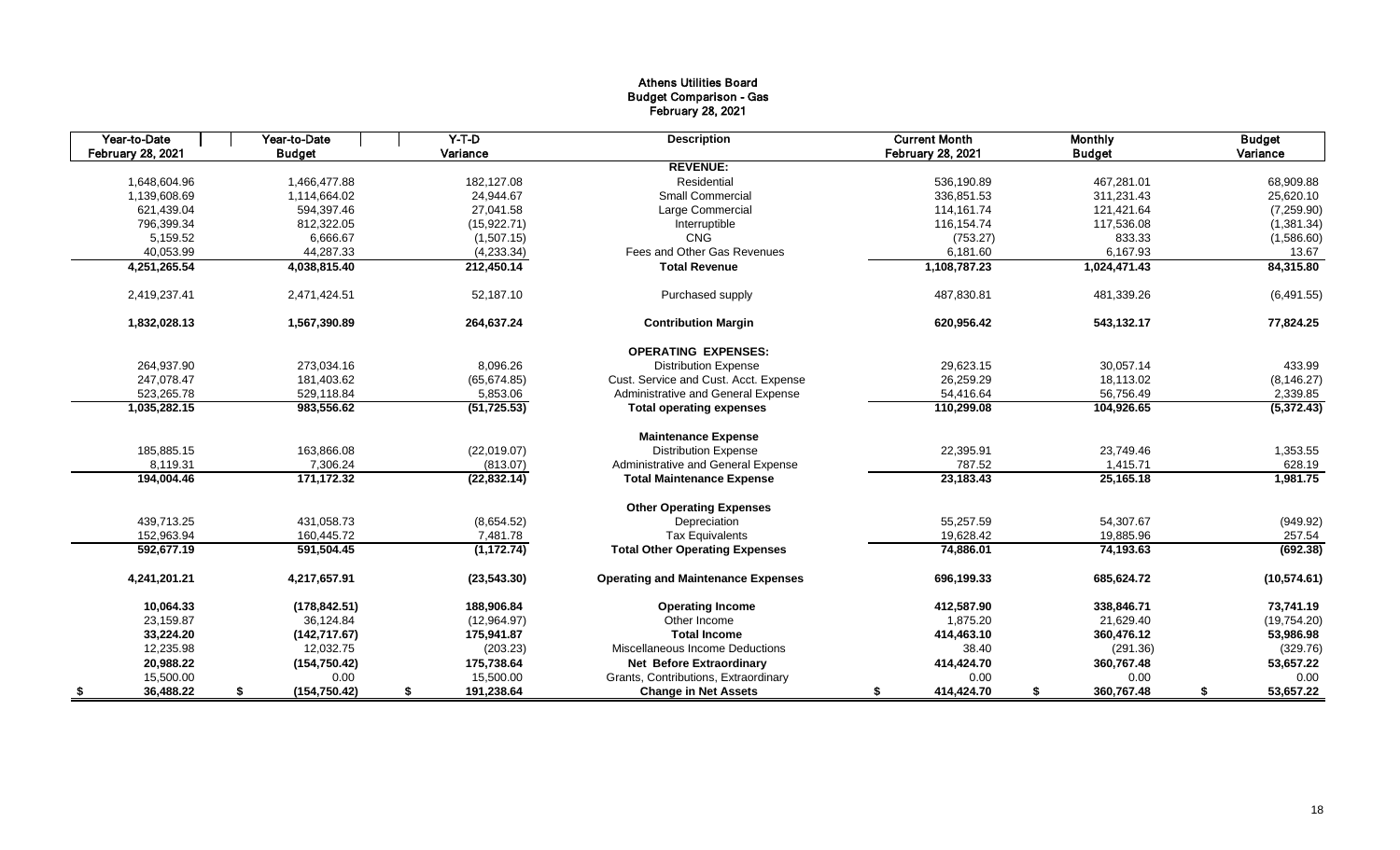# **Athens Utilities Board Gas Division STATEMENTS OF CASH FLOWS February 28, 2021**

| Year-to-Date<br><b>February 28, 2021</b> | Year-to-Date<br><b>Prior Year</b> | Variance        |                                                              | <b>Month to Date</b><br><b>February 28, 2021</b> |    | <b>Month to Date</b><br><b>Prior Year</b> | Variance            |
|------------------------------------------|-----------------------------------|-----------------|--------------------------------------------------------------|--------------------------------------------------|----|-------------------------------------------|---------------------|
|                                          |                                   |                 | <b>CASH FLOWS FROM OPERATING ACTIVITIES:</b>                 |                                                  |    |                                           |                     |
| 20,988.22                                | 44,628.63                         | (23,640.41)     | Net Operating Income                                         | 414,424.70                                       |    | 191,229.30                                | 223,195.40          |
|                                          |                                   |                 | <b>Adjustments to Reconcile Operating Income</b>             |                                                  |    |                                           |                     |
|                                          |                                   |                 | to Net Cash Provided by Operations:                          |                                                  |    |                                           |                     |
| 439,713.25                               | 427,065.21                        | 12,648.04       | Depreciation                                                 | 55,257.59                                        |    | 53,483.04                                 | 1,774.55            |
|                                          |                                   |                 | <b>Changes in Assets and Liabilities:</b>                    |                                                  |    |                                           |                     |
| (898, 827.73)                            | (464, 369.77)                     | (434, 457.96)   | Receivables                                                  | (951, 013.39)                                    |    | (27, 199.75)                              | (923, 813.64)       |
| 0.00                                     | 0.00                              | 0.00            | Due from (to) Other Divisions                                | 0.00                                             |    | 0.00                                      | 0.00                |
| 116,952.18                               | 68,565.35                         | 48,386.83       | <b>Prepaid Expenses</b>                                      | 88,529.57                                        |    | 188,942.71                                | (100, 413.14)       |
| (11, 449.81)                             | (9,607.65)                        | (1,842.16)      | <b>Deferred Pension Outflows</b>                             | 0.00                                             |    | 0.00                                      | 0.00                |
| 2,609.47                                 | (7,878.20)                        | 10,487.67       | <b>Materials and Supplies</b>                                | (2,498.45)                                       |    | (4,818.46)                                | 2,320.01            |
| 245,157.99                               | (29, 979.27)                      | 275,137.26      | <b>Accounts Payable</b>                                      | (8,881.81)                                       |    | (103, 354.94)                             | 94,473.13           |
| (19.49)                                  | (2,493.78)                        | 2,474.29        | <b>Other Current Liabilities</b>                             | 409.32                                           |    | 1,492.47                                  | (1,083.15)          |
| 6,525.00                                 | (990.00)                          | 7,515.00        | <b>Customer Deposits</b>                                     | 790.00                                           |    | (760.00)                                  | 1,550.00            |
| (24, 534.28)                             | (21,794.69)                       | (2,739.59)      | <b>Net Pension Liabilities</b>                               | 8,996.01                                         |    | 9,066.14                                  | (70.13)             |
| 0.00                                     | 0.00                              | 0.00            | <b>Deferred Pension Inflows</b>                              | 0.00                                             |    | 0.00                                      | 0.00                |
| 87,824.15                                | (26, 942.78)                      | 114,766.93      | <b>Retirements and Salvage</b>                               | 2,951.48                                         |    | (29, 858.27)                              | 32,809.75           |
| 0.00                                     | 0.00                              | 0.00            | Gas Unit Loans                                               | 0.00                                             |    | 0.00                                      | 0.00                |
| (15,061.05)                              | (23,796.95)                       | 8,735.90        | <b>Net Cash from Operating Activities</b>                    | (391, 034.98)                                    |    | 278,222.24                                | (669, 257.22)       |
|                                          |                                   |                 |                                                              |                                                  |    |                                           |                     |
|                                          |                                   |                 | CASH FROM CAPITAL AND INVESTING ACTIVITIES:                  |                                                  |    |                                           |                     |
| 0.00                                     | 0.00                              | 0.00            | Adjust Net Pension Obligation                                | 0.00                                             |    | 0.00                                      | 0.00                |
| 0.00                                     | 0.00                              | 0.00            | <b>Prior Period Adjustment</b>                               | 0.00                                             |    | 0.00                                      | 0.00                |
| 15,500.00                                | 0.00                              | 15,500.00       | Grants, Contributions & Other Extraordinary Income (Expense) | 0.00                                             |    | 0.00                                      | 0.00                |
| (386, 128.75)                            | (382, 037.94)                     | (4,090.81)      | Changes in Gas Utility Plant                                 | (36, 311.41)                                     |    | 16,401.68                                 | (52,713.09)         |
| (370, 628.75)                            | (382, 037.94)                     | 11,409.19       | Net Cash from Capital and Related Investing Activities       | (36, 311.41)                                     |    | 16,401.68                                 | (52,713.09)         |
|                                          |                                   |                 | <b>Cash from Financing Activities</b>                        |                                                  |    |                                           |                     |
| 0.00                                     | 0.00                              | 0.00            | Short Term Notes Payable                                     | 0.00                                             |    | 0.00                                      | 0.00                |
| (385, 689.80)                            | \$<br>(405, 834.89)               | \$<br>20,145.09 | <b>Net Changes in Cash Position</b>                          | (427, 346.39)<br>\$                              | \$ | 294,623.92                                | \$<br>(721, 970.31) |
|                                          |                                   |                 |                                                              |                                                  |    |                                           |                     |
| 6,245,361.45                             | 5,903,665.76                      | 341,695.69      | Cash at Beginning of Period                                  | 6,287,018.04                                     |    | 5,203,206.95                              | 1,083,811.09        |
| 5,859,671.65                             | 5,497,830.87                      | 361,840.78      | Cash at End of Period                                        | 5,859,671.65                                     |    | 5,497,830.87                              | 361,840.78          |
| (385, 689.80)                            | \$<br>(405, 834.89)               | \$<br>20,145.09 | <b>Changes in Cash and Equivalents</b>                       | (427, 346.39)<br>\$                              | \$ | 294,623.92                                | \$<br>(721, 970.31) |
|                                          |                                   |                 |                                                              |                                                  |    |                                           |                     |

**Long-Term Debt** \$0.00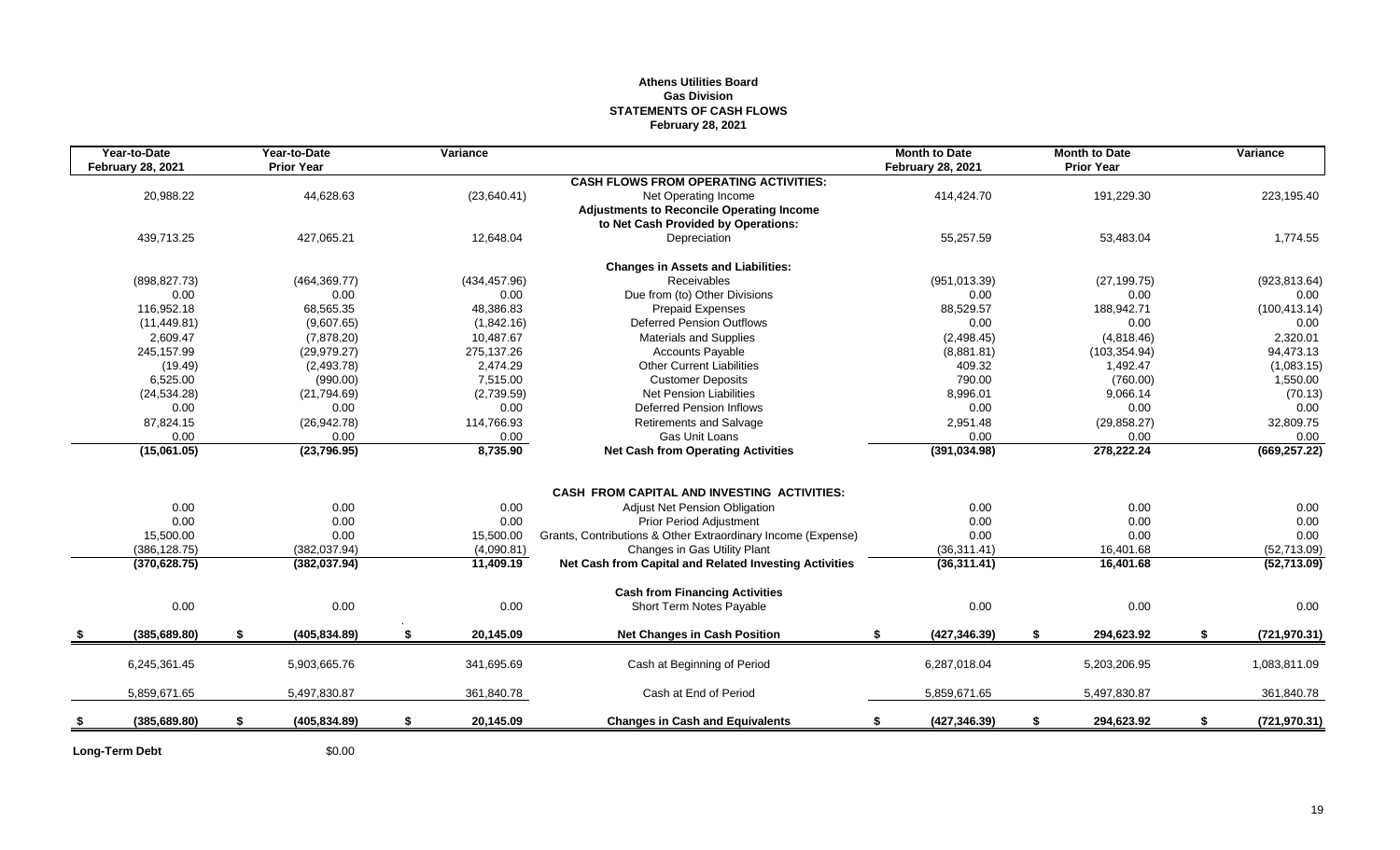## Athens Utilities Board Statistics Report February 28, 2021

| Gas:                |         |              |          |            |
|---------------------|---------|--------------|----------|------------|
|                     | Current | <b>Prior</b> |          | # Accounts |
| Number of services: | Month   | Year         | Change   | Change     |
| Residential         | 5,568   | 5,483        | 1.55%    | 85         |
| Small Commercial    | 935     | 941          | -0.64%   | -6         |
| Large Commercial    | 10      | 10           | $0.00\%$ |            |
| Interruptible       | 6       |              | $0.00\%$ |            |
| <b>CNG</b>          |         |              | 0.00%    |            |
| Total Services      | 6,520   | 6,441        | 1.23%    | 79         |

| Sales Volumes:          |           | <b>Current Month</b> |           |           | Year-to-Date      |          |  |  |
|-------------------------|-----------|----------------------|-----------|-----------|-------------------|----------|--|--|
| Units Sold              | 2/28/2021 | <b>Prior Year</b>    | Change    | 2/28/2021 | <b>Prior Year</b> | Change   |  |  |
| Residential             | 562,896   | 421,239              | 33.63%    | 1,595,969 | 1,400,850         | 13.93%   |  |  |
| <b>Small Commercial</b> | 439,578   | 364,213              | 20.69%    | 1,455,496 | 1,434,002         | 1.50%    |  |  |
| Large Commercial        | 166,651   | 160,896              | 3.58%     | 929,565   | 939,744           | $-1.08%$ |  |  |
| Interruptible           | 242,226   | 261,863              | $-7.50\%$ | 1,674,699 | 1,712,243         | $-2.19%$ |  |  |
| <b>CNG</b>              | 1,937     | 2,058                | $-5.88\%$ | 17,537    | 16,809            | 4.33%    |  |  |
|                         | 1,413,288 | 1,210,269            | 16.77%    | 5,673,266 | 5,503,648         | 3.08%    |  |  |

 $\overline{\phantom{0}}$ 

| Employment         |                          |                   |                   |
|--------------------|--------------------------|-------------------|-------------------|
|                    | <b>February 28, 2021</b> | <b>Prior Year</b> | <b>Difference</b> |
| Employee Headcount | 9.00                     | 10.00             | $-1.00$           |
| <b>FTE</b>         | 9.90                     | 10.15             | $-0.25$           |
| Y-T-D FTE          | 10.03                    | 10.417014         | $-0.39$           |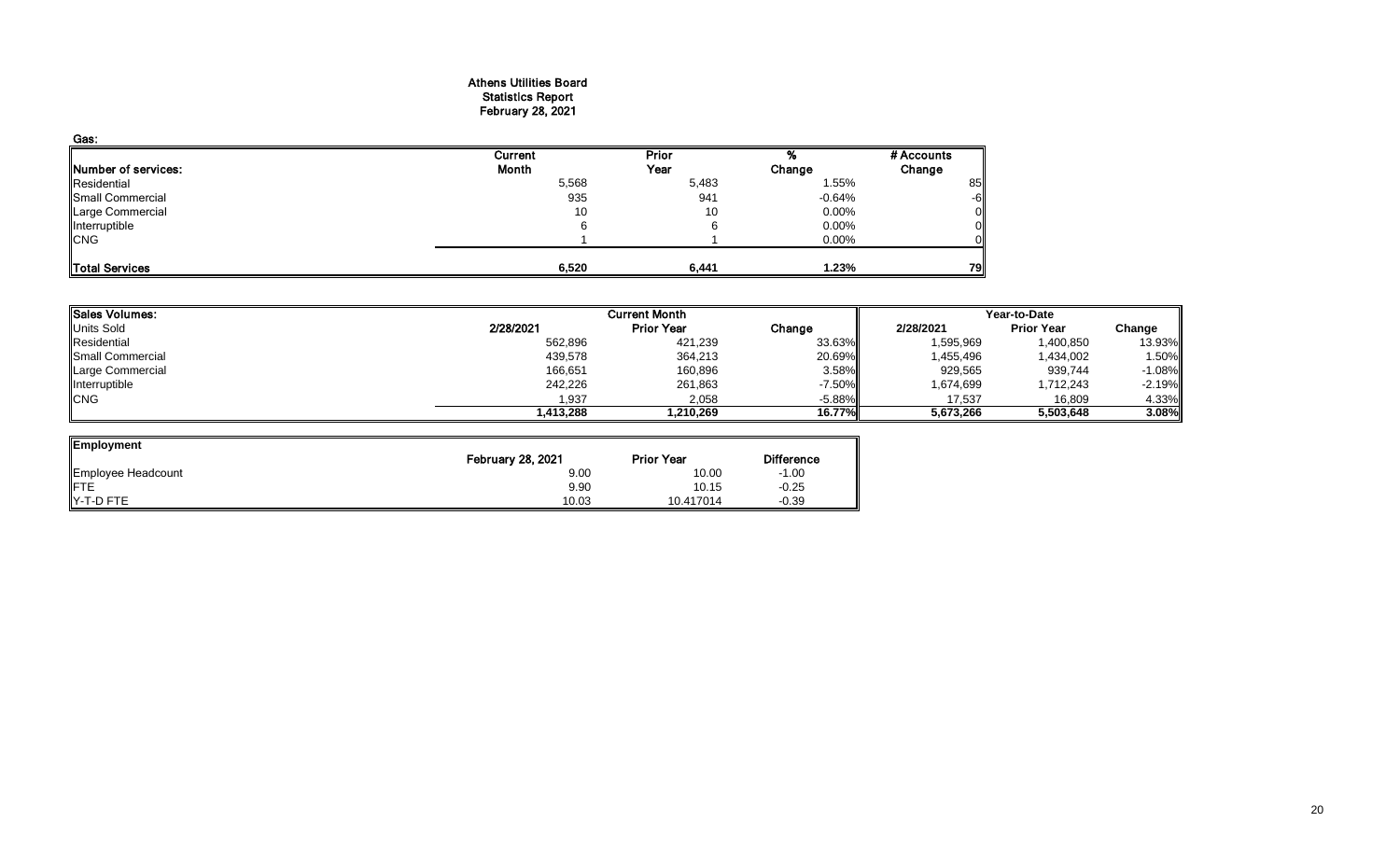# **Athens Utilities Board Gas Division Capital Budget Month Ending as of February 28, 2021**

|                                               | <b>Budget</b>                           | Actual          | Variance to date<br><b>Favorable</b><br>(Unfavorable) | <b>Estimated</b><br>% Project<br><b>Completion</b> | <b>Percent Budget</b><br><b>Expended</b> |
|-----------------------------------------------|-----------------------------------------|-----------------|-------------------------------------------------------|----------------------------------------------------|------------------------------------------|
| <b>Planned Capital Improvements:</b>          |                                         |                 |                                                       |                                                    |                                          |
| Truck 54 (2014) Service Tk                    | 50,000                                  |                 | 50,000                                                |                                                    |                                          |
| Truck 30 (2010) (if not purchased in FY 2020) | 40,000                                  |                 | 40,000                                                |                                                    |                                          |
| Upgrading Cathodic Protection Field -         | 15,000                                  | 30,052          | (15,052)                                              | 100%                                               | 200.35%                                  |
| <b>Replace Mechanical Correctors</b>          | 10,000                                  |                 | 10,000                                                |                                                    |                                          |
| Replace Pressue Charts                        | 6,500                                   |                 | 6,500                                                 |                                                    |                                          |
| Replace Leak Machines                         | 10,000                                  |                 | 10,000                                                |                                                    |                                          |
| Replace Locating Equipment - Digital          | 5,000                                   |                 | 5,000                                                 |                                                    |                                          |
| Replace Locating Equipment - Pipe Horn        | 1,000                                   |                 | 1,000                                                 |                                                    |                                          |
| 20% of 5 Year Leak Survey                     | 30,000                                  | 9,360           | 20,640                                                |                                                    | 31.20%                                   |
| Replace Odorant System - Athens / Riceville   | 65,000                                  |                 | 65,000                                                |                                                    |                                          |
| Trencher                                      | 102,000                                 |                 | 102,000                                               |                                                    | Continuous                               |
| System Improvement                            | 60,000                                  | 343             | 59,657                                                |                                                    | 0.57% Continuous                         |
| Main                                          | 100,000                                 | 25,703          | 74,297                                                |                                                    | 25.70% Continuous                        |
| Services                                      | 130,000                                 | 162,470         | (32, 470)                                             |                                                    | 124.98% Continuous                       |
| IT Core (Servers, mainframe, etc.)            | 20,000                                  | 8,558           | 11,442                                                |                                                    | 42.79% Continuous                        |
| <b>Total Planned Capital Improvements:</b>    | 644,500<br>\$<br>- \$                   | 236,487 \$      | 408,013                                               |                                                    |                                          |
| <b>Other Assets:</b>                          |                                         |                 |                                                       |                                                    |                                          |
| <b>Repair Regulator Stattion</b>              |                                         | 2,907           | (2,907)                                               |                                                    |                                          |
| <b>Drive Thru Drawer</b>                      |                                         | 6,216           | (6, 216)                                              |                                                    |                                          |
| Roof Replacement<br><b>Trencher Repair</b>    |                                         | 96,448<br>2,420 | (96, 448)                                             |                                                    |                                          |
| Other                                         |                                         |                 | (2, 420)<br>O                                         |                                                    |                                          |
| <b>Total Other Assets:</b>                    | $\blacksquare$                          | 107,990 \$      | (107, 990)                                            |                                                    |                                          |
| Totals:                                       | 644,500                                 | 344,477 \$      | 300,023                                               |                                                    |                                          |
|                                               | Percentage of Budget Spent Year-to-date |                 | 53.45%                                                | <b>Fiscal Year</b>                                 | 66.67%                                   |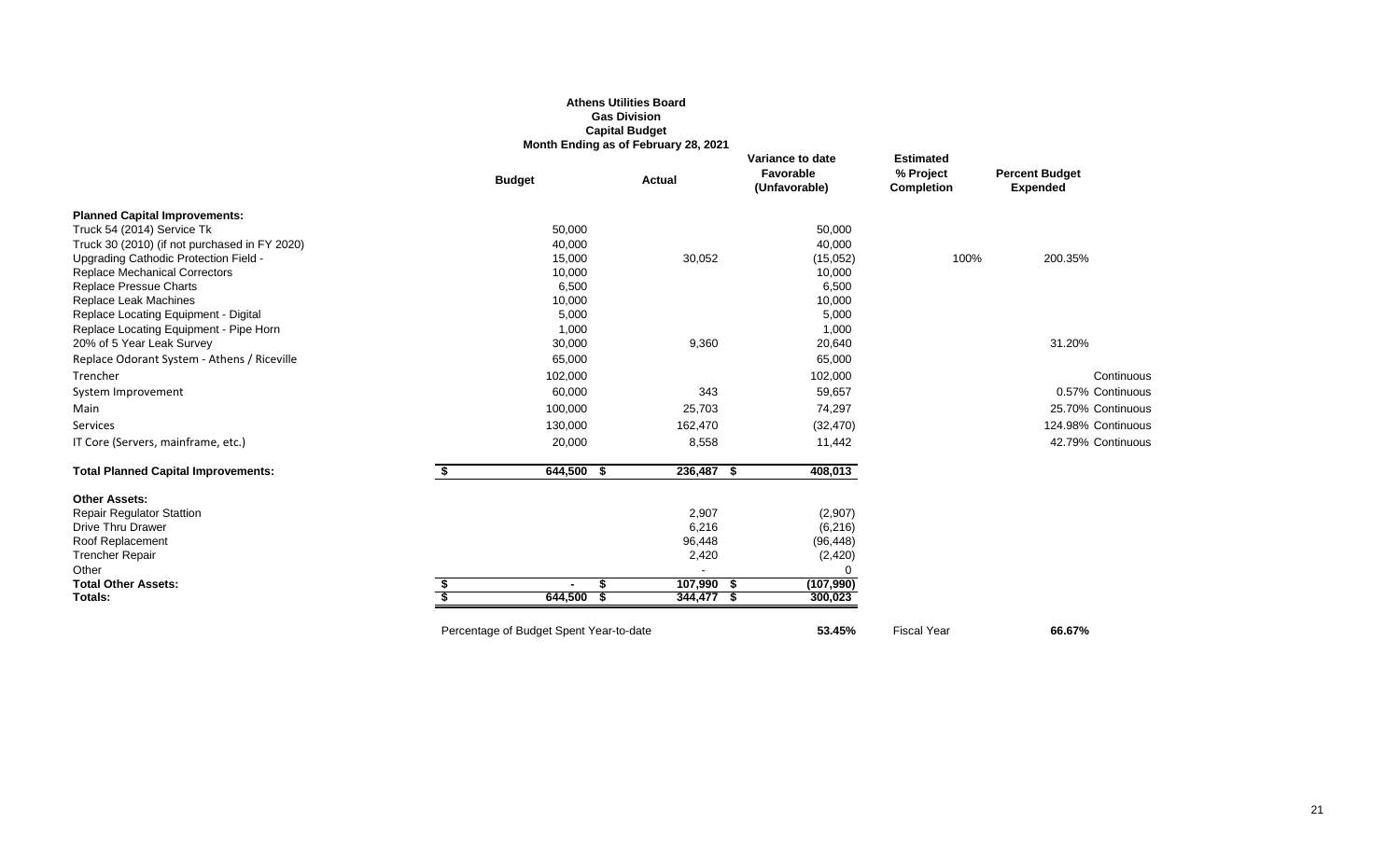# **ATHENS UTILITIES BOARD WASTEWATER DIVISION BALANCE SHEET February 28, 2021**

| <b>Current Period</b><br><b>February 28, 2021</b> | <b>Prior Year</b>   | <b>Change from</b><br><b>Prior Year</b> |                                            | <b>Current Period</b><br><b>February 28, 2021</b> |    | Prior<br><b>Month</b> |    | Change<br>from prior<br><b>Month</b> |
|---------------------------------------------------|---------------------|-----------------------------------------|--------------------------------------------|---------------------------------------------------|----|-----------------------|----|--------------------------------------|
|                                                   |                     |                                         | Assets:                                    |                                                   |    |                       |    |                                      |
| 4,393,524.01                                      | 4,621,156.38        | (227, 632.37)                           | Cash and Cash Equivalents                  | 4,393,524.01                                      |    | 4,655,350.40          |    | (261, 826.39)                        |
| 915,090.67                                        | 493,644.52          | 421,446.15                              | <b>Receivables</b>                         | 915,090.67                                        |    | 460,062.11            |    | 455,028.56                           |
| 0.00                                              | 0.00                | 0.00                                    | Short Term Balances Due from Other Div.    | 0.00                                              |    | 0.00                  |    | 0.00                                 |
| 73,506.70                                         | 69,638.42           | 3,868.28                                | <b>Prepaid Expenses</b>                    | 73,506.70                                         |    | 90,688.91             |    | (17, 182.21)                         |
| 178,112.05                                        | 312,486.95          | (134, 374.90)                           | Materials and Supplies Inventory           | 178,112.05                                        |    | 219,551.79            |    | (41, 439.74)                         |
| 5,560,233.43                                      | 5,496,926.27        | 63,307.16                               | <b>Total Current Assets</b>                | 5,560,233.43                                      |    | 5,425,653.21          |    | 134,580.22                           |
| 0.00                                              | 0.00                | 0.00                                    | Bond and Interest Sinking Fund and Reserve | 0.00                                              |    | 0.00                  |    | 0.00                                 |
| 0.00                                              | 0.00                | 0.00                                    | Reserve and Other                          | 0.00                                              |    | 0.00                  |    | 0.00                                 |
| 0.00                                              | 0.00                | 0.00                                    | <b>Total Restricted Assets</b>             | 0.00                                              |    | 0.00                  |    | 0.00                                 |
| 0.00                                              | 510,520.69          | (510, 520.69)                           | Debt Issue Costs. Net of Amortization      | 0.00                                              |    | 0.00                  |    | 0.00                                 |
| 487,035.37                                        | 0.00                | 487,035.37                              | <b>Deferred Pension Outflows</b>           | 487,035.37                                        |    | 487,035.37            |    | 0.00                                 |
| 57,887,359.67                                     | 56,422,319.85       | 1,465,039.82                            | Sewer Utility Plant, at Cost               | 57,887,359.67                                     |    | 57,836,759.50         |    | 50,600.17                            |
| (23,053,701.82)                                   | (21,066,977.71)     | (1,986,724.11)                          | Less: Accumulated Depreciation             | (23,053,701.82)                                   |    | (22, 856, 745.24)     |    | (196, 956.58)                        |
| 34,833,657.85                                     | 35, 355, 342. 14    | (521, 684.29)                           | <b>Net Sewer Utility Plant</b>             | 34,833,657.85                                     |    | 34,980,014.26         |    | (146, 356.41)                        |
| 35,320,693.22                                     | 35,865,862.83       | (545, 169.61)                           | <b>Total Long Term Assets</b>              | 35,320,693.22                                     |    | 35,467,049.63         |    | (146, 356.41)                        |
| 40,880,926.65                                     | \$<br>41,362,789.10 | \$<br>(481, 862.45)                     | <b>Total Assets</b>                        | \$<br>40,880,926.65                               | S. | 40,892,702.84         | S. | (11, 776.19)                         |
|                                                   |                     |                                         | <b>Liabilities and Retained Earnings:</b>  |                                                   |    |                       |    |                                      |
| (53, 754.87)                                      | 56.440.73           | (110, 195.60)                           | <b>Accounts Payable</b>                    | (53,754.87)                                       |    | (39,590.98)           |    | (14, 163.89)                         |
| 264,080.37                                        | 59,315.00           | 204,765.37                              | <b>Customer Deposits</b>                   | 264,080.37                                        |    | 263,565.37            |    | 515.00                               |
| 179,105.66                                        | 163,979.03          | 15,126.63                               | <b>Other Current Liabilities</b>           | 179,105.66                                        |    | 178,801.52            |    | 304.14                               |
| 389,431.16                                        | 279,734.76          | 109,696.40                              | <b>Total Current Liabilities</b>           | 389,431.16                                        |    | 402,775.91            |    | (13, 344.75)                         |
| 0.00                                              | 0.00                | 0.00                                    | <b>Bonds Payable</b>                       | 0.00                                              |    | 0.00                  |    | 0.00                                 |
| 1.637.847.82                                      | 1,775,949.43        | (138, 101.61)                           | Notes Payable - State of Tennessee         | 1.637.847.82                                      |    | 1.649.482.65          |    | (11, 634.83)                         |
| 12,544,060.89                                     | 13,590,578.39       | (1,046,517.50)                          | Notes Payable - Other                      | 12,544,060.89                                     |    | 12,544,060.89         |    | 0.00                                 |
| 702,993.62                                        | 682,417.08          | 20,576.54                               | Net Pension Liability                      | 702,993.62                                        |    | 684,987.09            |    | 18,006.53                            |
| 39.049.73                                         | 53.070.27           | (14,020.54)                             | <b>Deferred Pension Inflows</b>            | 39.049.73                                         |    | 39.049.73             |    | 0.00                                 |
| 14,923,952.06                                     | 16,102,015.17       | (1, 178, 063.11)                        | <b>Total Long Term Liabilities</b>         | 14,923,952.06                                     |    | 14,917,580.36         |    | 6,371.70                             |
| 25,567,543.43                                     | 24,981,039.17       | 586,504.26                              | Net Position                               | 25,567,543.43                                     |    | 25,572,346.57         |    | (4,803.14)                           |
| 40,880,926.65                                     | \$<br>41,362,789.10 | \$<br>(481, 862.45)                     | <b>Total Liabilities and Net Assets</b>    | \$<br>40,880,926.65                               | \$ | 40,892,702.84         | \$ | (11, 776.19)                         |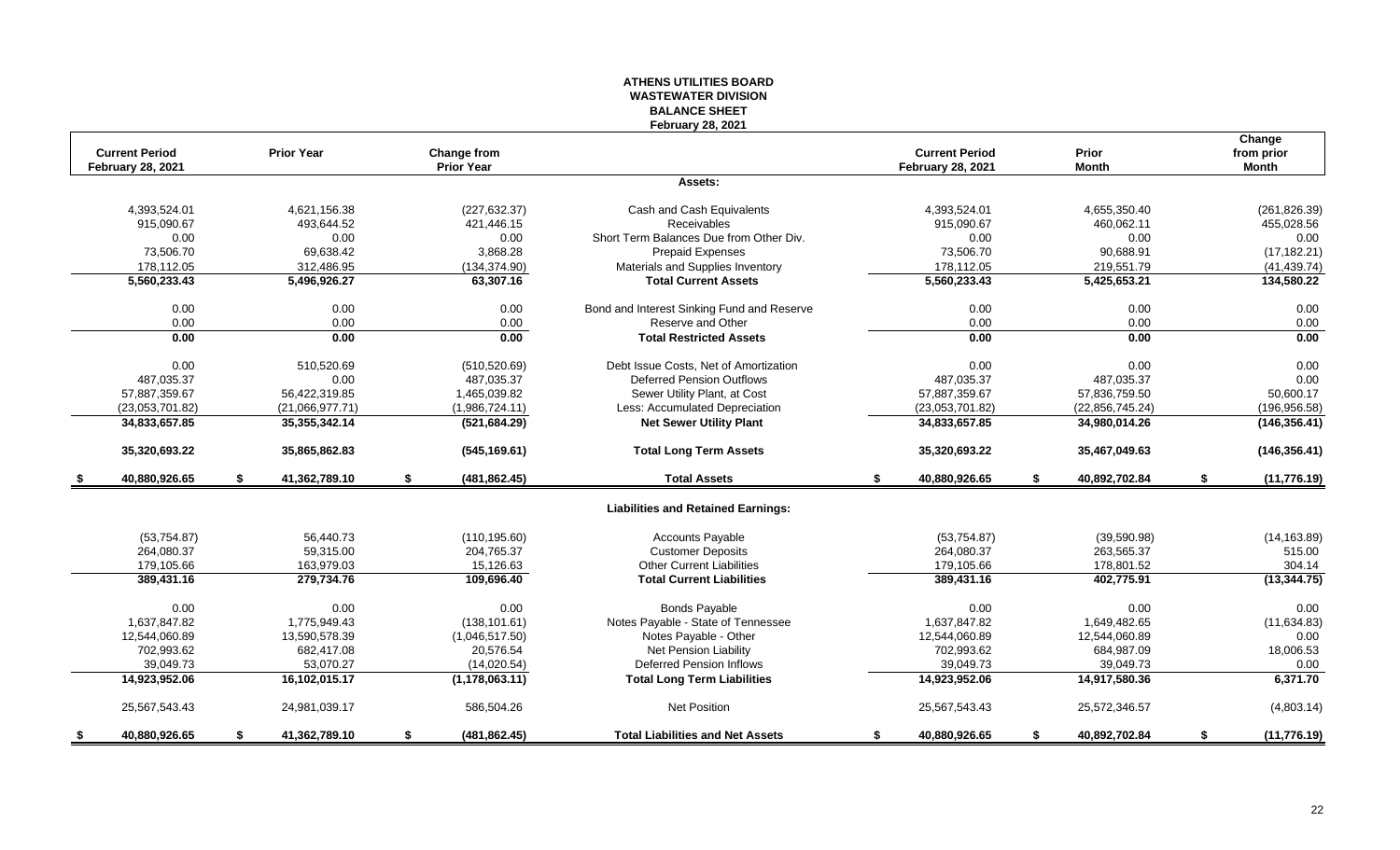# Athens Utilities Board Profit and Loss Statement - Wastewater February 28, 2021

| Year-to-Date<br><b>February 28, 2021</b> | Year-to-Date<br><b>Prior Year</b> | Variance<br>Favorable<br>(Unfavorable) |                                            | Current<br>Month<br><b>February 28, 2021</b> | Current<br>Month<br><b>Prior Year</b> | Variance<br>Favorable<br>(Unfavorable) |
|------------------------------------------|-----------------------------------|----------------------------------------|--------------------------------------------|----------------------------------------------|---------------------------------------|----------------------------------------|
|                                          |                                   |                                        | <b>REVENUE:</b>                            |                                              |                                       |                                        |
| 1,429,693.40                             | 1,406,701.35                      | 22,992.05                              | Residential                                | 172,997.13                                   | 166,969.55                            | 6,027.58                               |
| 1,155,411.96                             | 1,236,218.72                      | (80, 806.76)                           | <b>Small Commercial</b>                    | 142,086.32                                   | 150,374.63                            | (8, 288.31)                            |
| 1,643,110.08                             | 1,795,833.75                      | (152, 723.67)                          | Large Commercial                           | 180,335.55                                   | 219,798.83                            | (39, 463.28)                           |
| 166,631.58                               | 107,564.93                        | 59,066.65                              | Other                                      | 17,052.59                                    | 15,210.20                             | 1,842.39                               |
| 4,394,847.02                             | 4,546,318.75                      | (151, 471.73)                          | <b>Total Revenue</b>                       | 512,471.59                                   | 552,353.21                            | (39,881.62)                            |
|                                          |                                   |                                        | <b>OPERATING AND MAINTENANCE EXPENSES:</b> |                                              |                                       |                                        |
| 906,047.87                               | 921,539.66                        | 15,491.79                              | Sewer Treatment Plant Expense              | 109,265.73                                   | 108,873.40                            | (392.33)                               |
| 53,146.14                                | 56,949.01                         | 3,802.87                               | <b>Pumping Station Expense</b>             | 5,207.01                                     | 9,619.34                              | 4,412.33                               |
| 230,446.04                               | 223,628.43                        | (6,817.61)                             | <b>General Expense</b>                     | 39,732.98                                    | 24,518.44                             | (15, 214.54)                           |
| 105,390.83                               | 391,725.58                        | 286,334.75                             | Cust. Service and Cust. Acct. Expense      | 12,467.06                                    | 297,594.79                            | 285, 127.73                            |
| 713,367.49                               | 623,214.59                        | (90, 152.90)                           | Administrative and General Expense         | 90,738.28                                    | 81,812.87                             | (8,925.41)                             |
| 2,008,398.37                             | 2,217,057.27                      | 208,658.90                             | <b>Total Operating Expenses</b>            | 257,411.06                                   | 522,418.84                            | 265,007.78                             |
|                                          |                                   |                                        | <b>Maintenance Expense</b>                 |                                              |                                       |                                        |
| 124,946.44                               | 114,219.05                        | (10, 727.39)                           | Sewer Treatment Plant Expense              | 25,252.75                                    | 7,707.66                              | (17, 545.09)                           |
| 51,230.12                                | 54,585.62                         | 3,355.50                               | <b>Pumping Station Expense</b>             | 1,768.90                                     | 5,684.66                              | 3,915.76                               |
| 209,043.24                               | 275,959.14                        | 66,915.90                              | <b>General Expense</b>                     | 37,709.15                                    | 36,514.80                             | (1, 194.35)                            |
| 3,970.64                                 | 3,671.16                          | (299.48)                               | Administrative and General Expense         | 213.55                                       | 374.68                                | 161.13                                 |
| 389,190.44                               | 448,434.97                        | 59,244.53                              | <b>Total Maintenance Expense</b>           | 64,944.35                                    | 50,281.80                             | (14, 662.55)                           |
|                                          |                                   |                                        | <b>Other Operating Expenses</b>            |                                              |                                       |                                        |
| 1,517,220.67                             | 1,057,243.95                      | (459, 976.72)                          | Depreciation                               | 191,349.49                                   | 129,685.58                            | (61, 663.91)                           |
| 1,517,220.67                             | 1,057,243.95                      | (459, 976.72)                          | <b>Total Other Operating Expenses</b>      | 191,349.49                                   | 129,685.58                            | (61,663.91)                            |
| 3,914,809.48                             | 3,722,736.19                      | (192,073.29)                           | <b>Operating and Maintenance Expenses</b>  | 513,704.90                                   | 702,386.22                            | 188,681.32                             |
| 480,037.54                               | 823,582.56                        | (343, 545.02)                          | <b>Operating Income</b>                    | (1,233.31)                                   | (150, 033.01)                         | 148,799.70                             |
| (23,979.41)                              | 38,219.87                         | (62, 199.28)                           | Other Income                               | 1,383.73                                     | 4,325.25                              | (2,941.52)                             |
| 456,058.13                               | 861,802.43                        | (405,744.30)                           | <b>Total Income</b>                        | 150.42                                       | (145, 707.76)                         | 145,858.18                             |
| 10,629.50                                | 10,584.13                         | (45.37)                                | Other Expense                              | 32.00                                        | 24.00                                 | (8.00)                                 |
| 445,428.63                               | 851,218.30                        | (405,789.67)                           | Net Income Before Debt Expense             | 118.42                                       | (145,731.76)                          | 145,850.18                             |
|                                          |                                   |                                        | <b>DEBT RELATED EXPENSES:</b>              |                                              |                                       |                                        |
| 0.00                                     | 0.00                              | 0.00                                   | Amortization of Debt Discount              | 0.00                                         | 0.00                                  | 0.00                                   |
| 0.00                                     | 0.00                              | 0.00                                   | <b>Bond Interest</b>                       | 0.00                                         | 0.00                                  | 0.00                                   |
| 50,065.63                                | 162,274.75                        | 112,209.12                             | <b>Other Debt Interest</b>                 | 4,921.56                                     | 20,720.25                             | 15,798.69                              |
| 50,065.63                                | 162,274.75                        | 112,209.12                             | <b>Total debt related expenses</b>         | 4,921.56                                     | 20,720.25                             | 15,798.69                              |
| 395,363.00                               | 688,943.55                        | (293, 580.55)                          | <b>Net Before Extraordinary</b>            | (4,803.14)                                   | (166, 452.01)                         | 161,648.87                             |
| 25,964.90                                | 234,707.60                        | (208, 742.70)                          | Grants, Contributions, Extraordinary       | 0.00                                         | 3,769.72                              | (3,769.72)                             |
| 421,327.90<br>- \$                       | 923,651.15                        | (502, 323.25)                          | <b>Change in Net Assets</b>                | (4,803.14)                                   | (162, 682.29)                         | 157,879.15                             |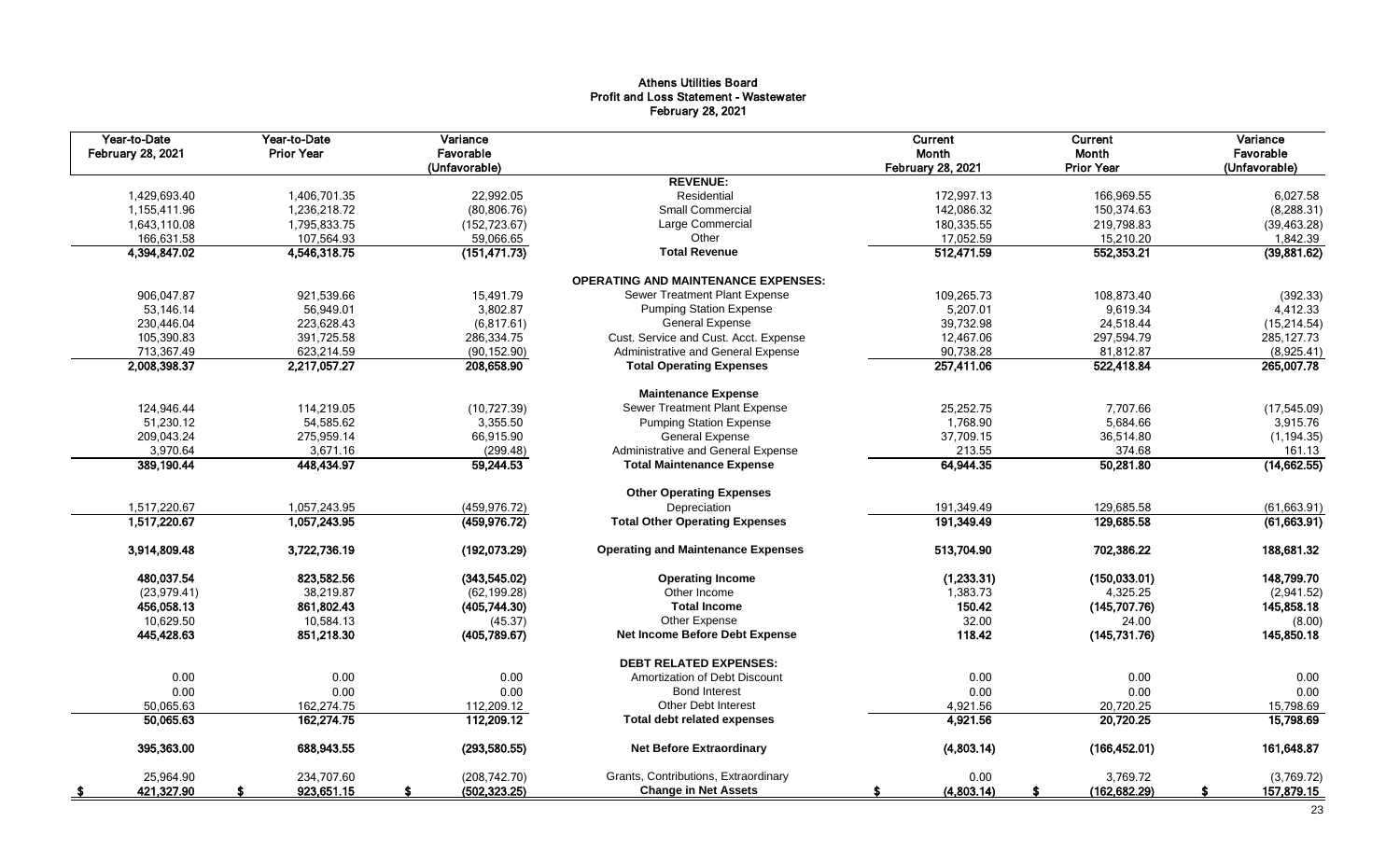# Athens Utilities Board Budget Comparison - Wastewater February 28, 2021

| Year-to-Date<br><b>February 28, 2021</b> | Year-to-Date<br><b>Budget</b> | $Y-T-D$<br>Variance | <b>Description</b>                          | <b>Current Month</b><br>February 28, 2021 | <b>Monthly</b><br><b>Budget</b> | <b>Budget</b><br>Variance |
|------------------------------------------|-------------------------------|---------------------|---------------------------------------------|-------------------------------------------|---------------------------------|---------------------------|
|                                          |                               |                     |                                             |                                           |                                 |                           |
|                                          |                               |                     | <b>REVENUE:</b>                             |                                           |                                 |                           |
| 1,429,693.40                             | 1,400,188.68                  | 29,504.72           | Residential                                 | 172,997.13                                | 171,788.82                      | 1,208.31                  |
| 1,155,411.96                             | 1,213,685.47                  | (58, 273.51)        | Small Commercial                            | 142,086.32                                | 148,486.65                      | (6,400.33)                |
| 1,643,110.08                             | 1,284,295.59                  | 358,814.49          | Large Commercial                            | 180,335.55                                | 153,045.56                      | 27,289.99                 |
| 166,631.58                               | 107,238.33                    | 59,393.25           | Other                                       | 17,052.59                                 | 9,275.48                        | 7,777.11                  |
| 4,394,847.02                             | 4,005,408.07                  | 389,438.95          | <b>Total Revenue</b>                        | 512,471.59                                | 482,596.50                      | 29,875.09                 |
|                                          |                               |                     | <b>OPERATING AND MAINTENANCE EXPENSES:</b>  |                                           |                                 |                           |
| 906,047.87                               | 937,007.70                    | 30,959.83           | Sewer Treatment Plant Expense               | 109,265.73                                | 115,620.77                      | 6,355.04                  |
| 53,146.14                                | 61,206.26                     | 8,060.12            | <b>Pumping Station Expense</b>              | 5,207.01                                  | 7,653.86                        | 2,446.85                  |
| 230,446.04                               | 218,076.71                    | (12, 369.33)        | General Expense                             | 39,732.98                                 | 30,388.75                       | (9,344.23)                |
| 105,390.83                               | 111,600.21                    | 6,209.38            | Customer Service and Customer Acct. Expense | 12,467.06                                 | 14,098.19                       | 1,631.13                  |
| 713,367.49                               | 691,543.16                    | (21, 824.33)        | Administrative and General Expense          | 90,738.28                                 | 81,185.71                       | (9,552.57)                |
| 2,008,398.37                             | 2,019,434.05                  | 11,035.68           | <b>Total Operating Expenses</b>             | 257,411.06                                | 248,947.28                      | (8,463.78)                |
|                                          |                               |                     | <b>Maintenance Expense</b>                  |                                           |                                 |                           |
| 124,946.44                               | 116,792.42                    | (8, 154.02)         | Sewer Treatment Plant Expense               | 25,252.75                                 | 15,313.42                       | (9,939.33)                |
| 51,230.12                                | 54,346.22                     | 3,116.10            | <b>Pumping Station Expense</b>              | 1,768.90                                  | 4,803.24                        | 3,034.34                  |
| 209,043.24                               | 252,770.54                    | 43,727.30           | <b>General Expense</b>                      | 37,709.15                                 | 30,755.03                       | (6,954.12)                |
| 3,970.64                                 | 3,454.76                      | (515.88)            | Administrative and General Expense          | 213.55                                    | 568.19                          | 354.64                    |
| 389,190.44                               | 427,363.94                    | 38,173.50           | <b>Total Maintenance Expense</b>            | 64,944.35                                 | 51,439.87                       | (13,504.48)               |
|                                          |                               |                     |                                             |                                           |                                 |                           |
|                                          |                               |                     | <b>Other Operating Expenses</b>             |                                           |                                 |                           |
| 1,517,220.67                             | 1,056,379.90                  | (460, 840.77)       | Depreciation                                | 191,349.49                                | 132,100.65                      | (59, 248.84)              |
| 1,517,220.67                             | 1,056,379.90                  | (460, 840.77)       | <b>Total Other Operating Expenses</b>       | 191,349.49                                | 132,100.65                      | (59, 248.84)              |
| 3,914,809.48                             | 3,503,177.89                  | (411, 631.59)       | <b>Operating and Maintenance Expenses</b>   | 513,704.90                                | 432,487.80                      | (81, 217.10)              |
| 480,037.54                               | 502,230.18                    | (22, 192.64)        | <b>Operating Income</b>                     | (1, 233.31)                               | 50,108.70                       | (51, 342.01)              |
| (23, 979.41)                             | 25,020.69                     | (49,000.10)         | Other Income                                | 1,383.73                                  | 1,951.86                        | (568.13)                  |
| 456,058.13                               | 527,250.87                    | (71, 192.74)        | <b>Total Income</b>                         | 150.42                                    | 52,060.56                       | (51, 910.14)              |
| 10,629.50                                | 13,219.19                     | 2,589.69            | Other Expense                               | 32.00                                     | (1,764.45)                      | (1,796.45)                |
| 445,428.63                               | 514,031.68                    | (68, 603.05)        | Net Income Before Debt Expense              | 118.42                                    | 53,825.01                       | (53,706.59)               |
|                                          |                               |                     | <b>DEBT RELATED EXPENSES:</b>               |                                           |                                 |                           |
| 0.00                                     | 0.00                          | 0.00                | Amortization of Debt Discount               | 0.00                                      | 0.00                            | 0.00                      |
| 0.00                                     | 0.00                          | 0.00                | <b>Bond Interest</b>                        | 0.00                                      | 0.00                            | 0.00                      |
| 50,065.63                                | 208,083.85                    | 158,018.22          | <b>Other Debt Interest</b>                  | 4,921.56                                  | 22,546.84                       | 17,625.28                 |
| 50,065.63                                | 208,083.85                    | 158,018.22          | <b>Total debt related expenses</b>          | 4,921.56                                  | 22,546.84                       | 17,625.28                 |
| 395,363.00                               | 305,947.83                    | 89,415.17           | Net Before Extraordinary                    | (4,803.14)                                | 31,278.18                       | (36,081.32)               |
| 25,964.90                                | 0.00                          | 25,964.90           | Grants, Contributions, Extraordinary        | 0.00                                      | 0.00                            | 0.00                      |
| 421,327.90<br><u>\$</u>                  | 305,947.83<br>\$              | 115,380.07<br>\$    | <b>Change in Net Assets</b>                 | (4,803.14)<br>S.                          | \$<br>31,278.18                 | \$<br>(36,081.32)         |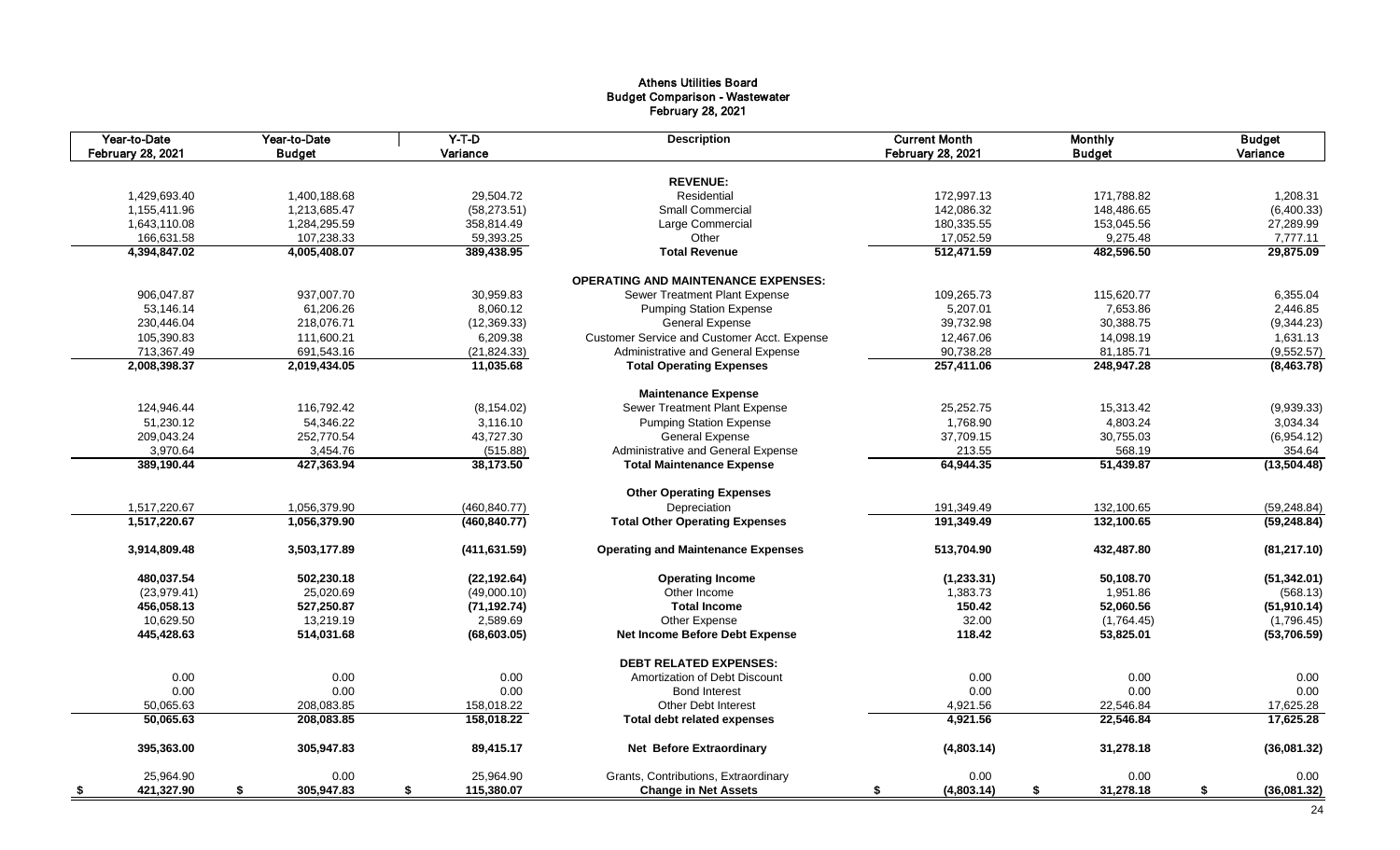# **Athens Utilities Board Wastewater Division STATEMENTS OF CASH FLOWS February 28, 2021**

| Year-to-Date<br><b>February 28, 2021</b> |     | Year-to-Date<br><b>Prior Year</b> |     | Variance      |                                                                 | <b>Month to Date</b><br><b>February 28, 2021</b> |    | <b>Month to Date</b><br><b>Prior Year</b> |     | Variance      |
|------------------------------------------|-----|-----------------------------------|-----|---------------|-----------------------------------------------------------------|--------------------------------------------------|----|-------------------------------------------|-----|---------------|
|                                          |     |                                   |     |               | <b>CASH FLOWS FROM OPERATING ACTIVITIES:</b>                    |                                                  |    |                                           |     |               |
| 395,363.00                               |     | 688,943.55                        |     | (293, 580.55) | Net Operating Income                                            | (4,803.14)                                       |    | (166, 452.01)                             |     | 161,648.87    |
|                                          |     |                                   |     |               | <b>Adjustments to Reconcile Operating Income</b>                |                                                  |    |                                           |     |               |
|                                          |     |                                   |     |               | to Net Cash Provided by Operations:                             |                                                  |    |                                           |     |               |
| 1,517,220.67                             |     | 1,057,243.95                      |     | 459,976.72    | Depreciation                                                    | 191,349.49                                       |    | 129,685.58                                |     | 61,663.91     |
|                                          |     |                                   |     |               | <b>Changes in Assets and Liabilities:</b>                       |                                                  |    |                                           |     |               |
| (367, 714.64)                            |     | 37,227.65                         |     | (404, 942.29) | <b>Accounts Receivable</b>                                      | (455, 028.56)                                    |    | 358,225.57                                |     | (813, 254.13) |
| 0.00                                     |     | 0.00                              |     | 0.00          | Due from (to) Other Divisions                                   | 0.00                                             |    | 0.00                                      |     | 0.00          |
| 0.00                                     |     | 0.00                              |     | 0.00          | Short Term Notes to Other Divisions                             | 0.00                                             |    | 0.00                                      |     | 0.00          |
| (56, 518.52)                             |     | (58, 295.29)                      |     | 1,776.77      | Prepaid Expenses                                                | 17,182.21                                        |    | 15,228.50                                 |     | 1,953.71      |
| (48, 157.85)                             |     | (26, 106.98)                      |     | (22,050.87)   | <b>Deferred Pension Outflows</b>                                | 0.00                                             |    | 0.00                                      |     | 0.00          |
| 66,027.78                                |     | (47,002.15)                       |     | 113,029.93    | Materials and Supplies                                          | 41,439.74                                        |    | 582.97                                    |     | 40,856.77     |
| (132, 251.50)                            |     | (172,089.10)                      |     | 39,837.60     | <b>Accounts Payable</b>                                         | (14, 163.89)                                     |    | (27, 635.22)                              |     | 13,471.33     |
| 2,512.13                                 |     | (5, 143.08)                       |     | 7,655.21      | <b>Accrued Liabilities</b>                                      | 304.14                                           |    | 2,625.24                                  |     | (2,321.10)    |
| (208, 386.83)                            |     | (92,002.28)                       |     | (116, 384.55) | Retirements and Salvage                                         | 5.607.09                                         |    | (127, 588.43)                             |     | 133,195.52    |
| 1,460.00                                 |     | (2,885.00)                        |     | 4,345.00      | <b>Customer Deposits</b>                                        | 515.00                                           |    | (440.00)                                  |     | 955.00        |
| (23,868.26)                              |     | (31, 237.32)                      |     | 7,369.06      | Net Pension Liability                                           | 18,006.53                                        |    | 13,921.11                                 |     | 4,085.42      |
| 0.00                                     |     | 0.00                              |     | 0.00          | <b>Deferred Pension Inflows</b>                                 | 0.00                                             |    | 0.00                                      |     | 0.00          |
| 1,145,685.98                             |     | 1,348,653.95                      |     | (202, 967.97) | <b>Total Cash from Operating Activities</b>                     | (199, 591.39)                                    |    | 198,153.31                                |     | (397, 744.70) |
|                                          |     |                                   |     |               |                                                                 |                                                  |    |                                           |     |               |
|                                          |     |                                   |     |               | <b>CASH FLOWS FROM NONCAPITAL FINANCING ACTIVITIES:</b>         |                                                  |    |                                           |     |               |
| 0.00                                     |     | 0.00                              |     | 0.00          | Changes in Bonds payable                                        | 0.00                                             |    | 0.00                                      |     | 0.00          |
| (92, 433.62)                             |     | (90, 252.79)                      |     | (2, 180.83)   | Changes in Notes Payable                                        | (11, 634.83)                                     |    | (11,360.32)                               |     | (274.51)      |
| (92, 433.62)                             |     | (90, 252.79)                      |     | (2, 180.83)   | <b>Total Cash from Noncapital Financing Activities</b>          | (11, 634.83)                                     |    | (11,360.32)                               |     | (274.51)      |
|                                          |     |                                   |     |               | <b>CASH FROM INVESTING ACTIVITIES:</b>                          |                                                  |    |                                           |     |               |
| 0.00                                     |     | 0.00                              |     | 0.00          | <b>Prior Period Adjustment</b>                                  | 0.00                                             |    | 0.00                                      |     | 0.00          |
| 25,964.90                                |     | 234,707.60                        |     | (208, 742.70) | <b>Grants Contributions &amp; Other Extraordinary</b>           | 0.00                                             |    | 3,769.72                                  |     | (3,769.72)    |
| 0.00                                     |     | 0.00                              |     | 0.00          | Adjust Net Pension Obligation                                   | 0.00                                             |    | 0.00                                      |     | 0.00          |
| (1,205,134.00)                           |     | (1,321,976.96)                    |     | 116,842.96    | Changes in Sewer Utility Plant                                  | (50,600.17)                                      |    | 92,101.28                                 |     | (142, 701.45) |
| (1, 179, 169.10)                         |     | (1,087,269.36)                    |     | (91, 899.74)  | <b>Total Cash from Capital and Related Investing Activities</b> | (50,600.17)                                      |    | 95,871.00                                 |     | (146, 471.17) |
| (125, 916.74)                            | -\$ | 171,131.80                        | \$. | (297, 048.54) | <b>Net Changes in Cash Position</b>                             | (261, 826.39)<br>£.                              | S. | 282,663.99                                | \$. | (544, 490.38) |
|                                          |     |                                   |     |               |                                                                 |                                                  |    |                                           |     |               |
| 4,519,440.75                             |     | 4,450,024.58                      |     | 69,416.17     | Cash at Beginning of Period                                     | 4,655,350.40                                     |    | 4,338,492.39                              |     | 316,858.01    |
| 4,393,524.01                             |     | 4,621,156.38                      |     | (227, 632.37) | Cash at End of Period                                           | 4,393,524.01                                     |    | 4,621,156.38                              |     | (227, 632.37) |
| (125, 916.74)                            |     | 171,131.80                        | \$  | (297, 048.54) | <b>Changes in Cash and Equivalents</b>                          | \$<br>(261, 826.39)                              |    | 282,663.99                                | \$  | (544, 490.38) |

**Long-Term Debt** \$14,181,908.71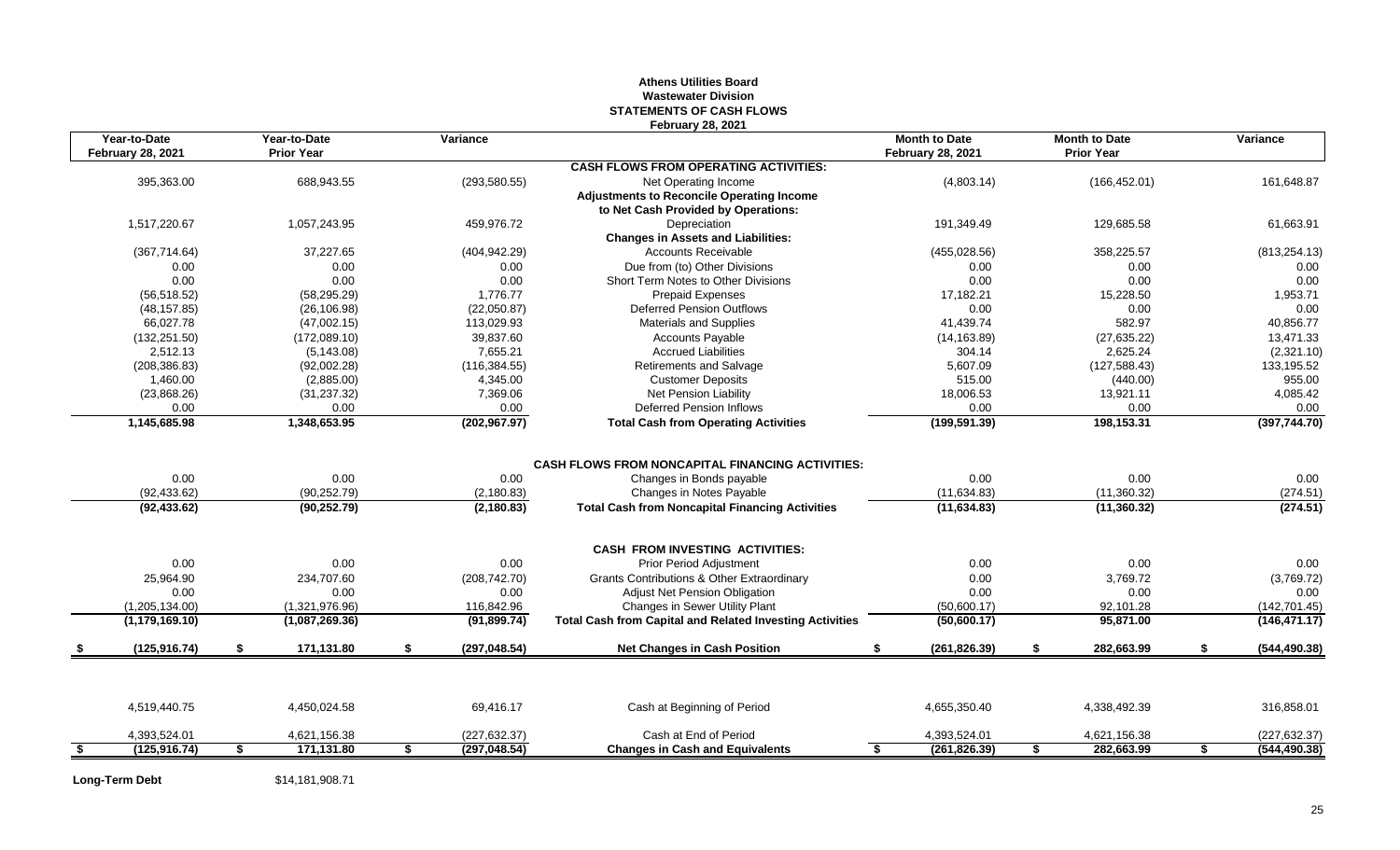#### Athens Utilities Board Statistics Report February 28, 2021

| Wastewater:                 |         |       |          |            |
|-----------------------------|---------|-------|----------|------------|
|                             | Current | Prior |          | # Accounts |
| <b>INumber of services:</b> | Month   | Year  | Change   | Change     |
| Residential - Inside City   | 4,397   | 4,349 | 1.10%    | 48         |
| Residential - Outside City  | 67      | 60    | 11.67%   |            |
| Commercial - Inside City    | 929     | 934   | $-0.54%$ | -51        |
| Commercial - Outside City   |         |       | 0.00%    |            |
| <b>Total Services</b>       | 5,397   | 5,347 | 0.94%    | 50         |

| <b>Sales Volumes:</b>      |           | <b>Current Month</b> | Year-to-Date |           |                   |            |
|----------------------------|-----------|----------------------|--------------|-----------|-------------------|------------|
| Gallonsx100                | 2/28/2021 | <b>Prior Year</b>    | Change       | 2/28/2021 | <b>Prior Year</b> | Change     |
| Residential - Inside City  | 147,512   | 141.429              | 4.30%        | 1,248,306 | 1,236,674         | 0.94%      |
| Residential - Outside City | 2,545     | 1,862                | 36.68%I      | 24,591    | 19,460            | 26.37%     |
| Commercial - Inside City   | 262,357   | 207,397              | 26.50%       | .735,825  | 1,738,236         | $-0.14\%$  |
| Commercial - Outside City  | 6,063     | 9,884                | $-38.66\%$   | 58,403    | 87,158            | $-32.99\%$ |
|                            | 418.477   | 360.572              | 16.06%       | 3.067.125 | 3,081,528         | $-0.47%$   |

| Employment         |                          |                   |                   |
|--------------------|--------------------------|-------------------|-------------------|
|                    | <b>February 28, 2021</b> | <b>Prior Year</b> | <b>Difference</b> |
| Employee Headcount | 18.00                    | 19.00             | $-1.00$           |
| <b>IFTE</b>        | 19.57                    | 20.08             | $-0.51$           |
| Y-T-D FTE          | 19.60                    | 20.11             | $-0.51$           |

| Total Company Employment |                          |                   |                   |  |  |  |  |  |  |  |
|--------------------------|--------------------------|-------------------|-------------------|--|--|--|--|--|--|--|
|                          | <b>February 28, 2021</b> | <b>Prior Year</b> | <b>Difference</b> |  |  |  |  |  |  |  |
| Company Total Headcount: | 101.00                   | 103.00            | $-2.00$           |  |  |  |  |  |  |  |
| Company Total FTE        | 108.59                   | 105.91            | 2.68              |  |  |  |  |  |  |  |
| Company Y-T-D FTE        | 107.80                   | 107.27            | 0.53              |  |  |  |  |  |  |  |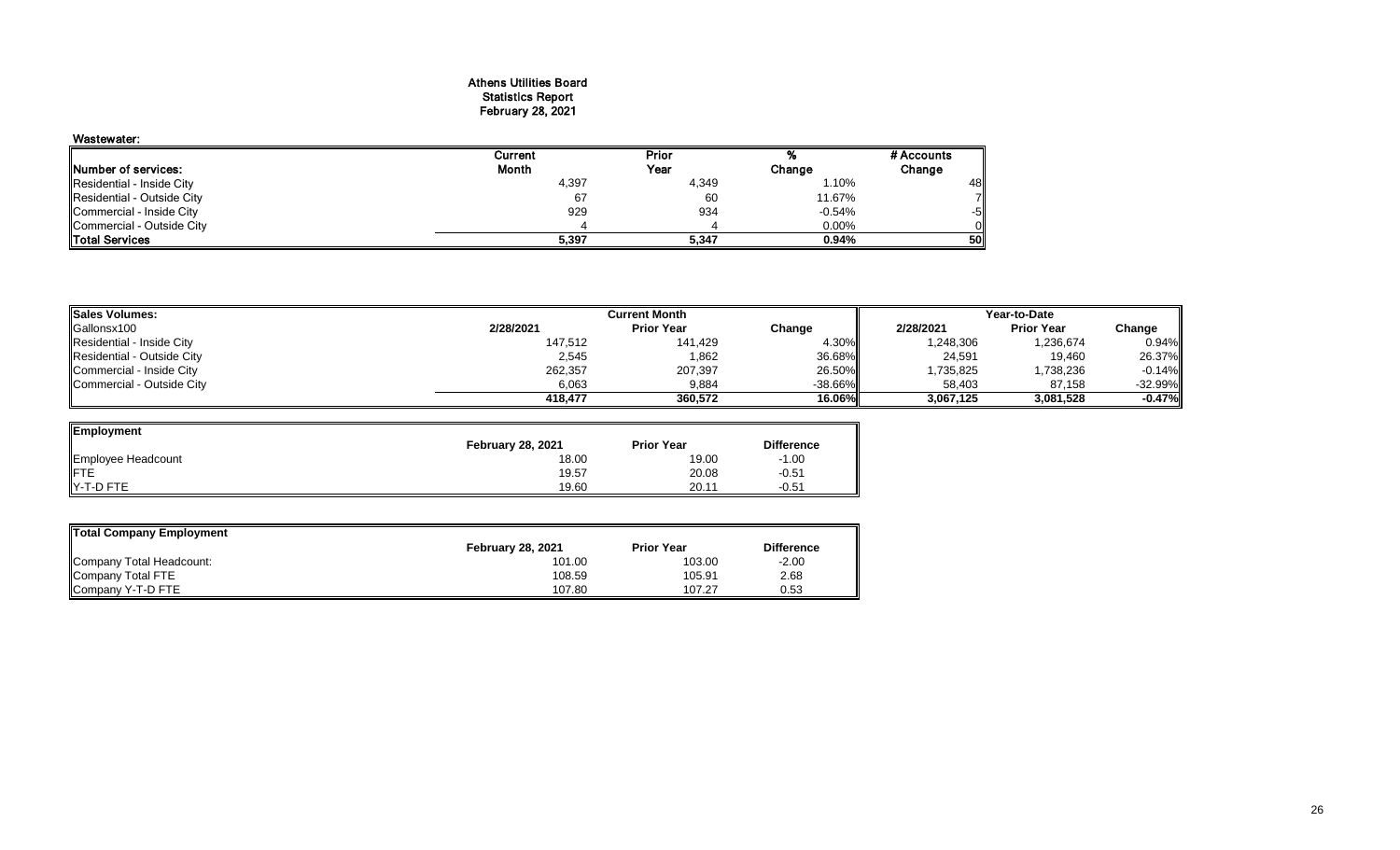# **Athens Utilities Board Wastewater Division Capital Budget Month Ending as of February 28, 2021**

|                                                                | <b>Budget</b>                           | <b>Actual</b> | <b>Variance to Date</b><br>Favorable<br>(Unfavorable) | <b>Estimated</b><br>% Project<br><b>Completion</b> | <b>Percent Budget</b><br><b>Expended</b> |
|----------------------------------------------------------------|-----------------------------------------|---------------|-------------------------------------------------------|----------------------------------------------------|------------------------------------------|
| <b>Planned Capital Improvements:</b>                           |                                         |               |                                                       |                                                    |                                          |
| Replace Truck #42 (2012 F250)                                  | 45,000                                  |               | 45,000                                                |                                                    |                                          |
| Replace Truck #33 (Meter Reader)                               | 30,000                                  |               | 30,000                                                |                                                    |                                          |
| Replace Truck #65 (Small Dump)                                 | 65,000                                  |               | 65,000                                                |                                                    |                                          |
| Replace Cedar Springs Pump Station                             | 750,000                                 | 514           | 749,486                                               |                                                    | 0.07%                                    |
| Sterling Road Valves and Piping                                | 75,000                                  |               |                                                       |                                                    |                                          |
| Emergency Generator Sterling Rd. PS                            | 175,000                                 |               | 175,000                                               |                                                    |                                          |
| Oostanaula WWTP Refurbishment                                  | 125,000                                 | 54,641        | 70,359                                                |                                                    | 43.71%                                   |
| NMC WWTP Refurbishment                                         | 100,000                                 | 53,895        | 46,105                                                |                                                    | 53.90%                                   |
| Admin and Operators Buildings Maint. - Oost.                   | 10,000                                  |               | 10,000                                                |                                                    |                                          |
| <b>Laboratory Equipment</b>                                    | 15,000                                  | 1,855         | 13,145                                                |                                                    | 12.37%                                   |
| <b>Lift Station Rehabilitation</b>                             | 35,000                                  | 43,163        | (8, 163)                                              |                                                    | 123.32%                                  |
| Field and Safety Equipment                                     | 15,000                                  |               | 15,000                                                |                                                    |                                          |
| <b>Collection System Rehab</b>                                 | 500,000                                 | 348,243       | 151,757                                               |                                                    | 69.65%                                   |
| <b>Material Donations</b>                                      | 5,000                                   | 179           | 4,821                                                 |                                                    | 3.59%                                    |
| Technology (SCADA, Computers)                                  | 35,000                                  | 11,046        | 23,954                                                |                                                    | 31.56% Continuous                        |
| Services                                                       | 125,000                                 | 131,283       | (6, 283)                                              |                                                    | 105.03% Continuous                       |
| Extensions                                                     | 25,000                                  | 150           | 24,850                                                |                                                    | 0.60% Continuous                         |
| <b>Grinder Pump Core Replacements</b>                          | 35,000                                  | 10,769        | 24,231                                                |                                                    | 30.77% Continuous                        |
| <b>Rehabilitation of Services</b>                              | 75,000                                  | 22,019        | 52,981                                                |                                                    | 29.36% Continuous                        |
| <b>Manhole Rehabilitation</b>                                  | 12,000                                  | 2,664         | 9,336                                                 |                                                    | 22.20% Continuous                        |
| IT Core (Servers, mainframe, etc.)                             | 20,000                                  |               | 20,000                                                |                                                    | Continuous                               |
| <b>Total Planned Capital Improvements:</b>                     | $2,272,000$ \$<br>\$                    | 680,421 \$    | 1,516,579                                             |                                                    |                                          |
| <b>Other Assets:</b>                                           |                                         |               |                                                       |                                                    |                                          |
| Oost WWTP UV Bulbs (FY 2020 Budget Item)                       | 45,000                                  | 59,227        | (14, 227)                                             |                                                    |                                          |
| Madison Avenue Gravity Sewer Replacement (FY 2020 Budget Item) | 750,000                                 | 642,815       | 107,185                                               |                                                    |                                          |
| <b>Grinder Pump Project</b>                                    |                                         | 68,477        | (68, 477)                                             |                                                    |                                          |
| Denso Pump Station (FY 2020 Budget Item)                       | 880,000                                 | 780,939       |                                                       |                                                    |                                          |
| Other                                                          |                                         | 1,770         | (1,770)                                               |                                                    |                                          |
| <b>Total Other Assets</b>                                      | 1,675,000 \$<br>\$                      | 1,553,228     | 22,711<br>- \$                                        |                                                    |                                          |
| Totals:                                                        | \$<br>3,947,000                         | 2,233,649     | 1,539,290<br>S                                        |                                                    |                                          |
|                                                                | Percentage of Budget Spent Year-to-date |               | 56.59%                                                | <b>Fiscal Year</b>                                 | 66.67%                                   |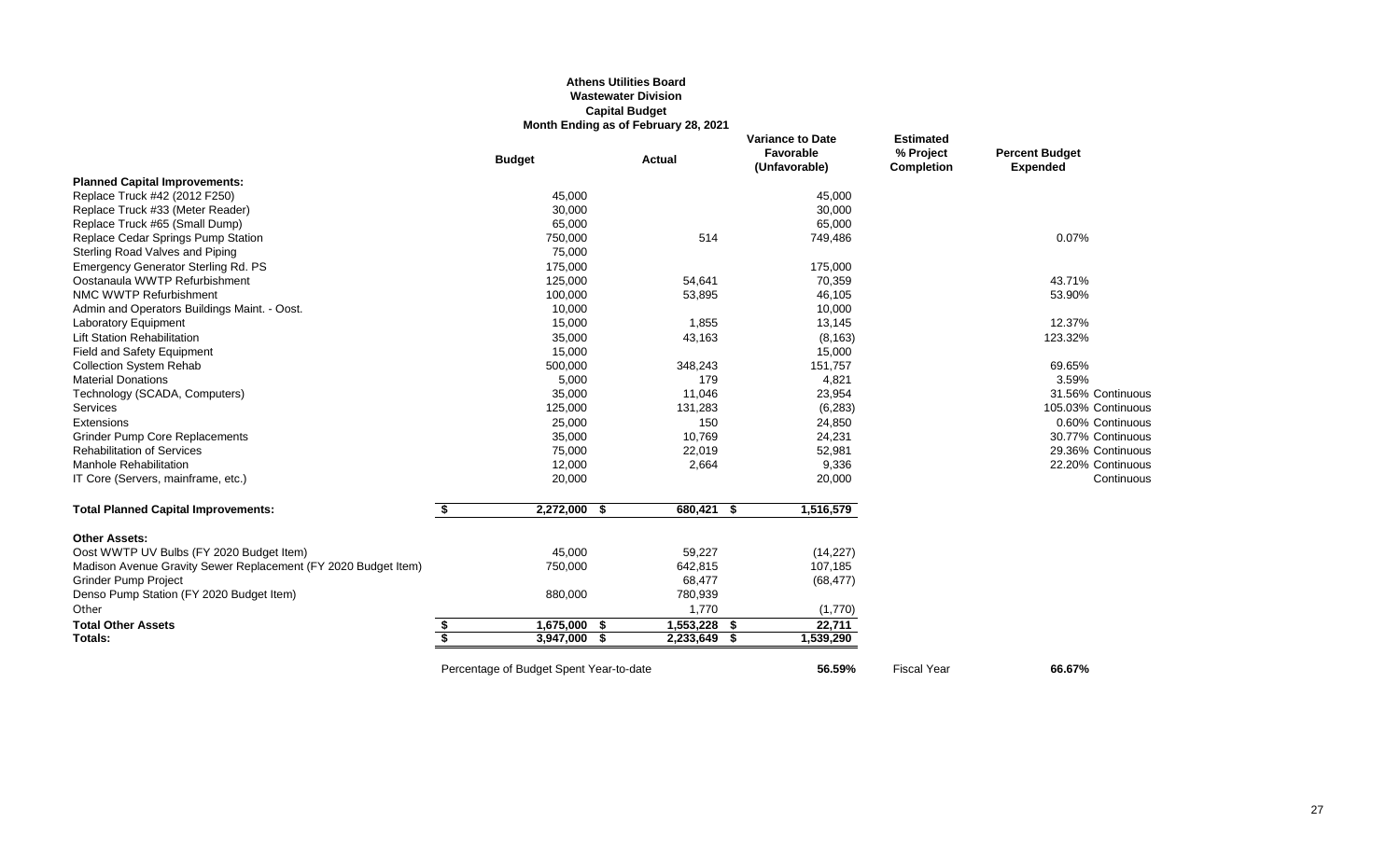|      |                          |    |                                   |                                  | <b>ATHENS UTILITIES BOARD</b>                  |                         |            |                     |
|------|--------------------------|----|-----------------------------------|----------------------------------|------------------------------------------------|-------------------------|------------|---------------------|
|      |                          |    |                                   |                                  | <b>FIBER</b>                                   |                         |            |                     |
|      |                          |    |                                   |                                  | <b>BALANCE SHEET</b>                           |                         |            |                     |
|      |                          |    |                                   |                                  | <b>February 28, 2021</b>                       |                         |            |                     |
|      |                          |    |                                   |                                  |                                                | <b>Current Period</b>   | Prior      | Change              |
|      | <b>Current Period</b>    |    | Year-to-Date<br><b>Prior Year</b> | Change from<br><b>Prior Year</b> |                                                |                         | Month      | from prior<br>Month |
|      | <b>February 28, 2021</b> |    |                                   |                                  | <b>Assets</b>                                  | <b>January 31, 2016</b> |            |                     |
|      | 169,241.88               |    | 103,752.13                        | 65,489.75                        | Services                                       | 169,241.88              | 123,228.61 | 46,013.27           |
|      | 44,605.67                |    | 36,973.81                         | 7,631.86                         | <b>Accumulated Depreciation</b>                | 44,605.67               | 43,784.15  | 821.52              |
|      | 124,636.21               |    | 66,778.32                         | 57,857.89                        | <b>Total Fixed Assets</b>                      | 124,636.21              | 79,444.46  | 45,191.75           |
|      |                          |    |                                   |                                  |                                                |                         |            |                     |
|      |                          |    |                                   |                                  | <b>Current Assets</b>                          |                         |            |                     |
|      | 184,482.77               |    | 162,448.44                        | 22,034.33                        | Cash                                           | 184,482.77              | 224,457.62 | (39, 974.85)        |
|      | 12,155.00                |    | 6,463.00                          | 5,692.00                         | <b>Accounts Receivable</b>                     | 12,155.00               | 1,685.00   | 10,470.00           |
|      | 196,637.77               |    | 168,911.44                        | 27,726.33                        | <b>Total Current Assets</b>                    | 196,637.77              | 226,142.62 | (29, 504.85)        |
|      |                          |    |                                   |                                  |                                                |                         |            |                     |
| - \$ | 321,273.98               | S. | 235,689.76                        | \$<br>85,584.22                  | <b>Total Assets</b>                            | 321,273.98              | 305,587.08 | 15,686.90           |
|      |                          |    |                                   |                                  |                                                |                         |            |                     |
|      |                          |    |                                   |                                  |                                                |                         |            |                     |
|      |                          |    |                                   |                                  | <b>Liabilities</b>                             |                         |            |                     |
|      | $\sim$                   |    |                                   |                                  | Payable to Other Divisions                     |                         |            | $\sim$              |
|      | 321,273.98               |    | 235,689.76                        | 85,584.22                        | <b>Retained Earnings</b>                       | 321,273.98              | 305,587.08 | 15,686.90           |
|      |                          |    |                                   |                                  |                                                |                         |            |                     |
| \$   | 321,273.98               | \$ | 235,689.76                        | \$<br>85,584.22                  | <b>Total Liabilities and Retained Earnings</b> | \$<br>321,273.98        | 305,587.08 | \$<br>15,686.90     |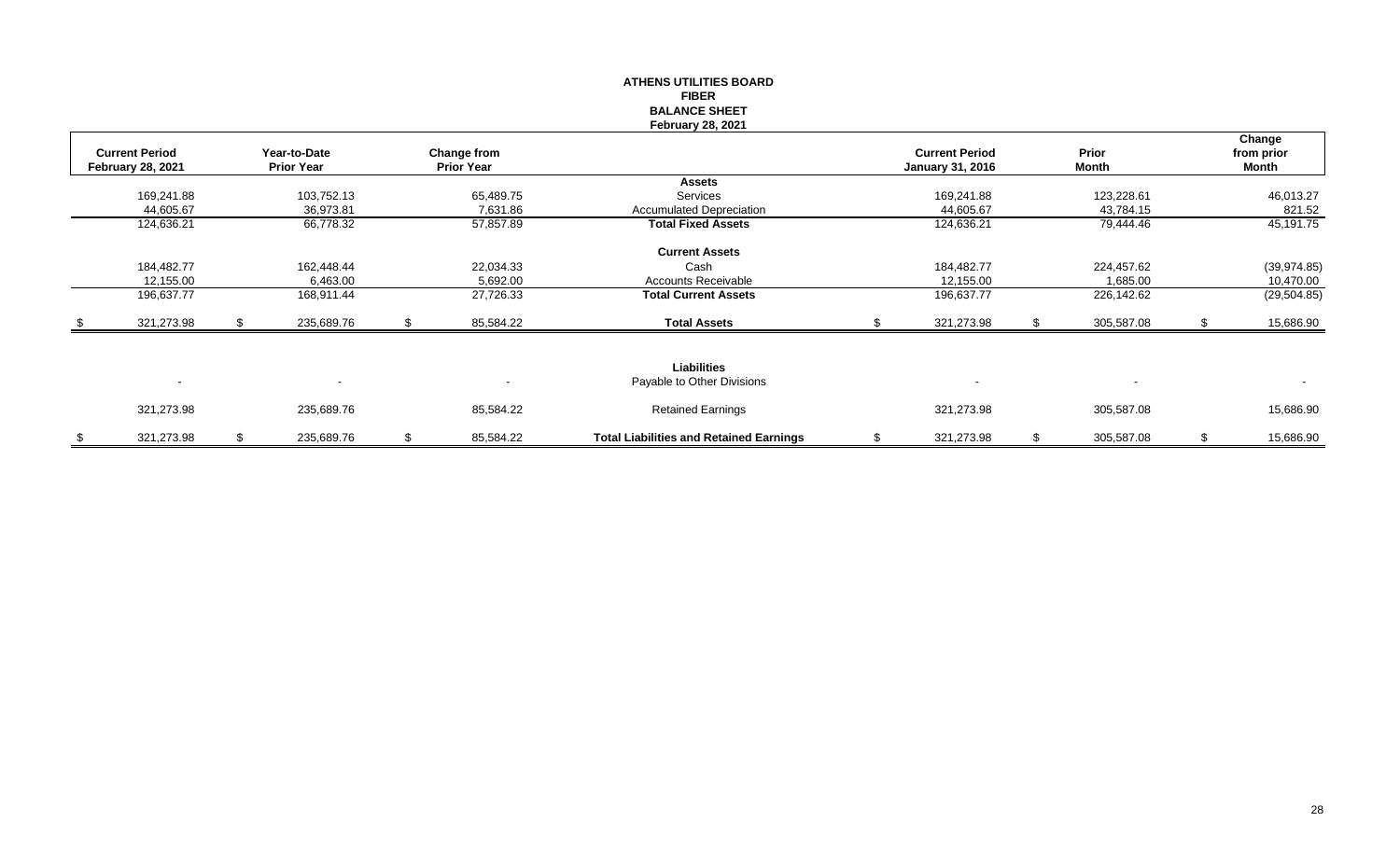| Year-to-Date             |    | Year-to-Date             |    | Variance      |                                                 | Current                  |    | <b>Current</b>    |    |            |
|--------------------------|----|--------------------------|----|---------------|-------------------------------------------------|--------------------------|----|-------------------|----|------------|
| <b>February 28, 2021</b> |    | <b>Prior Year</b>        |    | Favorable     |                                                 | Month                    |    | Month             |    |            |
|                          |    |                          |    | (Unfavorable) |                                                 | <b>February 28, 2021</b> |    | <b>Prior Year</b> |    |            |
| 81,662.00                |    | 78,982.00                |    | 2,680.00      | Revenue                                         | 8,669.00                 |    | 10,299.00         |    | (1,630.00) |
|                          |    |                          |    |               | <b>Operating and Maintenance Expenses</b>       |                          |    |                   |    |            |
| 2,400.19                 |    | $\overline{\phantom{a}}$ |    | (2,400.19)    | Overhead Line Expense                           | 140.94                   |    |                   |    | (140.94)   |
| 2,648.56                 |    | 2,648.56                 |    |               | Administrative and General Expense              | 331.07                   |    | 331.07            |    |            |
| 30,339.49                |    | 35,280.19                |    | 4,940.70      | Telecom Expense                                 | 1,753.00                 |    | 4,659.15          |    | 2,906.15   |
| \$<br>35,388.24          | J. | 37,928.75                | ъ  | 2,540.51      | <b>Total Operating and Maintenance Expenses</b> | 2,225.01                 | J. | 4,990.22          | J. | 2,765.21   |
| 530.02                   |    | 403.70                   |    | 126.32        | Interest Income                                 | 64.43                    |    | 51.48             |    | 12.95      |
|                          |    |                          |    |               | <b>Other Operating Expense</b>                  |                          |    |                   |    |            |
| 5,203.98                 |    | 5,013.72                 |    | (190.26)      | <b>Depreciation Expense</b>                     | 821.52                   |    | 647.41            |    | (174.11)   |
| 41,599.80                |    | 36,443.23                |    | 5,156.57      | <b>Net Before Extraordinary</b>                 | 5,686.90                 |    | 4,712.85          |    | 974.05     |
| 10,000.00                |    | 5,000.00                 |    | 5,000.00      | Grants, Contributions, Extraordinary            | 10,000.00                |    |                   |    | 10,000.00  |
| \$<br>51,599.80          | \$ | 41,443.23                | \$ | 10,156.57     | <b>Change in Net Assets</b>                     | 15,686.90                | \$ | 4,712.85          | \$ | 10,974.05  |

# Athens Utilities Board Profit and Loss Statement - Fiber